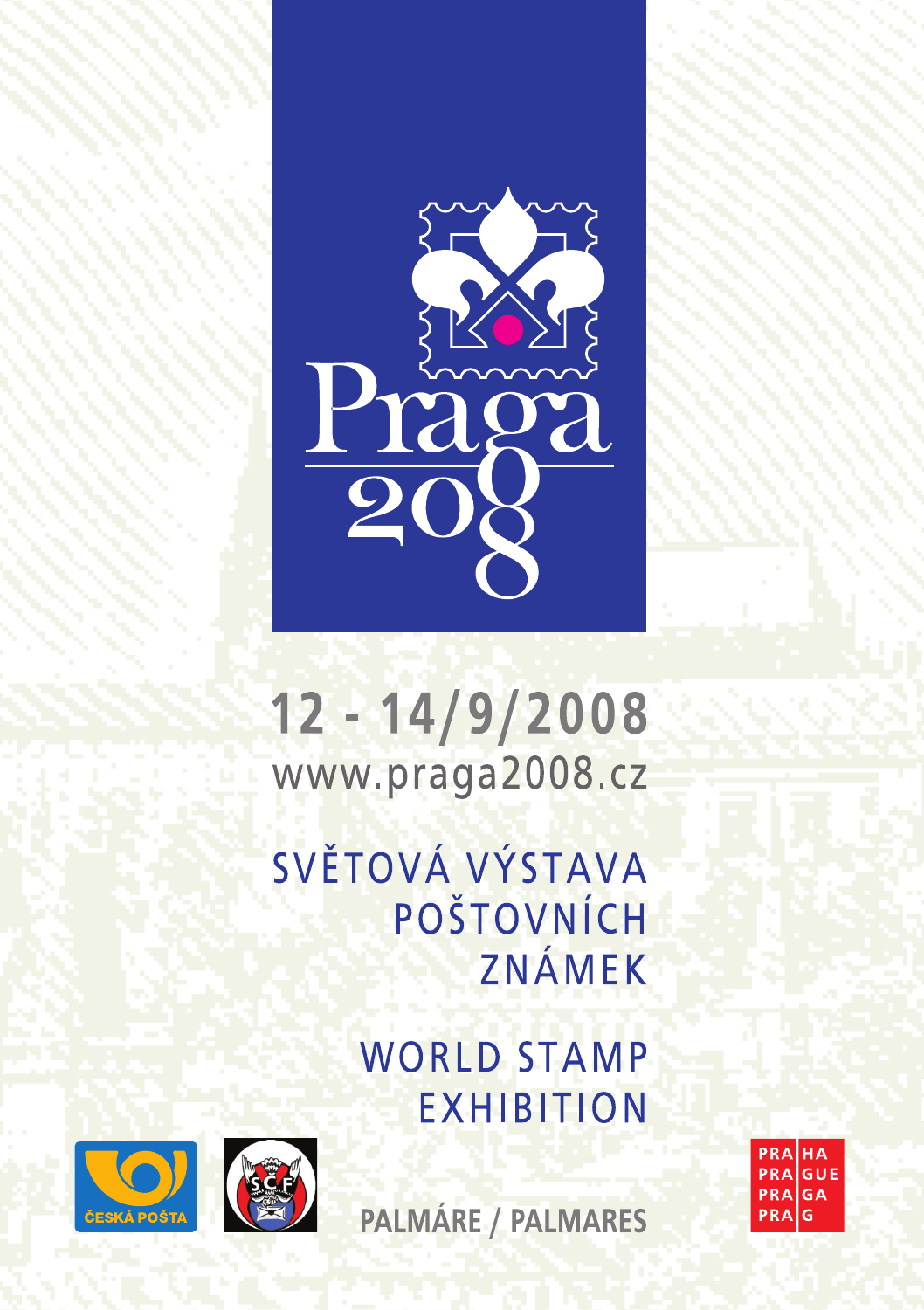## **JURY REPORT PRAGA 2008**

As this is the first FIP international exhibition to be held over just 3 days, it provided a challenge to the exhibition organizer to get the exhibits in the frames sufficiently early for the Jury to manage its workload in an appropriate manner. In each case, the planning and hard work of those involved made these goals achievable. The Jury would like to thank the Organising Committee for providing the facilities that made its job easier, and the national Commissioners for bringing so many interesting exhibits. The short timescale imposed a heavy load on the Expert Team, whom we thank as well as all those that assisted them. All judgments were made unanimously and harmoniously.

We were delighted to see the large crowd of collectors that poured in to see the stamps in the frames, which indicates strongly the interest in Czech philately.

The Jury would like to thank Her Majesty Queen Elizabeth II and the other participants in the Official and Invited Classes for showing their fine stamps that added to the enjoyment of the visitors.

A number of exhibits were transferred within classes to enable them to achieve higher awards. It was with regret that for technical reasons exhibits 2499, 2581, 3113, 3119, 4043 were taken out of competition.

> Francis Kiddle Secretary to the Jury

> Lumir Brendl President of the Jury

Jos Wolff Honorary President of the Jury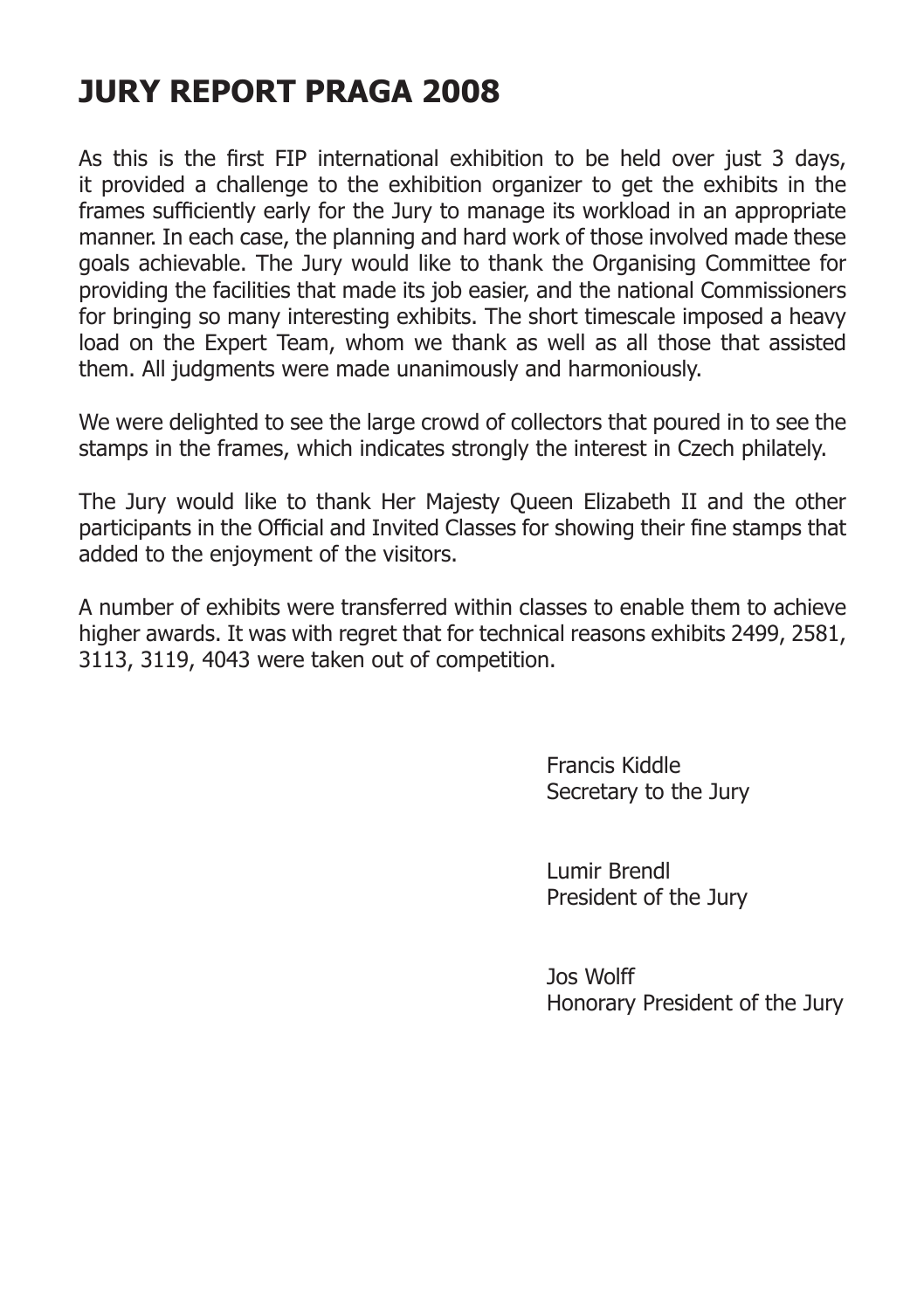## **Large Gold**

1685 **GOEGGEL** Hugo - Colombia 97 Points SP Traditional Philately - Classic Ecuador, the First Stamp Issue.1865-1872 2940 **MIRSKY** Harvey - USA 97 Points SP Postal History - The U.S. 1847 Issue: Stamps that changed the System 2966 **HEISTER** Knut - Germany 197 Points SP Postal History - Venezuela: Classical Postal History (1790-1880) 1387 **MAURIZIO** Stella - Italy 96 Points SP Traditional Philately - The 15 Centesimi of the Lombardy-Venetia 1403 **IMPERATO** Saverio - Italy 96 Points Traditional Philately - Naples 1812 **BERG** Jan - Sweden 96 Points SP Traditional Philately - Samoa 1836-1895 2151 **PORIGNON** Jean-Claude - Belgium 96 Points SP Postal History - Belgium 1849-1866 Medallion Frankings to Foreign Destinations 2293 **CARCENAC** Francis - France 96 Points SP Postal History - Around September 1871 (In the French Internal Rates) 2911 **KARNASUTA** Charnchai - Thailand 96 Points SP Postal History - Development of Early Post Offices in Siam (1880-1909) 1250 **SPRINGER** Renate & Christian - Germany 95 Points Traditional Philately - Kingdom of Saxony. Postage Stamps and Postal Stationery 1850-1867 1266 **RHEINLÄNDER** Manfred - Germany 95 Points Traditional Philately - Thurn and Taxis 1364 **STORCKENFELDT** Douglas - Sweden 95 Points SP Traditional Philately - Iceland Until 1901 1395 **SPAMPINATO** Giuseppe - Italy 95 Points Traditional Philately - The Stamps of Sicily 1526 **BARRERAS** José Alberto - Spain 95 Points SP Traditional Philately - Spain 1865-1869: the First Perforated Stamps of Elizabeth II 1621 **TROY** Peter - Australia 95 Points Traditional Philately - British New Guinea & Papua 1885 -1932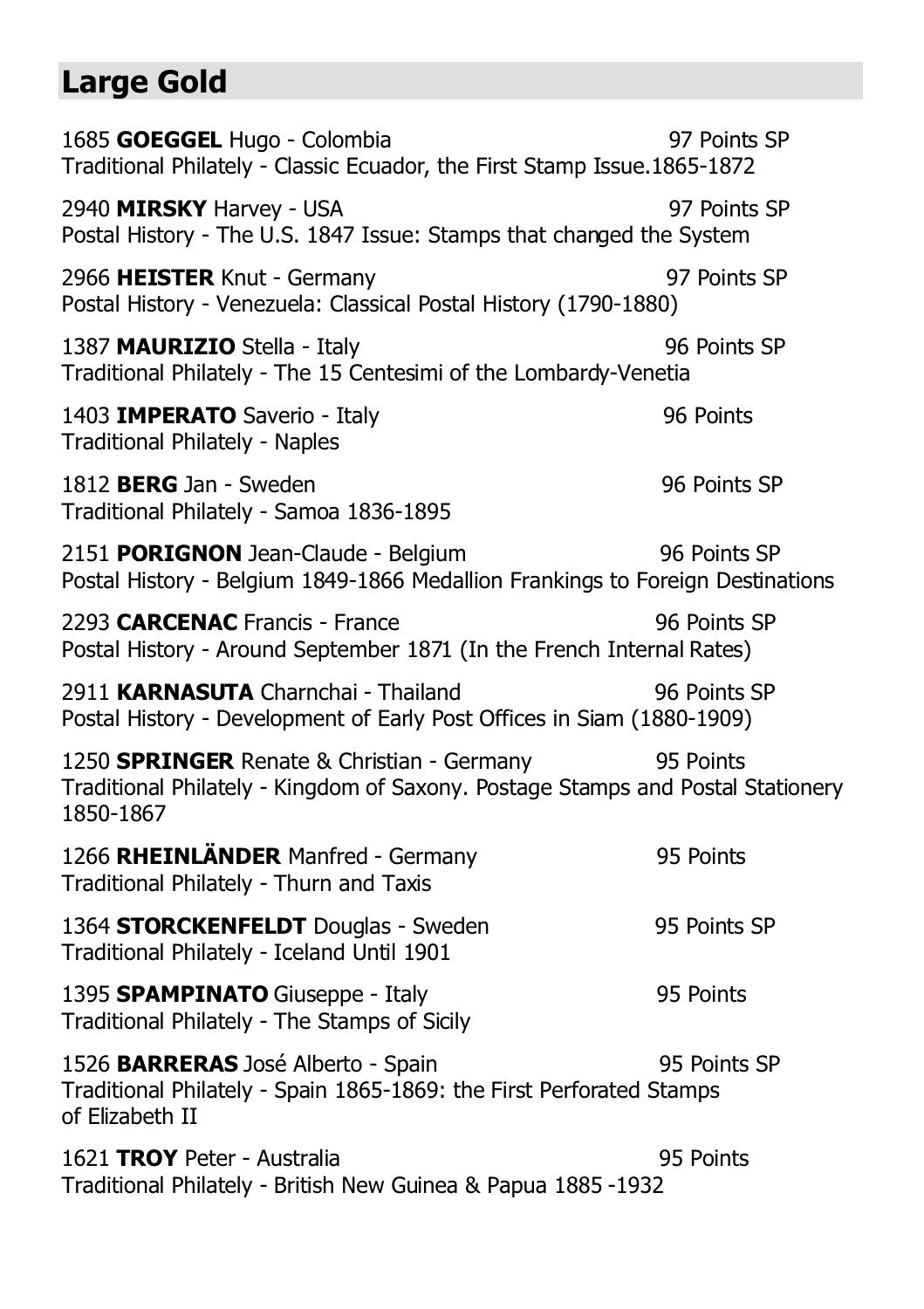| 1820 CHIRAKITI Prakob - Thailand<br>Traditional Philately - Siam Classic: the First Issue                                                             | 95 Points               |
|-------------------------------------------------------------------------------------------------------------------------------------------------------|-------------------------|
| 1828 CHIRAKITI Vanna - Thailand<br>Traditional Philately - Siam: the Second Issue and its Surcharges 1887-1899                                        | 95 Points               |
| 1841 <b>FOONGVANICH</b> Prakit - Thailand<br>Traditional Philately - King Vajiravudh Rama VI and King Prajadhipok Rama VII                            | 95 Points               |
| 2360 CONZELMANN Heinrich - Germany<br>Postal History - The Development of the Postal Communication<br>between the USA and Germany in the 19th Century | 95 Points SP            |
| 2599 NIKITIN Dmitriy - Ukraine<br>Postal History - From History of Zemstvo Post of Russia                                                             | 95 Points               |
| 2719 GOEGGEL Hugo - Colombia<br>Postal History - Colombia, Colonial Postal History.                                                                   | 95 Points               |
| 2953 MORRIS Vernon - USA<br>Postal History - Fighting the Fed in Philadelphia: Carrier,<br>Local Posts and Independent Mails, 1835-67                 | 95 Points               |
| Gold                                                                                                                                                  |                         |
| 1731 HELLRIGL Wolfgang - Italy<br>Traditional Philately - Jammu and Kashmir                                                                           | 94 Points SP            |
| 2192 LJUNGH Jan-Olof - Sweden<br>Postal History - Brutschilde 1872-1875                                                                               | 94 Points SP            |
| 2267 ABENSUR Brigitte - France<br>Postal History - Petites Postes of France (Local Town Posts) 1760-1795                                              | 94 Points SP            |
| 2311 WALSKE Steven - USA<br>Postal History - Military Postal History of the 1870-71 Franco-Prussian War                                               | 94 Points Felicitations |
| 2992 VAN BOGAERT Luc - Belgium<br>Postal History - Wreck Covers damaged on Railroad Transportation                                                    | 94 Points SP            |
| 1183 KOPONEN Olavi - Finland<br>Traditional Philately - Finland 1856-1884                                                                             | 93 Points               |
| 1382 ROSSI Valerio - Italy<br>Traditional Philately - Kingdom of Italy; Proofs, Assays, Definitive Stamps<br>De La Rue (1861-1878)                    | 93 Points SP            |
| 1539 HAZINEDAROGLU Murat - Turkey<br>Traditional Philately - Ottoman Empire "Crescent Stamps" 1876-1892                                               | 93 Points               |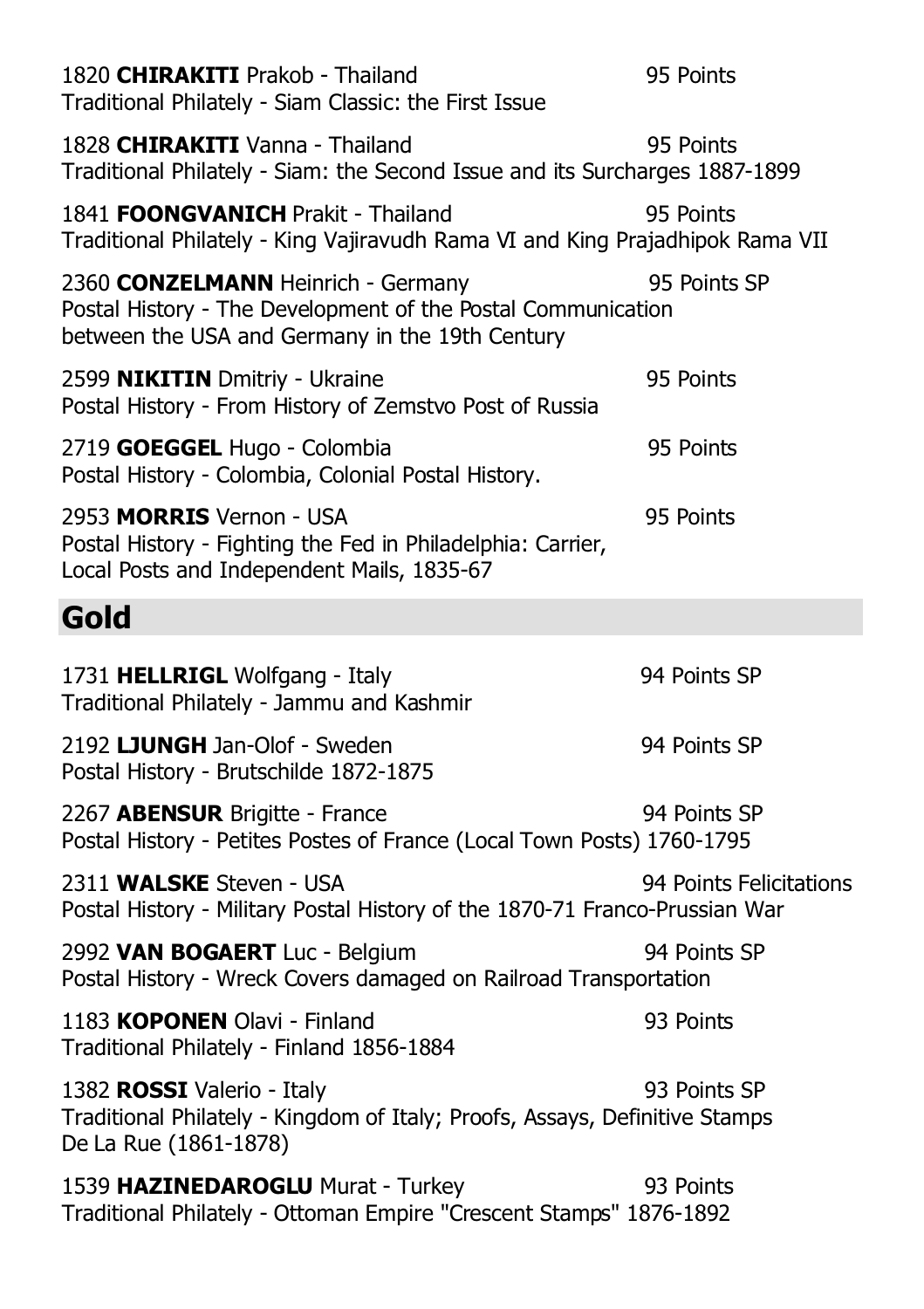| 1552 AKDUMAN Kayhan - Turkey<br>Traditional Philately - Stamps of Ankara Government 1920-1922                                                                                                               | 93 Points SP            |
|-------------------------------------------------------------------------------------------------------------------------------------------------------------------------------------------------------------|-------------------------|
| 1807 WOO Arthur - United Kingdom<br>Traditional Philately - Paraguay: the Classic Period                                                                                                                    | 93 Points               |
| 2115 HESCHL Gerald - Austria<br>Postal History - From to and via Austria - Prephilatelic International<br>Correspondence                                                                                    | 93 Points Felicitations |
| 2389 STIRRUPS David - United Kingdom<br>Postal History - Gibraltar: Spanish Connections 1845-75                                                                                                             | 93 Points SP            |
| 2465 HORNUNG Otto - United Kingdom<br>Postal History - City Post of Istanbul                                                                                                                                | 93 Points SP            |
| 2473 IMPERATO Saverio - Italy<br>Postal History - The Mail from the Old Italian States and Italy<br>to and from the Countries of the Old Austria Empire                                                     | 93 Points SP            |
| 2486 RIGO Franco - Italy<br>Postal History - Venice, the Contagion, the Quarantine, the Disinfection,<br>the Quarantine Hospitals  (Postal History of the Health Office from the XVI<br>to the XIX Century) | 93 Points Felicitations |
| 2520 KATURIC Tomo - Montenegro<br>Postal History - Postal History of Bocca Di Cattaro 1809-1875                                                                                                             | 93 Points Felicitations |
| 2646 LARSSON Bertil - Sweden<br>Postal History - Sweden, Postage Due Mail Before 1892                                                                                                                       | 93 Points SP            |
| 2685 GRIMWOOD-TAYLOR Patricia - United Kingdom<br>Postal History - The Postal History of South Australia to 1891                                                                                            | 93 Points SP            |
| 2727 JOHNSON James - Colombia<br>Postal History - Colombia, Prephilatelic Postal Services and Routes                                                                                                        | 93 Points               |
| 2919 KOSHPASHARIN Choon - Thailand<br>Postal History - Chiaopi and the Postal Services                                                                                                                      | 93 Points               |
| 3312 LAIZ Angel - Spain<br>Literature - Specialised Catalogue of Postal Stationery of Spain and Colonies<br>(Edition 2006), Three Vols.                                                                     | 93 Points SP            |
| 4005 STES Jacques - Belgium<br>One Frame - Emission "Petit Lion" 1866-1867                                                                                                                                  | 93 Points SP            |
| 1220 MAHLMANN Jürgen - Germany<br>Traditional Philately - France - Type Sage Issues and Utilisations<br>During the First Tariff Period (June 1876 - April 30, 1878)                                         | 92 Points               |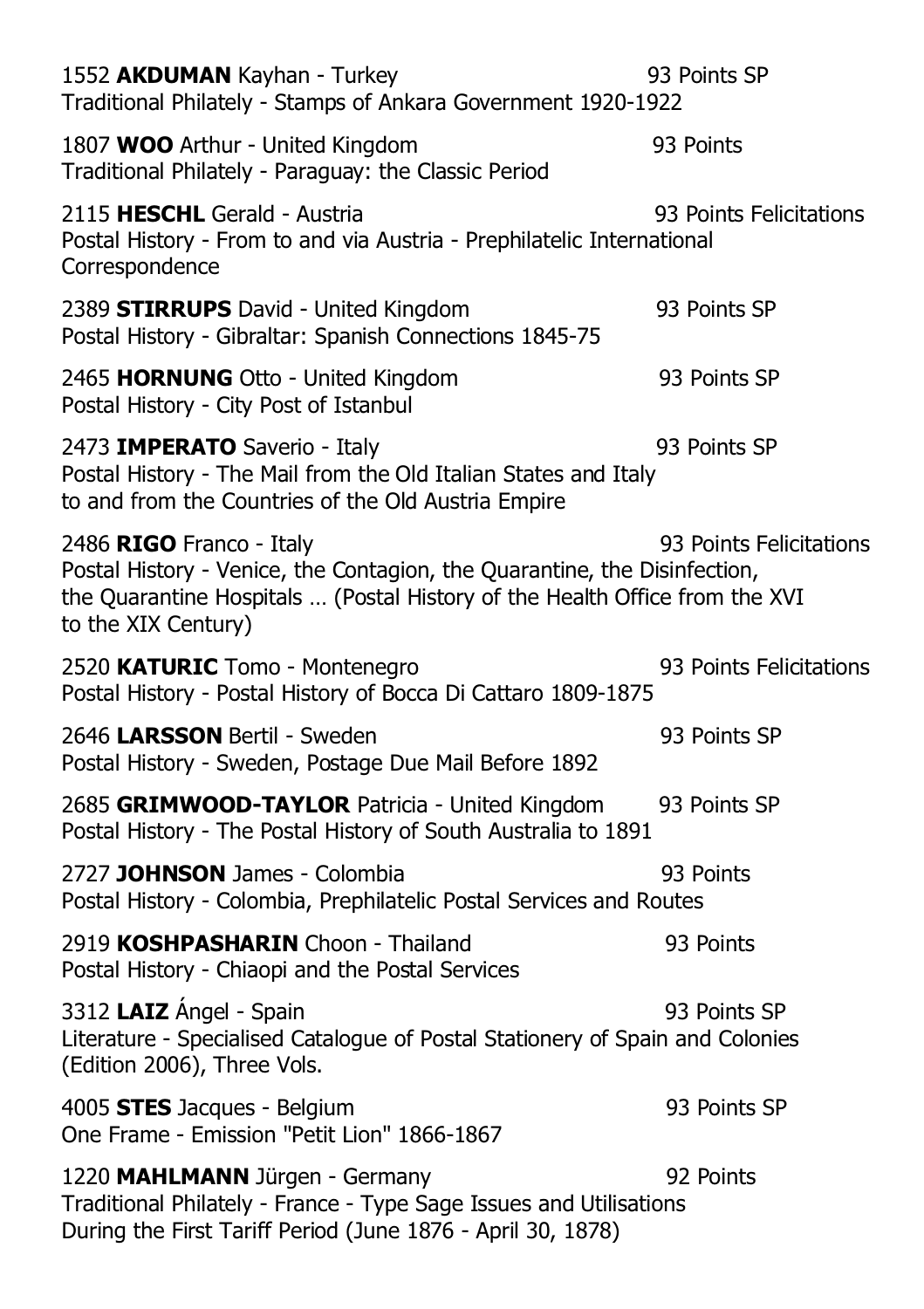| 1503 MORTENSEN Per Friis - Denmark<br>Traditional Philately - Slovenia 1919-1921                                                         | 92 Points    |
|------------------------------------------------------------------------------------------------------------------------------------------|--------------|
| 1657 TORO Felipe - Colombia<br>Traditional Philately - Colombia, Studies of the 1859-1868 Issues.                                        | 92 Points    |
| 1708 KWAN Tony To-Wah - Hong Kong<br>Traditional Philately - China: Empress Dowager Jubilee and its Surcharged Issues                    | 92 Points    |
| 1774 WOO Arthur - United Kingdom<br>Traditional Philately - Mexico: the 1856-66 'Hidalgo' & 'Eagle' Issues                               | 92 Points    |
| 1846 EUARCHUKIATI Nuntawat - Thailand<br>Traditional Philately - King Rama VIII and Second World War                                     | 92 Points    |
| 1861 STOCK Richard - United Kingdom<br>Traditional Philately - Sudan: the Camel Postman                                                  | 92 Points    |
| 2344 LETHAUS Heinz Felix - Germany<br>Postal History - Thurn and Taxis: Reconstruction of Rates<br>and Routes (January 1852 - June 1867) | 92 Points    |
| 2397 HOLYOAKE Alan - United Kingdom<br>Postal History - Secured and Registered Mail Within GB (1450-1862)                                | 92 Points    |
| 2417 HOMONNAY Géza - Hungary<br>Postal History - Postal History of the 1867 Issue of Hungary                                             | 92 Points SP |
| 2481 GALLI Fabio - Italy<br>Postal History - Genova and its Mail from XV to XVII Century                                                 | 92 Points    |
| 2974 PALMER Ben - Australia<br>Postal History - The Postal Rates of Victoria 1854-1912                                                   | 92 Points    |
| 3171 VAZ PEREIRA Pedro - Portugal<br>Literature - The Portuguese Post Office Between 1853-1900 - Nominativ Marks                         | 92 Points    |
| 3305 EDIFIL, S.A. - Spain<br>Literature - Specialised Catalogue of Stamps of Spain and Colonies, Vol. I - VI                             | 92 Points    |
| 4012 MCENTYRE John - Canada<br>One Frame - 1855-1859: 10 Pence - Canada's First Trans-Atlantic Rate Stamp                                | 92 Points SP |
| 4013 MCNAUGHT Herbert L. - Canada<br>One Frame - Canada: the Half Cent Small Queen Issue of 1882-1897                                    | 92 Points    |
| 4032 ENGELBRECHT Lars - Denmark<br>One Frame - Denmark Postal Stationery Essays 1871-1904                                                | 92 Points SP |
| 1006 GROSZ Otto - Czech Republic 91 Points SP<br>Traditional Philately - Czechoslovakia 1918-1939 / Československo 1918-1939             |              |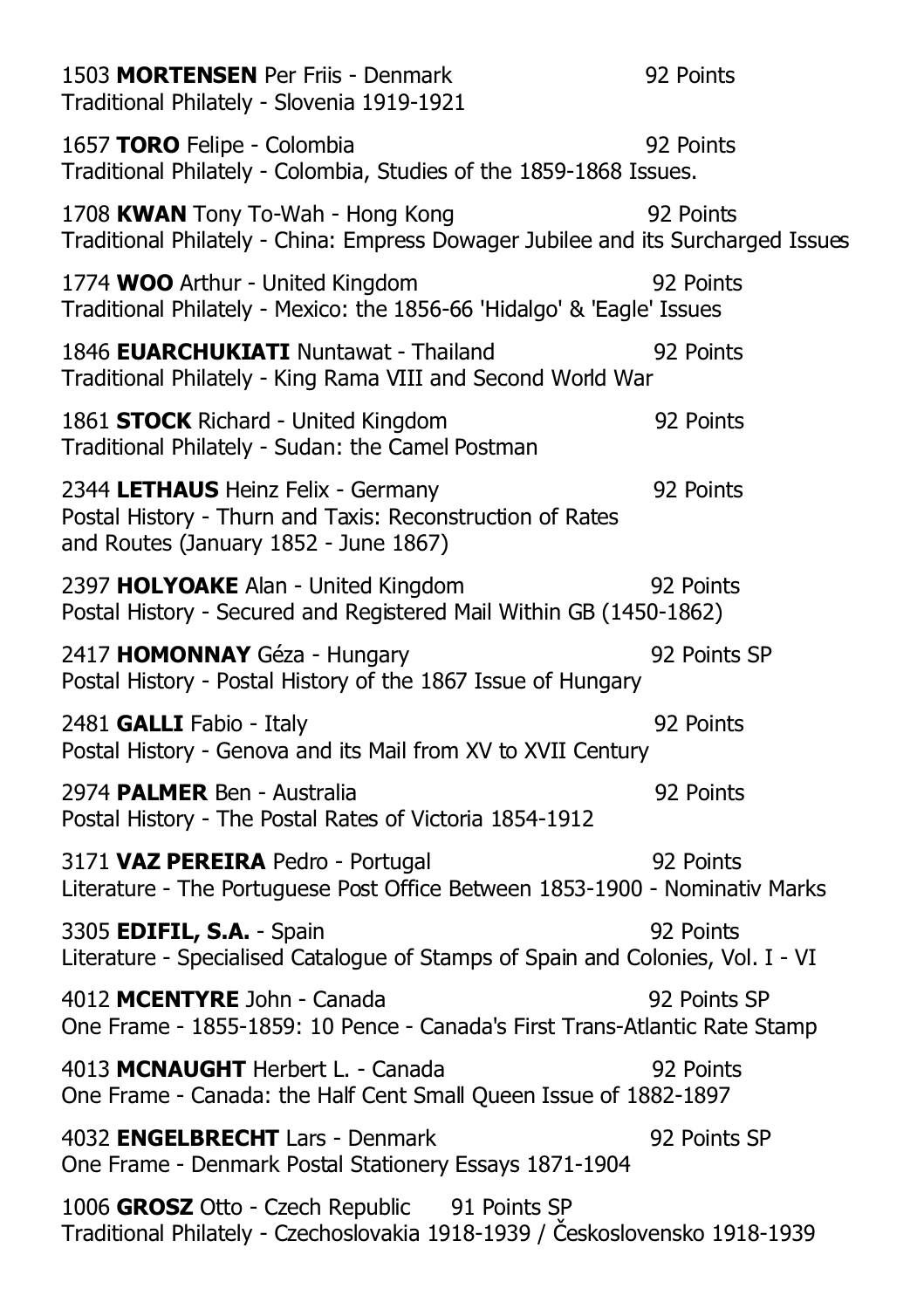| 91 Points<br>Traditional Philately - Finland Definitive Series 1875 & 1885                                                                  |
|---------------------------------------------------------------------------------------------------------------------------------------------|
| 91 Points                                                                                                                                   |
| 91 Points SP<br>Traditional Philately - The Dominion of Canada: Edward VII,                                                                 |
| 91 Points                                                                                                                                   |
| 91 Points                                                                                                                                   |
| 91 Points                                                                                                                                   |
| 91 Points                                                                                                                                   |
| 91 Points SP                                                                                                                                |
| 91 Points                                                                                                                                   |
| 91 Points<br>Postal History - Postal History of the Eastern Anatolia 1840-1924                                                              |
| 91 Points<br>Postal History - Correspondences Transiting on the Brazil-France                                                               |
| 91 Points<br>Literature - US Contract Mail Route by Water (Star Routes 1824-1875)                                                           |
| 91 Points                                                                                                                                   |
| 91 Points<br>Literature - From the Very First Stamps and their Forerunners<br>to the First German Philatelic Federation in the 19th Century |
|                                                                                                                                             |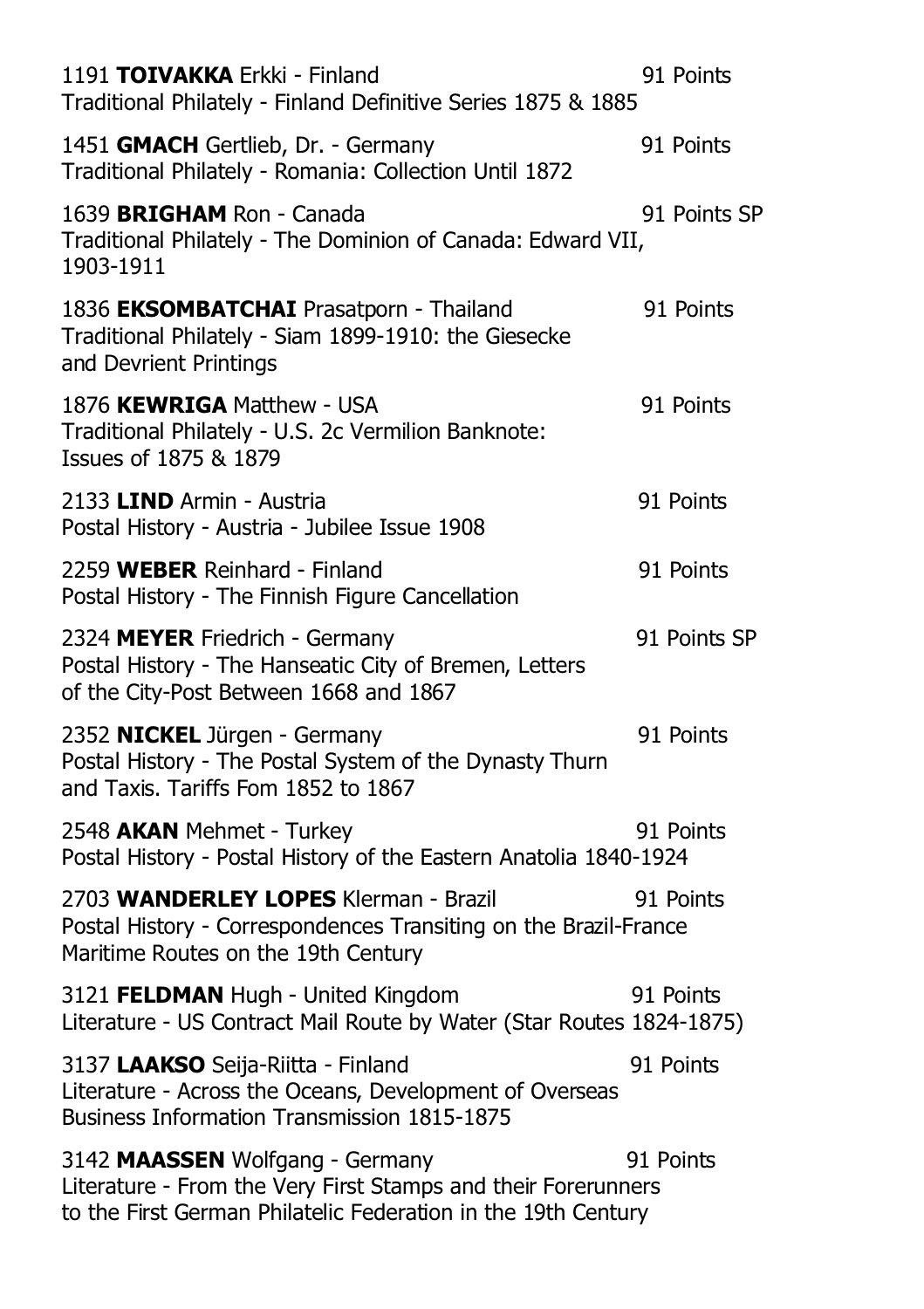| 3169 VACCARI S.R.L. - Italy<br>Literature - Mario Mentaschi - Thomas Matha - Letter Mail<br>from and to Old Italian States 1850-1870 | 91 Points               |
|--------------------------------------------------------------------------------------------------------------------------------------|-------------------------|
| 3173 VERMEULEN Han - Germany<br>Literature - Thurn and Taxis in Baden                                                                | 91 Points               |
| 4028 KNAPP Arnim - Germany<br>One Frame - The Hurry in Postal Delivery in the Kingdom<br>of Saxony                                   | 91 Points               |
| 1029 WILHELMS Georg - Germany<br>Traditional Philately - Czechoslovakia: "The Hradčany Issue"                                        | 90 Points SP            |
| 1145 LAMBRECHT Wilhelm - Germany<br>Traditional Philately - The Classic Stamps of Denmark 1851-1863                                  | 90 Points               |
| 1245 NISHIO Akira - Japan<br>Traditional Philately - Preussen 1850-1867                                                              | 90 Points               |
| 1258 <b>SCHEWE</b> Michael - Germany<br>Traditional Philately - Kingdom of Saxony: King John Issue                                   | 90 Points               |
| 1312 WALKER Tony - United Kingdom<br>Traditional Philately - GB Pre Decimal Machin Definitives 1967-71                               | 90 Points               |
| 1320 MAVRIDES Emmanuel - Greece<br>Traditional Philately - The 1896 First Olympics                                                   | 90 Points               |
| 1328 TSIRONIS Michalis - Greece<br>Traditional Philately - The 1906 Olympic Issue of Greece                                          | 90 Points               |
| 1472 JENSEN Jørgen - Denmark<br>Traditional Philately - The Post in the Russian Empire 1845 - Approx. 1900                           | 90 Points               |
| 1557 ISANI Usman Ali - Pakistan<br>Traditional Philately - Afghanistan, 19th Century                                                 | 90 Points               |
| 1598 VILLARROEL DE PEREDO Martha - Bolivia<br>Traditional Philately - Bolivia 1893-1899                                              | 90 Points               |
| 1644 TILLARD J. Jacques - Canada<br>Traditional Philately - Saint Pierre et Miquelon Issues of the 19th Century                      | 90 Points               |
| 2006 VAN DOOREMALEN Hans - Netherlands<br>Postal History - Postal History of Brno up to 1875                                         | 90 Points Felicitations |
| 2029 ČERVINKA Miloš - Czech Republic<br>Postal History - History of Postal Services in Děčín Region /<br>Poštovní Historie Děčína    | 90 Points Felicitations |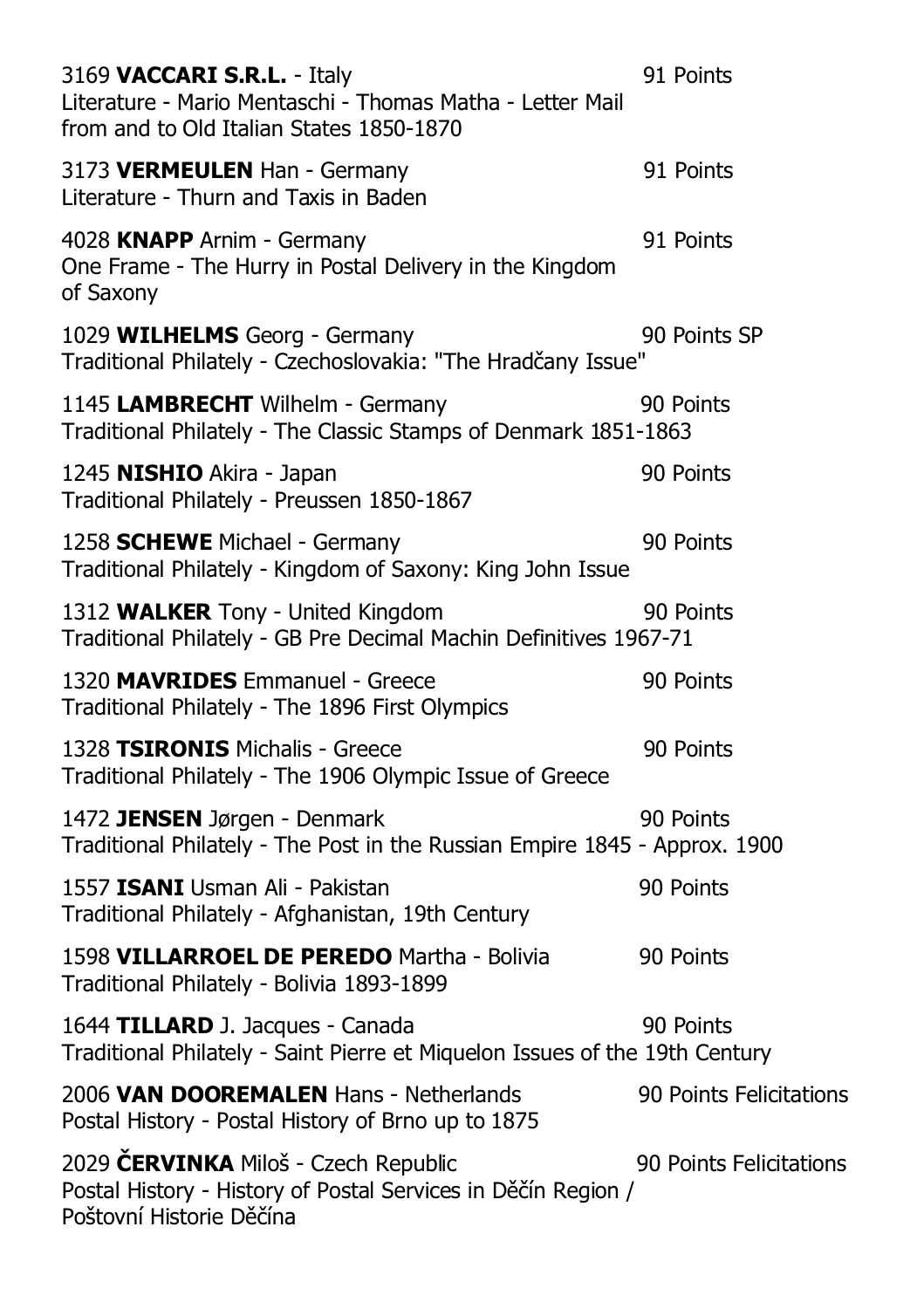| 2102 VERLEG Jan - Netherlands<br>Postal History - Postal History of Carpatho-Ukraine 1786-1945                                          | 90 Points |
|-----------------------------------------------------------------------------------------------------------------------------------------|-----------|
| 2159 BROEKMANS Hugo - Belgium<br>Postal History - The Rural Post in Belgium 16th Century - 1895                                         | 90 Points |
| 2241 WESTENDORF Hannes - Luxembourg<br>Postal History - Postal History of Estonia During the Russian Period 1721-1918                   | 90 Points |
| 2285 GIUDICI Ferdinando - Italy<br>Postal History - Souvenir du Siege of Paris (1870-1871)                                              | 90 Points |
| 2316 GALINOS Alexandre - Greece<br>Postal History - Un "Levant" Français Inconnu 1915-1923<br>[An Unknown French Levant 1915-1923]      | 90 Points |
| 2450 QUAIL Des - Ireland<br>Postal History - The Postal History of Ireland                                                              | 90 Points |
| 2533 VAN UNEN Robert - Netherlands<br>Postal History - Destinations and Tariffs of the Dutch Issue 1867                                 | 90 Points |
| 2622 LAVERONI Edward - USA<br>Postal History - Imperial Postmarks of the Trans-Siberian<br>Railroad, Chelyabinsk (Perm) to Manchzhuriya | 90 Points |
| 2667 SHIGAKI Masafumi - Japan<br>Postal History - Ship Mail Around Sweden                                                               | 90 Points |
| 2711 BARTH Johnny - Denmark<br>Postal History - Cape of Good Hope - the Prephilatelic Period                                            | 90 Points |
| 2740 <b>ABREU</b> Jose I. - Cuba<br>Postal History - Prefilatelia Cubana                                                                | 90 Points |
| 2836 KREMENER Mordecai - Israel<br>Postal History - Postal Services of Beyrouth, Lebanon until 1918                                     | 90 Points |
| 2849 ALMURR Mohammed Ahmed - United Arab Emirates 90 Points<br>Postal History - Postal History of Muscat 1868-1948                      |           |
| 2857 FRANCIS Greg - New Zealand<br>Postal History - Postal History, Province of Otago, New Zealand                                      | 90 Points |
| 2961 LEWIS Geoffrey - Australia<br>Postal History - New Orleans Postal History - Stampless Mail                                         | 90 Points |
| 3108 CARLONI Mario CERCENA Vanna - Italy<br>Literature - Storia Postale Del Dodecaneso (Postal History<br>of the Dodecanese)            | 90 Points |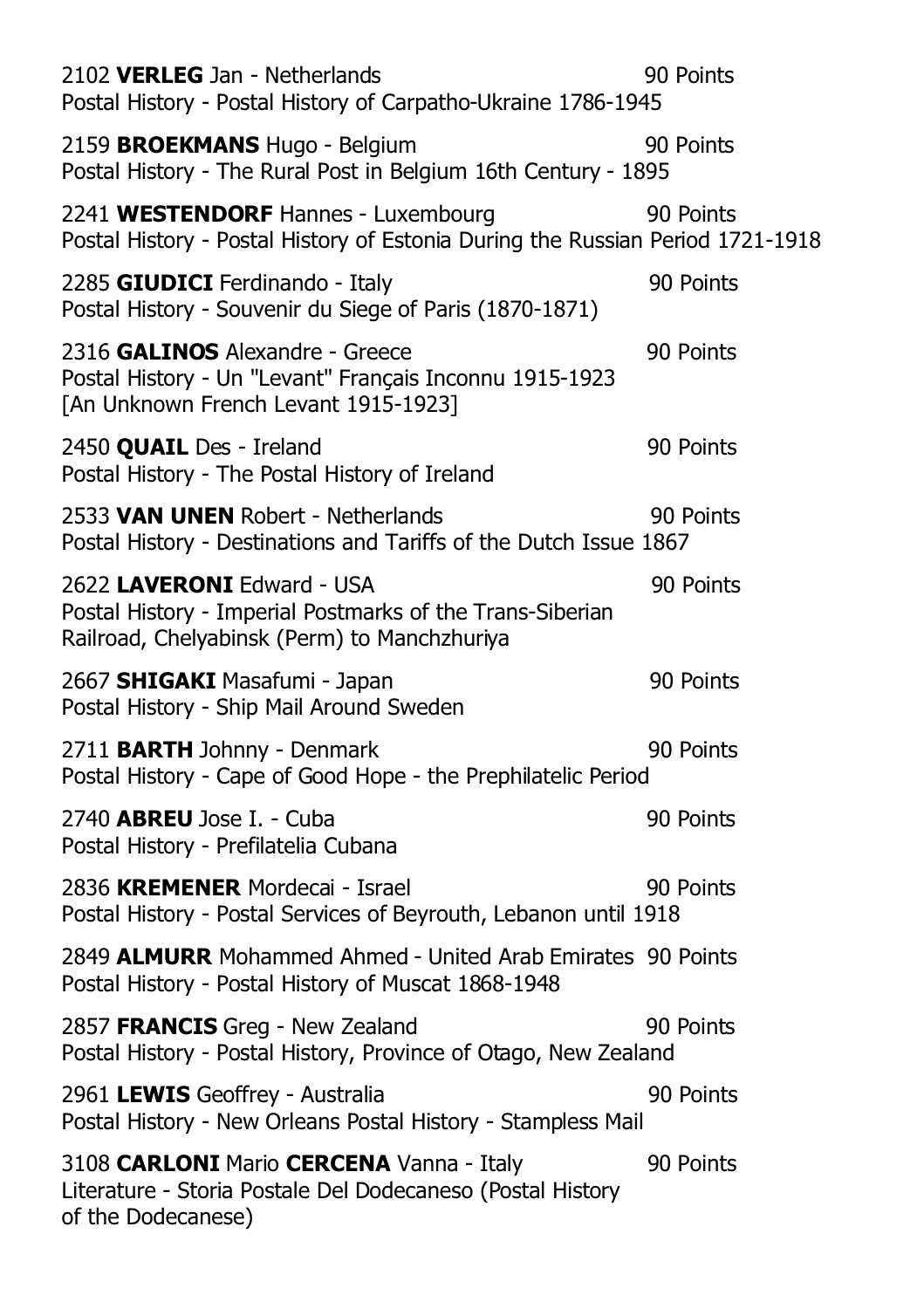3176 **ZBIERSKI** Marek - Poland 90 Points Literature - Polish Postal Rates 1918-1939 4007 **TSIRONIS** Michalis - Greece 90 Points One Frame - The 1880-86 Last Issue of the Large Hermes Heads of Greece 4011 **FAWN** Fred - Canada 90 Points One Frame - The Dominion of Canada: the 15 Cent Large Queen 1868 4016 **RAMKISSOON** Reuben - USA 90 Points One Frame - The Trinidad WWI Red Cross Label that became a Postage Stamp **Large Vermeil**  1199 **NUMMELA** Reijo - Finland 89 Points Traditional Philately - Finland 1885-1917 1062 **HANACEK** Gerhard - Austria 88 Points SP Traditional Philately - Czechoslovakia 1920-1923, The Typography Issues 1072 **KOŠŤÁL** Václav - Czech Republic 88 Points Felicitations Traditional Philately - Czechoslovakia - Newspaper Stamps 1918-1920 / ýSR I - Novinové 1918 - 1920 1225 **COUVÉ** Michel - France 88 Points Traditional Philately - The 15 Centimes Postage Due Stamp "Chiffre-Taxe" Black Square 1547 HAZINEDAROGLU Pinar - Turkey 88 Points Traditional Philately - Ottoman Empire 1914-1921 1634 **VADEBONCOEUR** Guillaume - Canada 88 Points Traditional Philately - Canada: the Small Queens of 1870-1897 1649 **SAYEED** Mohamad Aktar - United Arab Emirates 88 Points Traditional Philately - Cape of Good Hope 1802 **JURY** Len - New Zealand 88 Points Traditional Philately - New Zealand: 1920 Victory Issue 2110 ORE Tønnes - Norway 88 Points Postal History - Carpatho - Ukraine 2128 **SMITH** Hans - United Kingdom 88 Points Postal History - Habsburg Friends and Foes (Austrian and Related Campaign Mail from the 16th to the 20th Century)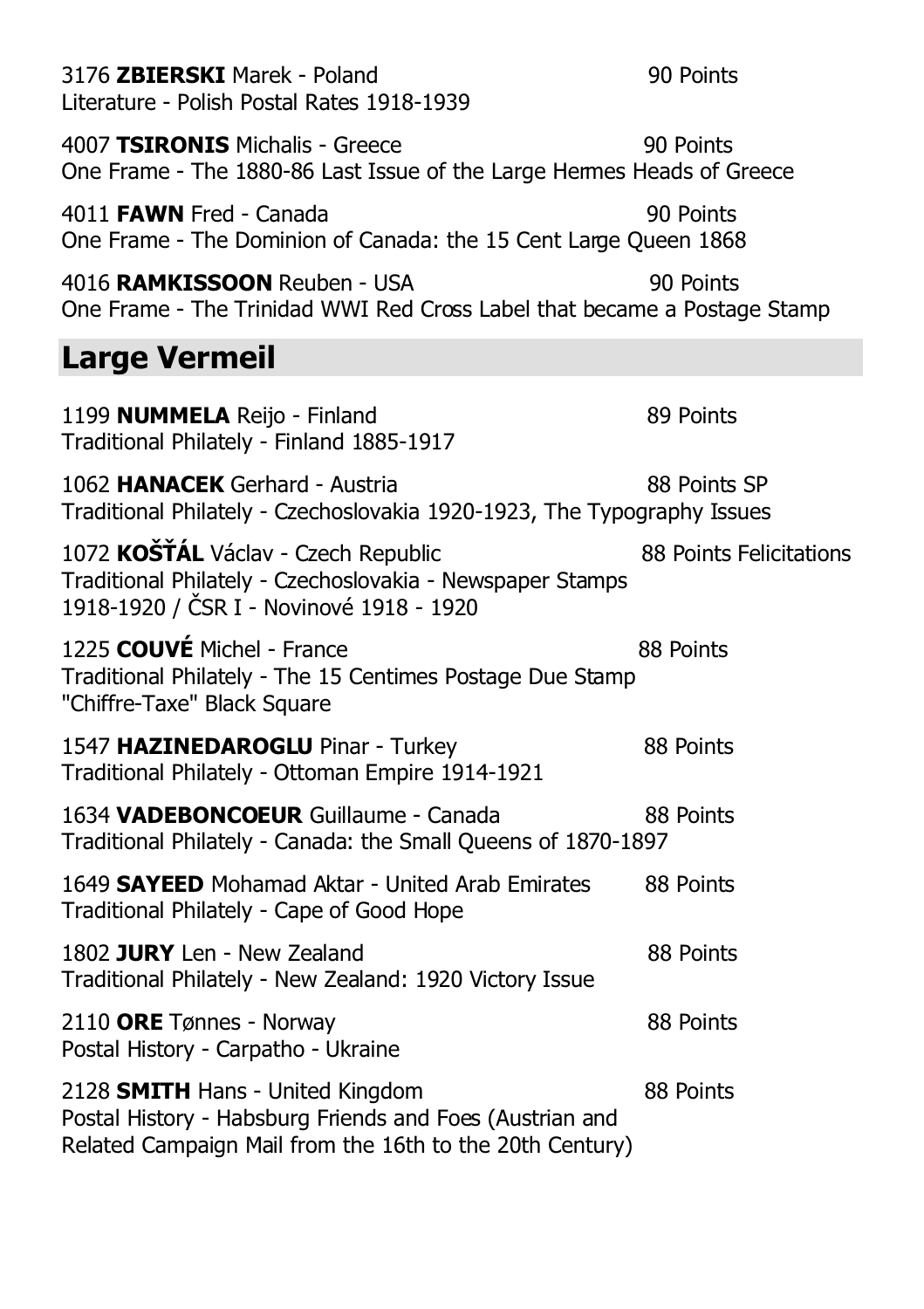| 2141 ZIMMERMANN Paul - Austria<br>Postal History - Vom "K.K. Postsparkassen-Amt" zur "Österreichischen<br>Postsparkasse" | 88 Points Felicitations |
|--------------------------------------------------------------------------------------------------------------------------|-------------------------|
| 2174 PIROTTE Jacques - Belgium<br>Postal History - The Belgian Armoured Car Battalion in Russia 1915-1918                | 88 Points               |
| 2251 <b>SÖDERHOLM</b> Bo - Finland<br>Postal History - Maritime Mail from and to Finland in the Baltic Sea Area          | 88 Points               |
| 2306 GÉRARD Claude - France<br>Postal History - Use of Serie "Democratica"                                               | 88 Points               |
| 2373 PIZER Robin - United Kingdom<br>Postal History - German Exchange Control 1918-1925                                  | 88 Points               |
| 2381 JASTER Horst - Germany<br>Postal History - Germany: the Period of High Inflation 1923                               | 88 Points               |
| 2455 HUGHES Anthony - Ireland<br>Postal History - Westmeath (Ireland)                                                    | 88 Points               |
| 2491 GRINFELDS Vesma - USA<br>Postal History - Latvian Travelling Post Offices: Rates, Routes and Cancellations          | 88 Points               |
| 2538 TALVIO Seppo - Finland<br>Postal History - North Atlantic Mail                                                      | 88 Points               |
| 2558 FULFORD Michael - United Kingdom<br>Postal History - Postal History of Smyrna, a Port in the Ottoman Empire         | 88 Points               |
| 2617 MARSHALL Ross - New Zealand<br>Postal History - Russia, Insured Money Correspondence                                | 88 Points Felicitations |
| 2654 RIETZ Ake - Sweden<br>Postal History - Sweden, Postage Due Rates before 1892                                        | 88 Points               |
| 2758 AU Francis - Hong Kong<br>Postal History - International Routes from, to and through China and Hong Kong            | 88 Points               |
| 2776 CHOY Patrick - Singapore<br>Postal History - Postal History during Silver Yuan Period in China                      | 88 Points               |
| 2812 RIMON Yeremiyahu - Israel<br>Postal History - Haifa - a Profile of the Posts                                        | 88 Points               |
| 2841 <b>GLASSMAN</b> Les - Israel<br>Traditional Philately - Mozambique and Mozambique Company                           | 88 Points               |
| 2893 SITJA PRATS Jesús - Spain<br>Postal History - Prefilatelic Peru: the Republic Period                                | 88 Points               |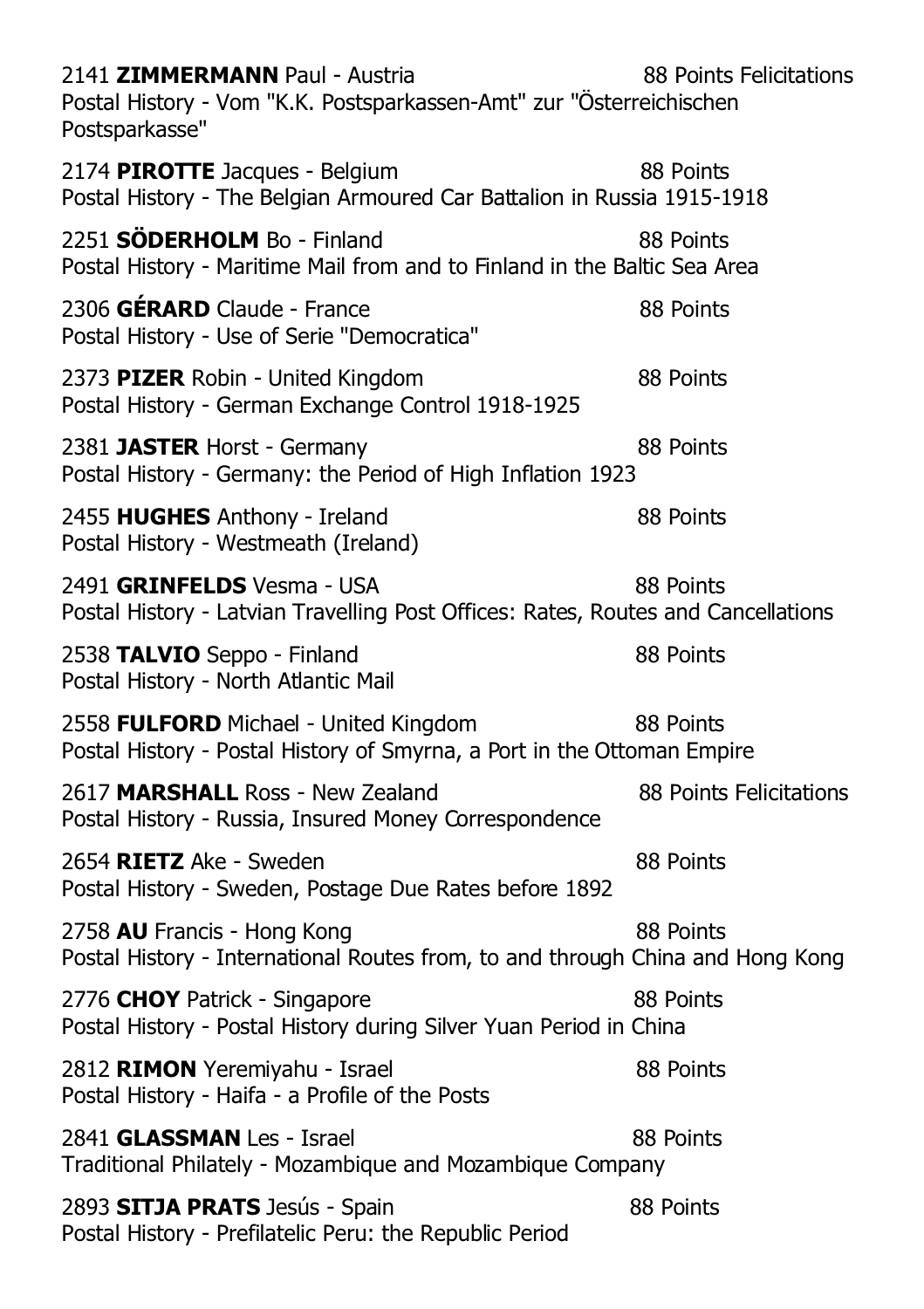| 2903 KIM Jung-Suk - Republic of Korea<br>Postal History - The Postal History in Korea Under U.S.M.G. 1945-1948                                                                 | 88 Points    |
|--------------------------------------------------------------------------------------------------------------------------------------------------------------------------------|--------------|
| 2927 PUGSLEY John - Australia<br>Postal History - Postal Markings of the Boer War 1899-1902                                                                                    | 88 Points    |
| 2948 VORA Ravindra - USA<br>Postal History - The United States Department of State<br>Postal History, the First 150 Years, 1789-1939                                           | 88 Points    |
| 2987 SCHLICHTER Andres Jorge - Argentina<br>Postal History - Armoured Cruiser Admiral Graf Spee, the Postal<br>History of its Crew following the Battle of the Rio De La Plata | 88 Points    |
| 3166 TSIRONIS Michalis - Greece<br>Literature - The 1906 Olympic Issue                                                                                                         | 88 Points    |
| 3236 VACCARI S.R.L. - Italy<br>Literature - Vaccari Magazine 2007, Nr. 37, 38                                                                                                  | 88 Points    |
| 3329 SCHWANEBERGER VERLAG GMBH - Germany<br>Literature - Michel Germany Specialized Catalogue 2008 (2 Volumes)                                                                 | 88 Points    |
| 3330 SCHWANEBERGER VERLAG GMBH - Germany 88 Points<br>Literature - Michel Handbook-Catalogue of German Colonial Forerunners                                                    |              |
|                                                                                                                                                                                |              |
| 3335 VACCARI S.R.L. - Italy<br>Literature - Paolo Vaccari - Vaccari Catalogue 2008-2009                                                                                        | 88 Points    |
| 4038 MATEJKA Jaromir - Austria<br>One Frame - Spaceflight of Sojuz Tm - 28 With Cosmonaut<br><b>Vladimir Remek</b>                                                             | 88 Points    |
| 1052 POSPÍŠIL Bohumír - Czech Republic<br>Traditional Philately - Liberated Republic / Osvobozená Republika                                                                    | 87 Points SP |
| 1279 ROGERS Peter - United Kingdom<br>Traditional Philately - The Leipzig Courier and its Branch Offices                                                                       | 87 Points    |
| 1593 VILLARROEL DE PEREDO Martha - Bolivia<br>Traditional Philately - Bolivia 1868-1893                                                                                        | 87 Points    |
| 1892 <b>BORBERG</b> Eduardo - Venezuela<br>Traditional Philately - St. Thomas - La Guayra - Puerto Cabello                                                                     | 87 Points    |
| 2044 BOUDA Pavel - Czech Republic<br>Postal History - Hradčany - the Postal Using of the First<br>Drawing / Hradčany - Poštovní Použití První Kresby                           | 87 Points SP |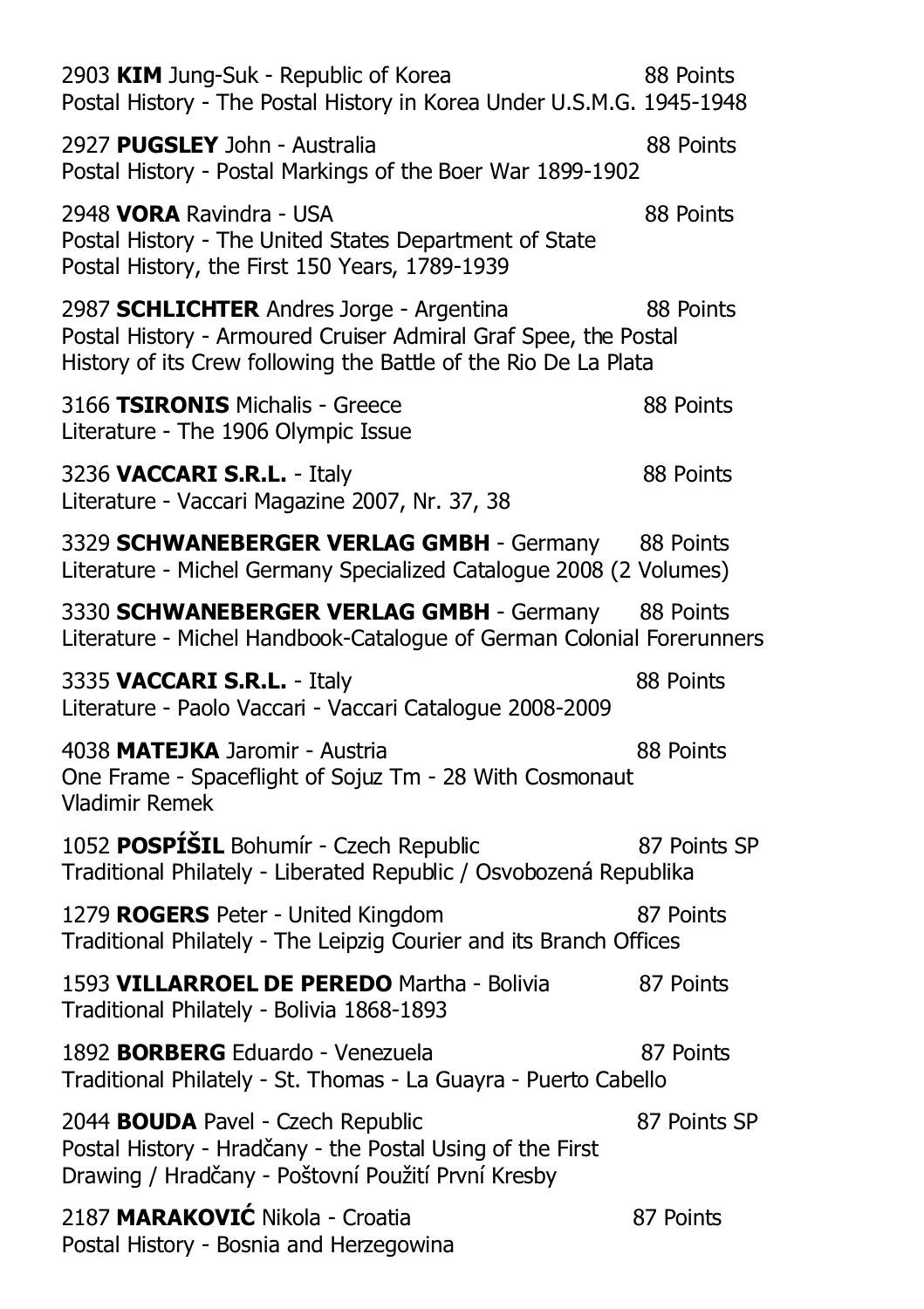| 2277 MICHEL Victor - France<br>Postal History - Bureaux de Quartier de Paris 1849-1863                                                                                                | 87 Points |
|---------------------------------------------------------------------------------------------------------------------------------------------------------------------------------------|-----------|
| 2512 <b>BORICIC</b> Aleksandar - Serbia<br>Postal History - The Postal History of Montenegro 1799-1919                                                                                | 87 Points |
| 2543 HESKESTAD Terje - Norway<br>Postal History - Postal History of the South Coast of Norway                                                                                         | 87 Points |
| 2638 <b>BUITENKAMP</b> Henk - Netherlands<br>Postal History - Postal Rates and Frankings of Slovenia,<br>Croatia and Bosnia-Hercegovina 1918-1921                                     | 87 Points |
| 2789 PITTIE Damayanti - India<br>Postal History - Bombay City Cancellations till 1900                                                                                                 | 87 Points |
| 3123 GJELSVIK Tore - Norway<br>Literature - The Nordland Post Office - On Land and at Sea                                                                                             | 87 Points |
| 3145 MARTINAŠ Ivan - Croatia<br>Literature - Stamps of Rijeka, Fiume 1918-1924                                                                                                        | 87 Points |
| 3147 MOLLAH Abdul Matin - India<br>Literature - Indian Government Fiscal and Judicial Stamps and Stamp Papers                                                                         | 87 Points |
| 3317 O. VLASTOS LTD. - Greece<br>Literature - Vlastos 2007, Hellas I: 1861-2006                                                                                                       | 87 Points |
| 3320 OSLO FILATELISTKLUBB - Norway<br>Literature - Norgeskatalogen 2008 (Catalogue of the Postage Stamps of Norway)                                                                   | 87 Points |
| 4041 VERMEULEN Han - Germany<br>One Frame - Germany: Railway Fee-Stamps of July 1874                                                                                                  | 87 Points |
| 1042 WYSLOTSKY Olech - USA<br>Traditional Philately - The Hradčany Issue and its Usages                                                                                               | 86 Points |
| 1057 KRAČMAR Milan - Czech Republic<br>Traditional Philately - The Dove 1920 / Holubice 1920                                                                                          | 86 Points |
| 1102 HAUPTMAN Miloš - Czech Republic<br>Traditional Philately - Czechoslovakia 1950-1961:<br>Multistamps Flat Printing from Steel Engraving / Československo 1950-1961<br>(Ocelotisk) | 86 Points |
| 1207 JARDIM Carlos - Portugal<br>Traditional Philately - France (Period 1853-1860)                                                                                                    | 86 Points |
| 1274 PERSSON Göran - Sweden<br>Traditional Philately - The Referendum Stamps from Slesvig 1920                                                                                        | 86 Points |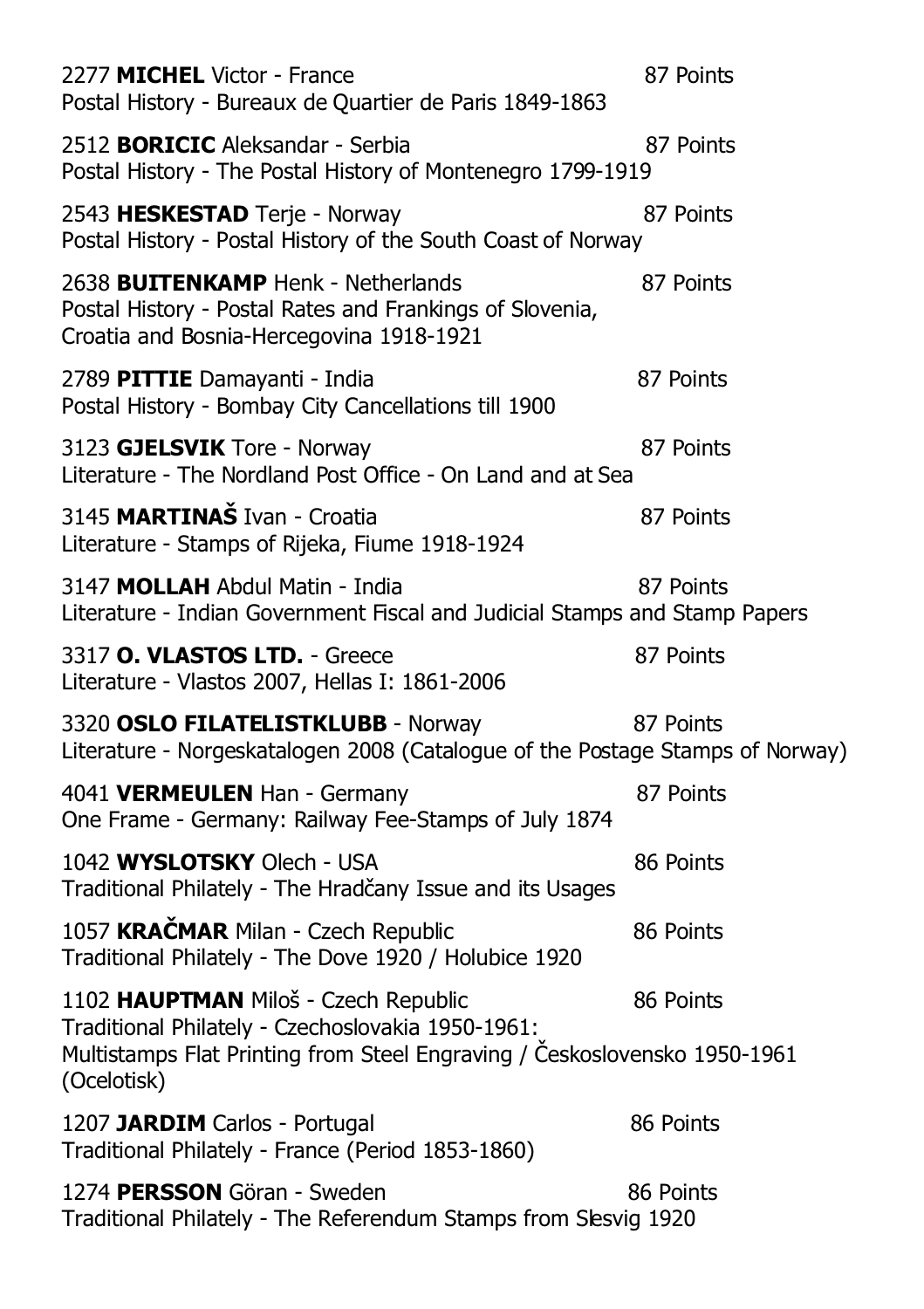| 1307 BARRELL William - United Kingdom<br>Traditional Philately - The 1854-1864 '1d Star' - A Classic British Issue                                      | 86 Points |
|---------------------------------------------------------------------------------------------------------------------------------------------------------|-----------|
| 1421 MÜLLER René - Luxembourg<br>Traditional Philately - Study of the Issues 1852-1923 of Luxembourg                                                    | 86 Points |
| 1698 NIELSEN Henry Munk - Denmark<br>Traditional Philately - Chile 1853-1880                                                                            | 86 Points |
| 1716 CHAN Anthony - Hong Kong<br>Traditional Philately - China: the Whole Country is Red<br>(The "Wen" Series Stamps of the People's Republic of China) | 86 Points |
| 1851 PRESGRAVE Anthony - Australia<br>Traditional Philately - The Departmental Stamps of South<br>Australia 1868-1874                                   | 86 Points |
| 1856 <b>BOYLAN</b> Russell - Australia<br>Traditional Philately - St Vincent - the Printings of Thomas<br>De La Rue & Co 1881-1912                      | 86 Points |
| 1866 <b>BROWN</b> Gary - Australia<br>Traditional Philately - Tunisia                                                                                   | 86 Points |
| 2049 VERNER Jaroslav - USA<br>Postal History - Czechoslovak Military Mail in Siberia 1914-1921                                                          | 86 Points |
| 2218 DROSSOS Sofia - Greece<br>Postal History - The Greek Post Offices Abroad 1834-1881<br>(1834-1885 Hellenic Post Offices in Crete and Abroad)        | 86 Points |
| 2402 DETTE Gunther - Germany<br>Postal History - The General Post Branch Offices in London<br>1829-1859                                                 | 86 Points |
| 2425 BECH Peter - Denmark<br>Postal History - The Inflation of Hungary 1945-46                                                                          | 86 Points |
| 2435 GÚSTAFSSON Árni - Iceland<br>Postal History - Icelandic Ship Mail 1875-1945                                                                        | 86 Points |
| 2504 DABOLS Valentins - USA<br>Postal History - Postal History of Livonia, the Preadhesive Postal Era                                                   | 86 Points |
| 2589 SERENDAN Delia - Romania<br>Postal History - The Introduction of the Romanian Postal<br>Administration in Banat after 1919                         | 86 Points |
| 2594 DRAGOTEANU Mercea - Romania<br>Traditional Philately - Northern Transilvania - Storia Postelor Locale Transilvane                                  | 86 Points |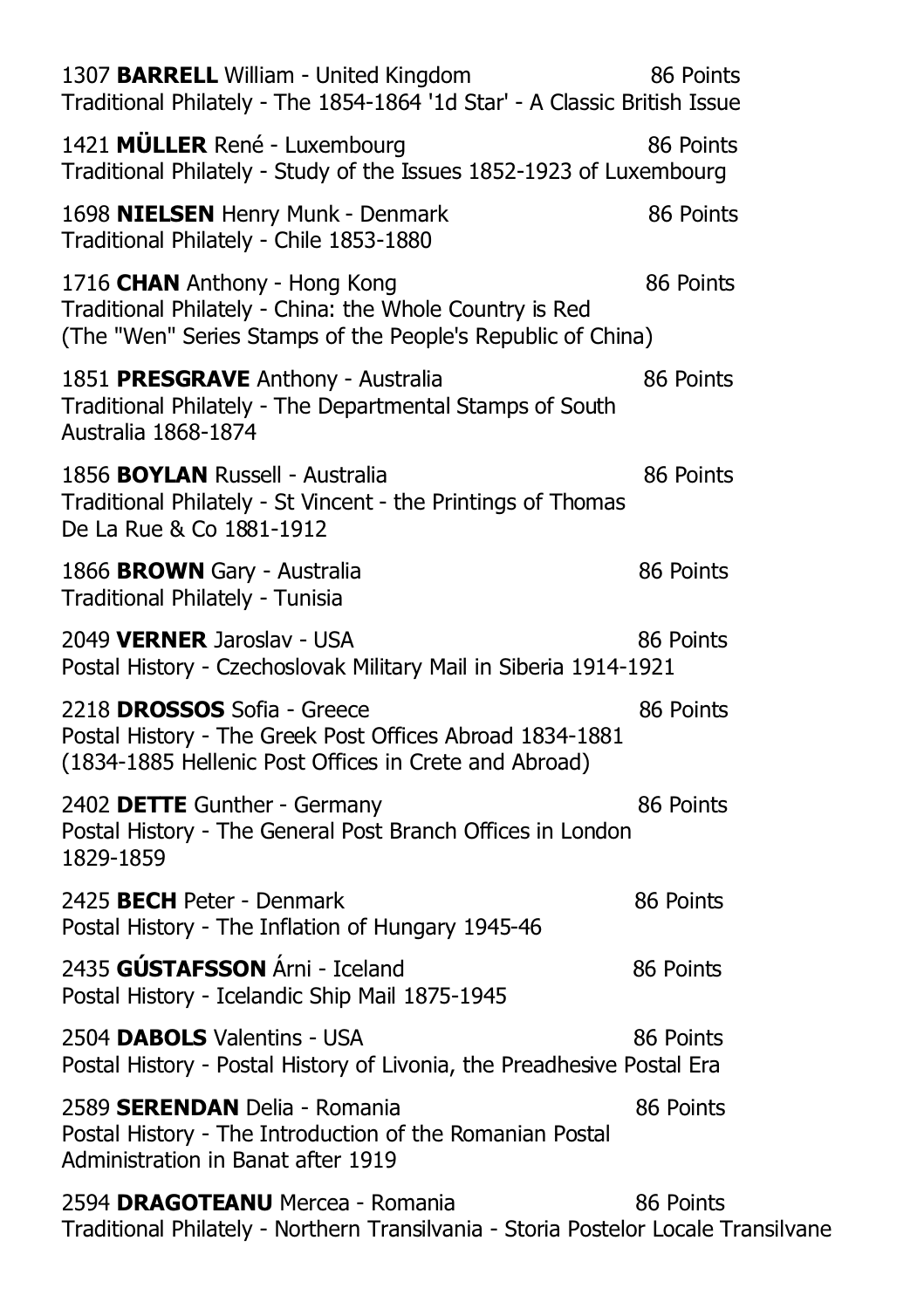| 2675 HÄLLSTRÖM Jonas - Sweden<br>Postal History - Swedish Postal History 1951-1972                                                                             | 86 Points |
|----------------------------------------------------------------------------------------------------------------------------------------------------------------|-----------|
| 2680 MOSCATELLI Jorge Eduardo - Argentina<br>Postal History - Argentina Definitive Issues 1923-1950                                                            | 86 Points |
| 2820 YAMAZAKI Yoshiyuki - Japan<br>Postal History - Courier Mail in Japan 1601-1873                                                                            | 86 Points |
| 2888 SOHRNE Björn - Sweden<br>Postal History - Persia 1902-1927, 25 Years of Turbulence                                                                        | 86 Points |
| 3331 SCHWANEBERGER VERLAG GMBH - Germany<br>Literature - Michel Postal Stationery Catalogue Germany 2007                                                       | 86 Points |
| 3410 OSATINSKI Anatoly - USA<br>Literature - Russian (Soviet Union) Red Army Field Post<br>Stations Numbers During the Great Patriotic War 1941-1945 Catalogue | 86 Points |
| 1097 KOUPAL Zdeněk - Czech Republic<br>Traditional Philately - Czechoslovakia 1945-1953 / Československo 1945-1953                                             | 85 Points |
| 1117 ŠŤOTKA Miroslav - Czech Republic<br>Traditional Philately - Bosnia and Hercegovina until 1918                                                             | 85 Points |
| 1132 MARAKOVIĆ Nikola - Croatia<br>Traditional Philately - NDH - Independent State of Croatia<br>1941-1945                                                     | 85 Points |
| 1137 CHRISTOU Akis - Cyprus<br>Traditional Philately - Cyprus 1880-1935 - Errors, Varieties,<br>Proofs & Postal Usage                                          | 85 Points |
| 1436 <b>BUSKUM</b> Knut J. - Norway<br>Traditional Philately - Norway the "Skilling Issues"                                                                    | 85 Points |
| 1459 HIRSCH Paul, Dr - United Kingdom<br>Traditional Philately - Romania                                                                                       | 85 Points |
| 1575 ZULUETA Alfonso - USA<br>Traditional Philately - Afghanistan: the Amanullah Period, 1920-1929                                                             | 85 Points |
| 1665 CASTRO-HARRIGAN Alvaro - Costa Rica<br>Traditional Philately - Costa Rica: the 1907 Issue                                                                 | 85 Points |
| 1680 OTEGUI Francisco - Spain<br>Traditional Philately - Cuba, Colonial Period 1855-1898                                                                       | 85 Points |
| 1721 LU Jingxin - China<br>Traditional Philately - Gate of Heavenly Peace (Tian An Men),<br>Definitive Issues of China 1950-1954                               | 85 Points |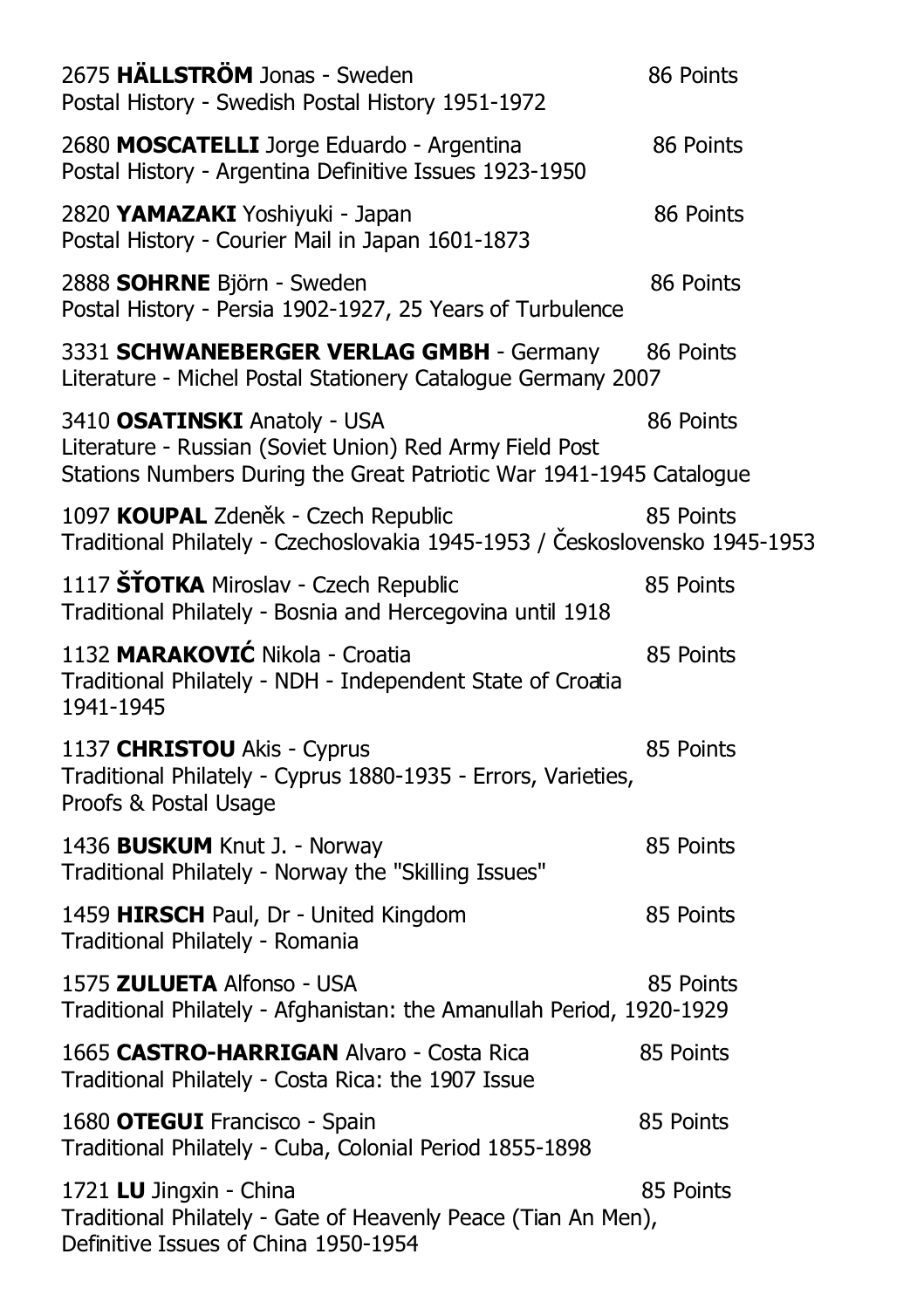| 1739 INOUE Kazuyuki - Japan<br>Traditional Philately - Japan Definitives: Koban 1883-1892                                                                                                                  | 85 Points |
|------------------------------------------------------------------------------------------------------------------------------------------------------------------------------------------------------------|-----------|
| 1884 BIERN Claudio - Venezuela<br>Traditional Philately - Local Mail and Special of Venezuela                                                                                                              | 85 Points |
| 1900 MCCREDIE Bill - Australia<br>Traditional Philately - The Specimen Stamps of Victoria<br>1861-1911 and their Protective Markings                                                                       | 85 Points |
| 2019 SPAČEK Karel - Czech Republic<br>Postal History - Train Post Offices in Bohemia 1851-1950<br>and their Postmarks / Vlaková Pošta V Čechách 1851-1950                                                  | 85 Points |
| 2072 SUNDSBØ Ivar - Norway<br>Postal History - Bohemia & Moravia Postal History 1938-1945                                                                                                                  | 85 Points |
| 2092 AKSAMIT Pavel - Czech Republic<br>Postal History - Postrevolution Postmarks 1945-1947<br>(Postmarks of Selected Post Offices) / Porevoluční Razítka 1945-1947<br>(Razítka Vybraných Poštovních Úřadů) | 85 Points |
| 2179 STEPANOVIC Zoran - Serbia<br>Postal History - Bosnia and Herzegovina 1826-1918                                                                                                                        | 85 Points |
| 2210 DORESTE OJEDA Domingo - Spain<br>Postal History - Postal History of the Canary Island                                                                                                                 | 85 Points |
| 2236 KING Christopher & Birthe - United Kingdom<br>Postal History - Denmark and the Second World War 1939-49<br>Overseas Mail                                                                              | 85 Points |
| 2246 SIPARI Matti - Finland<br>Postal History - The Postal History of Registered and<br>Insured Letters in Finland 1746-1924                                                                               | 85 Points |
| 2407 HENDRIKS Frederik - France<br>Postal History - The French Occupation of Holland 1792-1815                                                                                                             | 85 Points |
| 2430 GLATZ István - Hungary<br>Postal History - Frankings by "Hivatalos" ("Official") Stamps                                                                                                               | 85 Points |
| 2440 JÓHANNESSON Hjalti - Iceland<br>Postal History - Icelandic Cancellations of Antiqua and Lapidar Types                                                                                                 | 85 Points |
| 2445 STEFÁNSSON Rúnar Thor - Iceland<br>Postal History - Iceland During WWII                                                                                                                               | 85 Points |
| 2553 PETRADAKIS Michael - Greece<br>Postal History - The Ottoman Post Office of the Dodecanese 1868-1913                                                                                                   | 85 Points |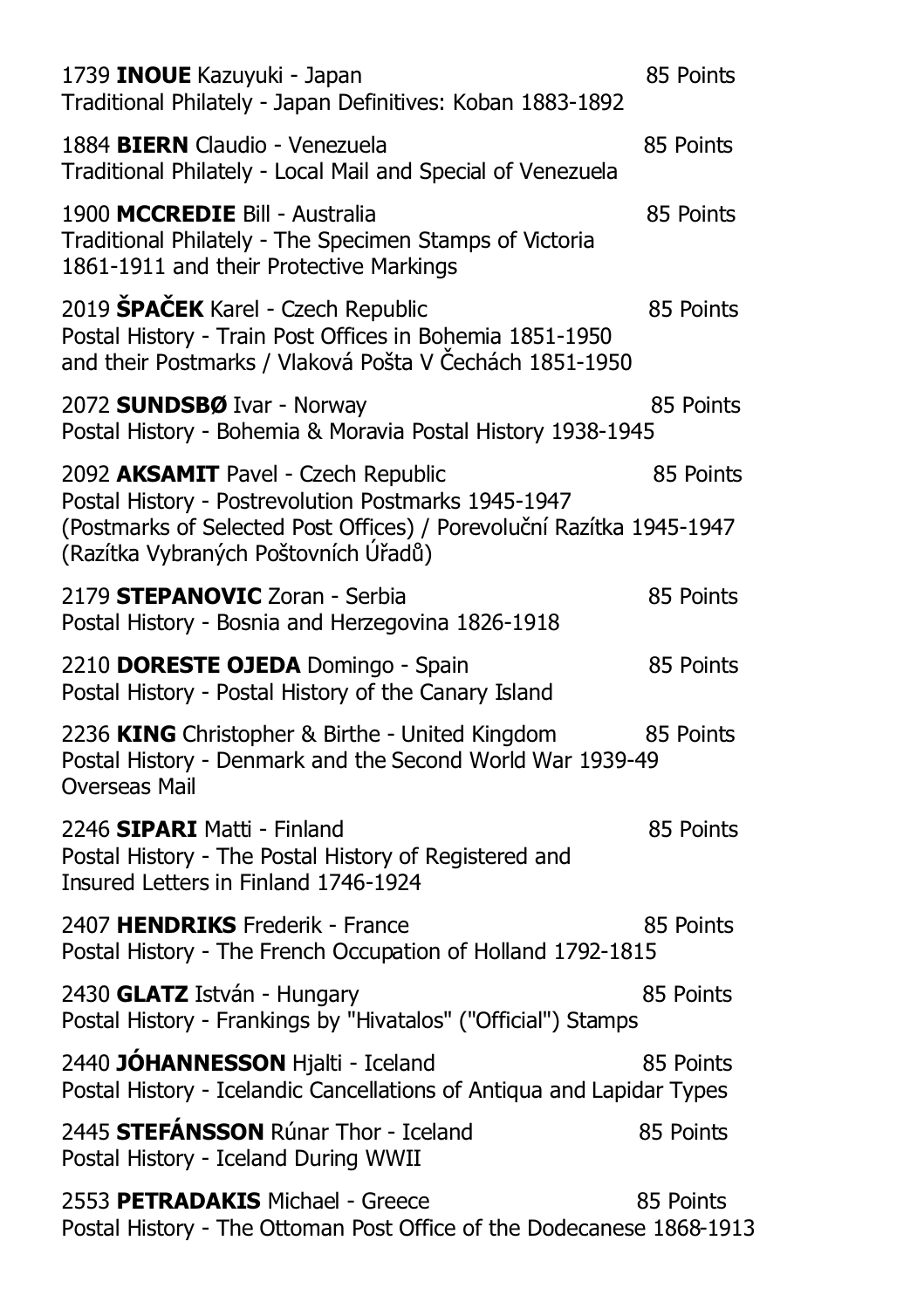| 2563 WIATR Frank - USA<br>Postal History - Cracow Postal History 1444-1850                                                                                                                                                                       | 85 Points |
|--------------------------------------------------------------------------------------------------------------------------------------------------------------------------------------------------------------------------------------------------|-----------|
| 2607 OROBCHENKO Igor - France<br>Traditional Philately - Russian Locals Stamps and Letters "Zemstvo"                                                                                                                                             | 85 Points |
| 2771 LI Huixiang - China<br>Postal History - Military Post of Chinese People's Liberation Army 1938-1951                                                                                                                                         | 85 Points |
| 2828 ABDUL MUGHNI Khaled - United Arab Emirates<br>Postal History - Kuwait Postal History 1915-1948                                                                                                                                              | 85 Points |
| 3134 VINKLÁTOVÁ Květa - Czech Republic<br>Literature - Post in Bohemia, Moravia and Silesia / Poštovnictví<br>V Čechách, Na Moravě A Ve Slezsku                                                                                                  | 85 Points |
| 3164 TOBITT Colin TAYLOR Andy - United Kingdom<br>Literature - The Pneumatic Post in Vienna                                                                                                                                                      | 85 Points |
| 3302 COJOCAR Mihai - Romania<br>Literature - Romanian Revenues & Cinderellas Catalogue<br>1856-2006, 150 Years of Romanian Revenue Stamp                                                                                                         | 85 Points |
| 3306 FILABO, S.A. - Spain<br>Literature - Catalogue of Spanish Stamps 1850-2008,<br>Specialised Encyclopedic of Spain, Andorra (Spanish and French Mail)<br>and Equatorial Guinea / Catálogo De Sellos 1850-2008, Especializado<br>Enciclopédico | 85 Points |
| 3323 SCHWANEBERGER VERLAG GMBH - Germany<br>Literature - Michel Classic Catalogue of Europe Up to 1900                                                                                                                                           | 85 Points |
| 4004 MÜNZBERGER Vladimír - Czech Republic<br>One Frame - Perfins of Austrian Levant / Perfiny Rakouské Levanty                                                                                                                                   | 85 Points |
| <b>Vermeil</b>                                                                                                                                                                                                                                   |           |
| 1153 JØRGENSEN Preben - Denmark<br>Traditional Philately - Danish Advertisement 1927-34                                                                                                                                                          | 84 Points |
| 1521 NEGRI Juan Javier - Argentina<br>Traditional Philately - The First Issues of Imperforated<br>Spanish Stamps                                                                                                                                 | 84 Points |
| 1565 DIBIASE John - Australia<br>Traditional Philately - Afghanistan Pre-UPU Period 1871-1928                                                                                                                                                    | 84 Points |
| 1570 NANJEE Afzal Hussain - Pakistan<br>Traditional Philately - Afghanistan, Tiger Heads                                                                                                                                                         | 84 Points |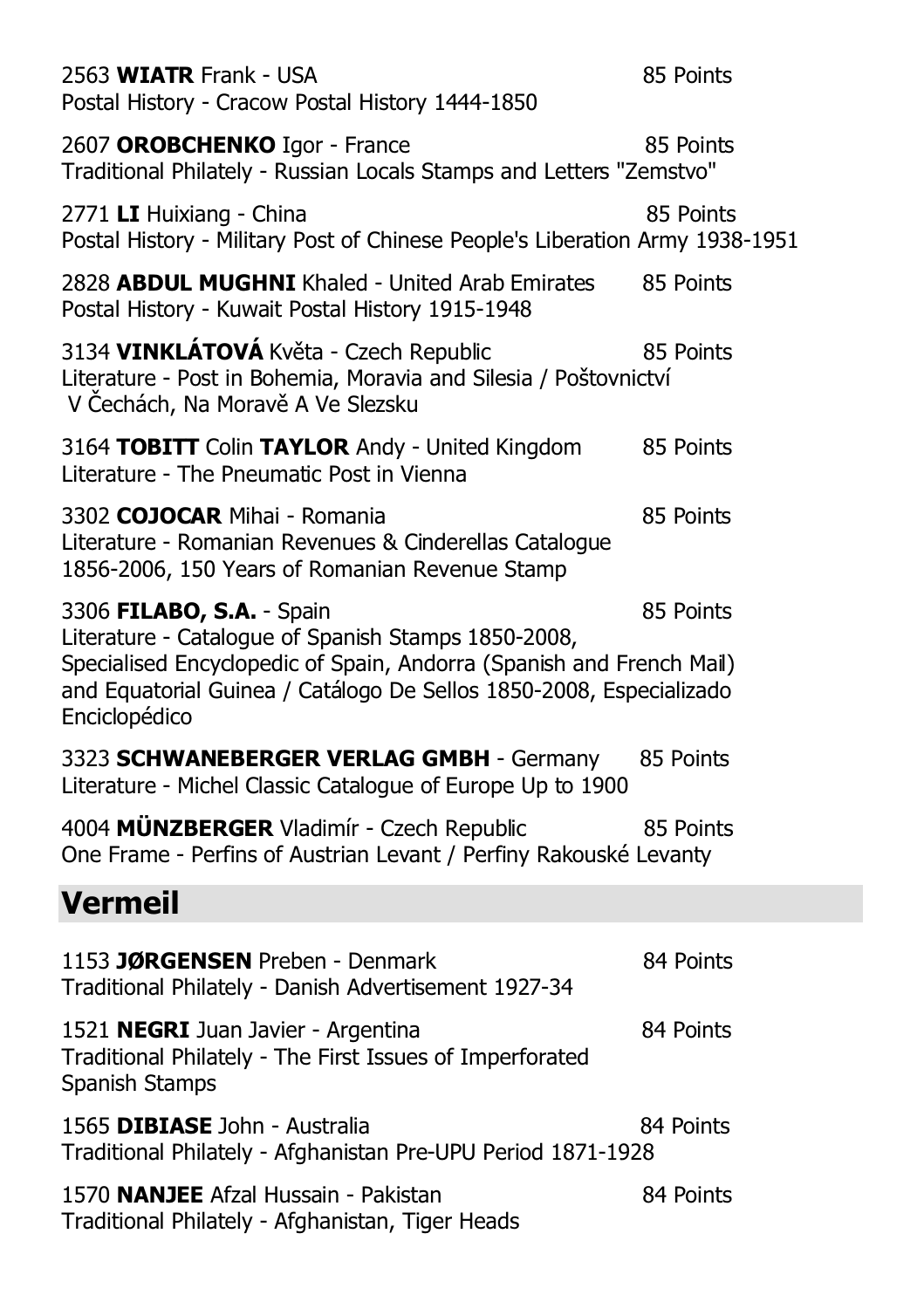| 2169 STAPS Henricus - Netherlands<br>Postal History - Belgian Internees in the Netherlands 1914-1919                    | 84 Points |
|-------------------------------------------------------------------------------------------------------------------------|-----------|
| 2662 NILSON Kjell - Sweden<br>Postal History - Swedish Postal History 1920-1970                                         | 84 Points |
| 2865 WOOD Ross - Australia<br>Postal History - Postal History of Nyasaland During<br>the Reign of KGVI                  | 84 Points |
| 4008 BENEŠ Vladislav - Czech Republic<br>One Frame - Perfins of Bank of Greece                                          | 84 Points |
| 4027 ILYUSHIN Alexander - Russia<br>One Frame - Russian Postal Cards With Paid Reply 1886-1913                          | 84 Points |
| 4029 JØRGENSEN Jørgen - Denmark<br>One Frame - Mail to Our Neighbour Country - to and via Sweden                        | 84 Points |
| 4040 FISCHER Dan - Israel<br>One Frame - The "Fleur De Lis" and the "Tudor Rose"<br>in Classical Heraldry               | 84 Points |
| 1107 GUBIJAN Željko - Croatia<br>Traditional Philately - Albania 1913-1922                                              | 83 Points |
| 1240 VON SCHARPEN Rainer - Germany<br>Traditional Philately - Perfins of the Kingdom of Bavaria                         | 83 Points |
| 1287 GILBERG Frank - Norway<br>Traditional Philately - Fredersdorf (Bei Berlin)                                         | 83 Points |
| 1416 LIESIS Edmundas - Lithuania<br>Traditional Philately - First Lithuanian Postal Stamps Issues<br>1918-1919          | 83 Points |
| 1583 LEE Linda - Australia<br>Traditional Philately - Algeria - Pre Independence                                        | 83 Points |
| 1744 NISHIKAWA Satoshi - Japan<br>Traditional Philately - Japan Commemorative Issues 1894-1944                          | 83 Points |
| 1754 IWASAKI Zenta - Japan<br>Traditional Philately - Imperial Korea 1884-1905                                          | 83 Points |
| 1759 LEE Jong-Koo - Republic of Korea<br>Traditional Philately - The 2nd Definitive Series, the Republic of Korea       | 83 Points |
| 1779 DAFFNER Richard - USA<br>Traditional Philately - Foreign Mail Issue of Mexico,<br>1879-84, Stamps & Postal History | 83 Points |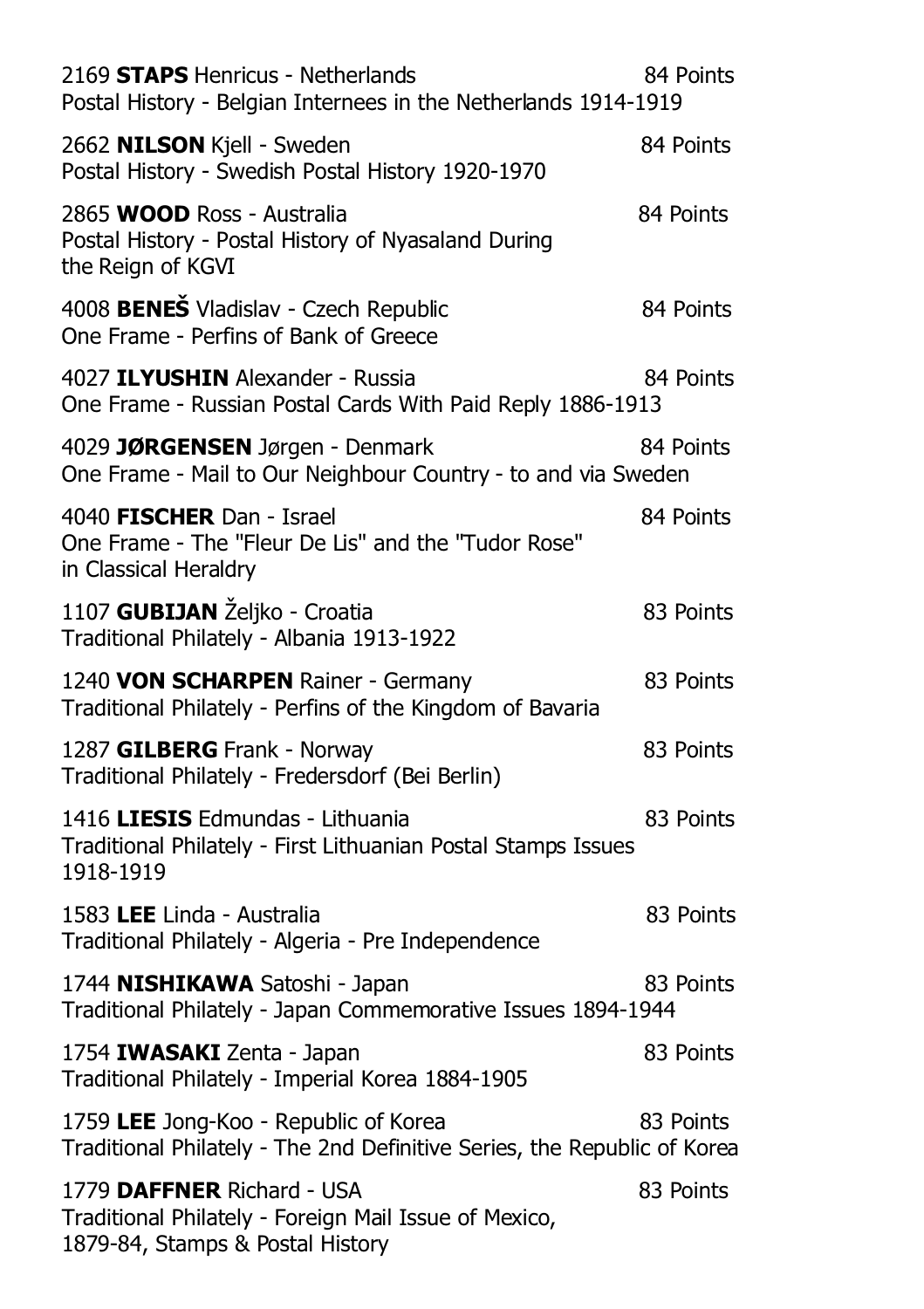| 1797 WELLS Penny - Australia<br>Traditional Philately - New Zealand the Penny Universal 1901-1908                                      | 83 Points |
|----------------------------------------------------------------------------------------------------------------------------------------|-----------|
| 2034 ŠMÍD Antonín - Czech Republic<br>Postal History - Prague Tube Post / Pražská Potrubní Pošta                                       | 83 Points |
| 2062 ASKLUND Stig - Sweden<br>Postal History - Meter Stamps of Czechoslovakia 1926-1939                                                | 83 Points |
| 2077 ANDERSEN Knud-Erik - Denmark<br>Postal History - The Postal History of Sudetenland 1938-1945                                      | 83 Points |
| 2087 HANZL Franz - Germany<br>Postal History - Mail Service in the Ghetto Terezin 1941-1945                                            | 83 Points |
| 2226 KYPRIANOU Yiannakis - Cyprus<br>Postal History - Cyprus Cancellations 1880-1960                                                   | 83 Points |
| 2412 <b>BONDOR</b> László - Hungary<br>Postal History - Postal Tariffs in Pest-Buda 1850-1867<br>During the "Austrian Post in Hungary" | 83 Points |
| 2460 WILSON Barry - Ireland<br>Postal History - Isle of Man, Postal History 1767-1911                                                  | 83 Points |
| 2571 WELVAART Anton - Netherlands<br>Postal History - Post in Poland During the Second World War                                       | 83 Points |
| 2630 KNEZEVIC Mihajlo - Serbia<br>Postal History - Postal History of Principality Serbia to 1866                                       | 83 Points |
| 2693 JOHANSEN Thomas - United Arab Emirates<br>Postal History - Bahrain Postal History - the Indian Period                             | 83 Points |
| 2753 ORSETTI Philippe - Hong Kong<br>Postal History - Japanese Occupation of Hong Kong                                                 | 83 Points |
| 2807 ABDUL WAHAB Nader - Qatar<br>Postal History - Iraq in Occupation Era                                                              | 83 Points |
| 2982 COLLYER David - Australia<br>Postal History - Imperial Connections                                                                | 83 Points |
| 3151 PETRADAKIS Michael - Greece<br>Literature - I Fiscali Del Dodecaneso (1875-1950)<br>[The Revenues of the Dodecanese (1875-1950)]  | 83 Points |
| 3161 <b>SPRINGER</b> Renate & Christian - Germany<br>Literature - The Upper Lusatian Postal System<br>from 1678 to 1816                | 83 Points |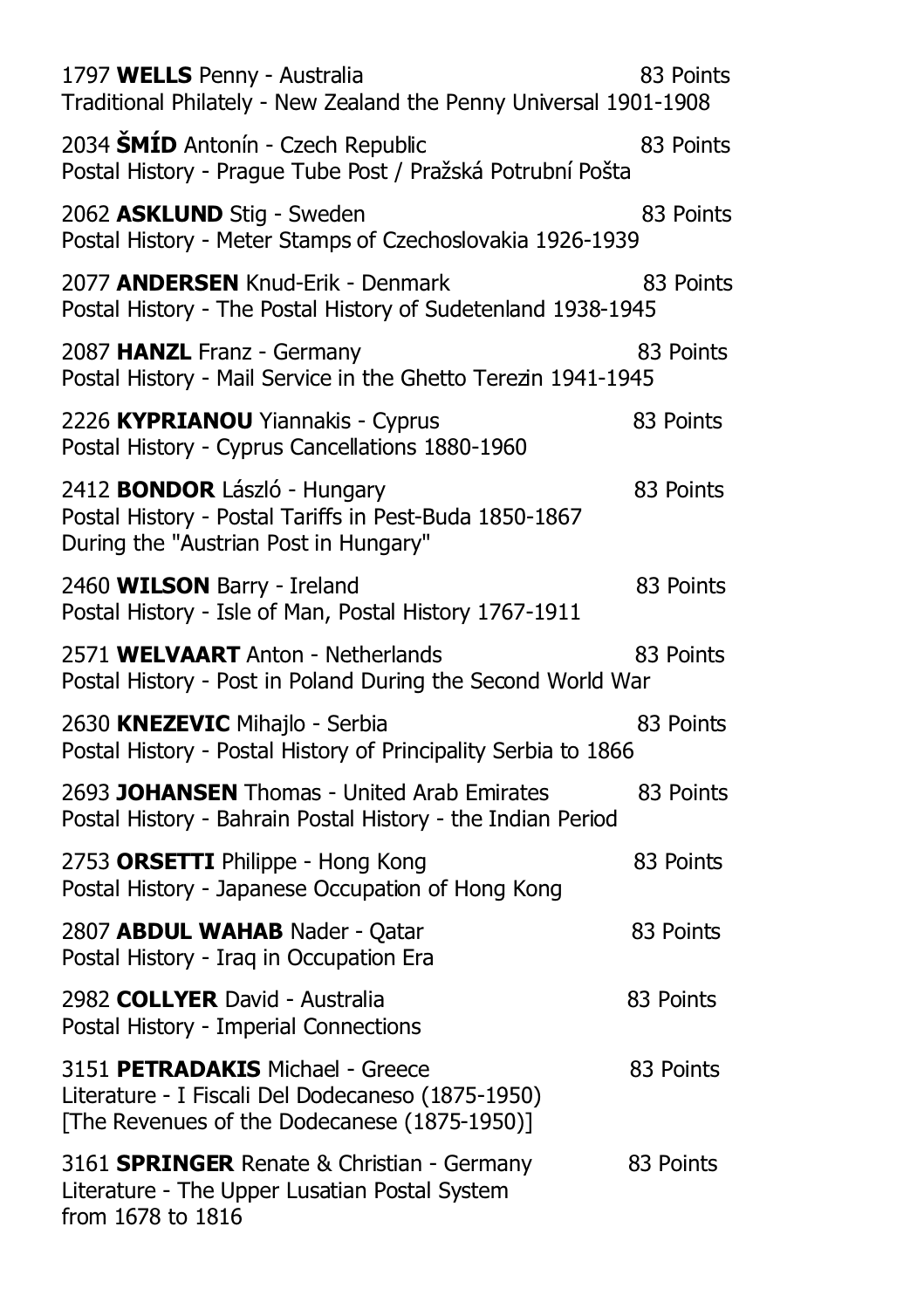| 3162 <b>ŠÁROVÁ</b> Ivana - Czech Republic<br>Literature - T.G.M. 1923 (Detailed Monograph of Jubilee<br>Stamps T.G.Masaryk 1923)                                 | 83 Points |
|------------------------------------------------------------------------------------------------------------------------------------------------------------------|-----------|
| 3168 VACCARI S.R.L. - Italy<br>Literature - Roberto Sciaky - Bulgaria - from the Ottoman<br>Empire to the Kingdom - History, Stamps and Postal History 1840-1908 | 83 Points |
| 3172 VERLEG Jan - Netherlands<br>Literature - Handbook Carpatho-Ukraine, Postal History<br>and Stamps 1786-2000                                                  | 83 Points |
| 3174 VILFAN Mladen - Croatia<br>Literature - Croatia, Local & Unofficial Issues 1918-19, 1941-44                                                                 | 83 Points |
| 3220 KJÆRGAARD Otto - Denmark<br>Literature - Posthistorisk Tidsskrift 2007                                                                                      | 83 Points |
| 3301 ALBUM, S.R.O. - Slovakia<br>Literature - Specialised Catalogue of Slovak Stamps<br>and Stationeries of the 1939-1945 Time Period                            | 83 Points |
| 3304 EDIFIL, S.A. - Spain<br>Literature - Unified Catalogue of Stamps of Spain<br>and Postal Dependencies (Edition 2008)                                         | 83 Points |
| 3309 <b>ILYUSHIN</b> Alexander - Russia<br>Literature - Postal Stationery of Russian Empire 1845-1917 - Catalogue                                                | 83 Points |
| 3318 O. VLASTOS LTD. - Greece<br>Literature - Vlastos 2007, Hellas II: Postal History                                                                            | 83 Points |
| 3324 SCHWANEBERGER VERLAG GMBH - Germany<br>Literature - Michel Catalogue Europe, Vol. 1 "Central<br>Europe 2008" (Part of Series of 7 Volumes)                  | 83 Points |
| 3328 SCHWANEBERGER VERLAG GMBH - Germany<br>Literature - Michel Germany Catalogue 2007/2008                                                                      | 83 Points |
| 4026 VAZ PEREIRA Pedro - Portugal<br>One Frame - My Letter of the National Service                                                                               | 83 Points |
| 1077 PÍŠA Július - Slovakia<br>Traditional Philately - Perfins used in Czech and Slovak Territory                                                                | 82 Points |
| 1178 SAIRANEN Jukka - Finland<br>Traditional Philately - Estonia under Russian and German Occupation 1940-1944                                                   | 82 Points |
| 1346 VAS István - Hungary<br>Traditional Philately - Stamp Issues of Hungary in the Year 1871                                                                    | 82 Points |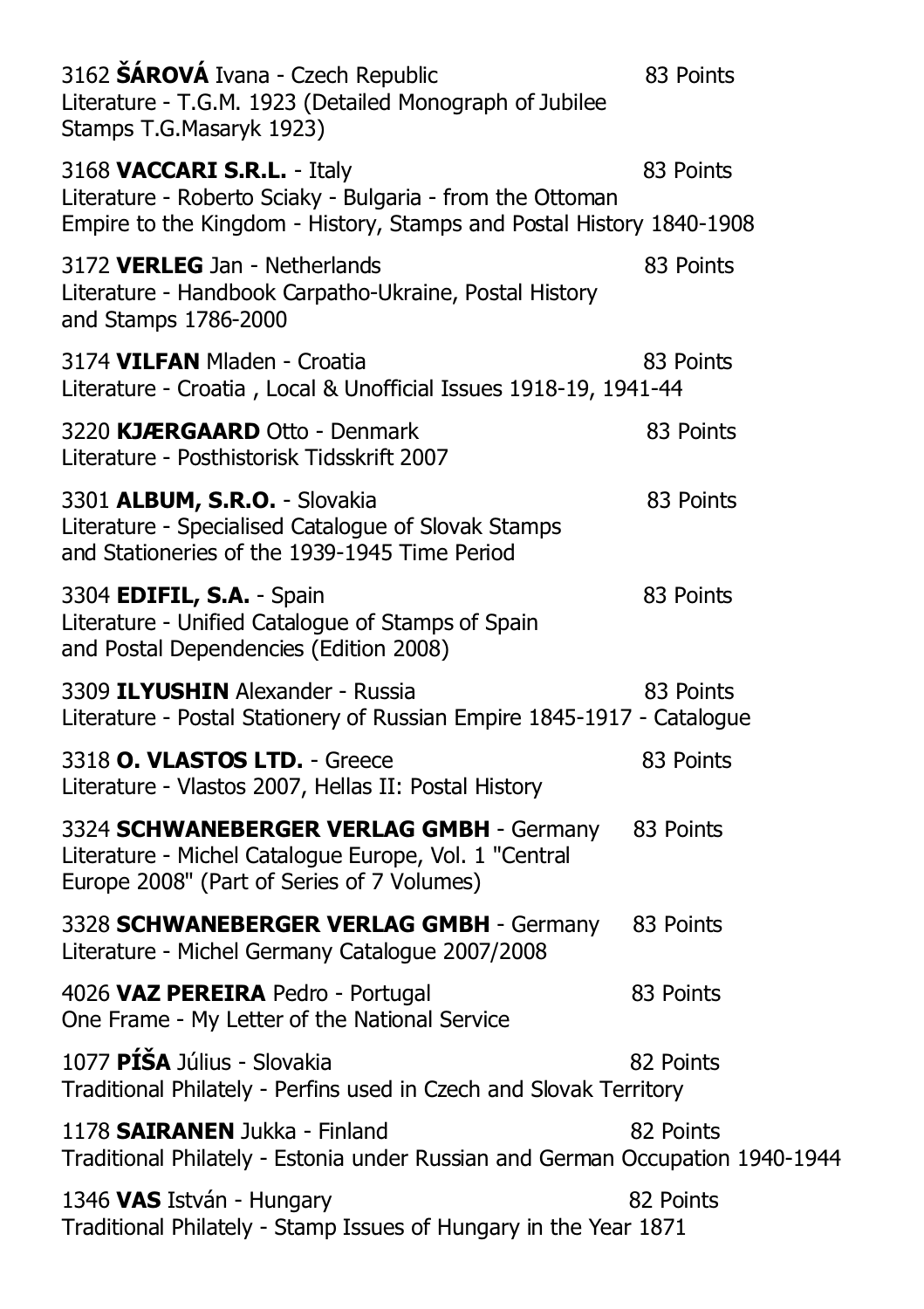| 1441 MELSÆTER Oddvar Jan - Norway<br>Traditional Philately - Local Mail in Occupied Poland 1915-1918                                                                                                    | 82 Points |
|---------------------------------------------------------------------------------------------------------------------------------------------------------------------------------------------------------|-----------|
| 1588 GARCIA MONTAÑA Eduardo Luis - Argentina                                                                                                                                                            | 82 Points |
| Traditional Philately - Argentina: Rivadavia, Belgrano, San Martin 1892-1897<br>1769 CHOI Cheong-Too - Hong Kong                                                                                        | 82 Points |
| Traditional Philately - The Crown Issues and Surcharges of Macau 1884                                                                                                                                   |           |
| 3125 GRUSZCZYŇSKI Jerzy - Poland<br>Literature - From Siberia to Independent Poland 1914-1921 /<br>Z Syberii Do Niepodleglej Polski 1914-1921 - Survey of Military and Postal<br>Documents              | 82 Points |
| 3133 KECSEDY István - Canada<br>Literature - New Look at the Printing Elements Production<br>of the 1850 Kreuzer and Centes Stamp Issues                                                                | 82 Points |
| 3141 LU David - China<br>Literature - Journal of China Philately, Vol.2 (Articles<br>Researching the Early Chinese Stamps and Postal History)                                                           | 82 Points |
| 3153 RIGO Franco - Italy<br>Literature - Venice, the Contagion, the Quarantine,<br>the Disinfection, the Quarantine Hospitals  (Postal History<br>of the Health Office from the XVI to the XIX Century) | 82 Points |
| 3177 ZRINJSCAK Predrag VUKOVIC Stipan - Germany 82 Points<br>Literature - Plate Varieties Manual of the 1st Provisional I<br>ssue of the Independent State of Croatia                                   |           |
| 3405 ELIAS Peter - USA<br>Literature - 4 Rings - the History of Audi                                                                                                                                    | 82 Points |
| 4006 PAŠČÁK Pavel - Czech Republic<br>One Frame - Great Britain 1840 / Velká Británie 1840                                                                                                              | 82 Points |
| 4042 ZHARIVSKY Alexander - Ukraine<br>One Frame - The Judicial Delivering Stamps of the Regional Court in Lviv                                                                                          | 82 Points |
| 1168 <b>BASSYOUNY</b> Hisham - Egypt<br>Traditional Philately - British Forces in Egypt - Stamps Issued 1932-1936                                                                                       | 81 Points |
| 1606 ORSATO Noely Luiz - Brazil<br>Traditional Philately - Brazilian Commemorative Stamps<br>- Drafts, Essays, Tests and Proofs                                                                         | 81 Points |
| 1670 GELBER Abraham - Costa Rica<br>Traditional Philately - Costa Rica, the Issue of 1910,<br>Varieties & Derivates                                                                                     | 81 Points |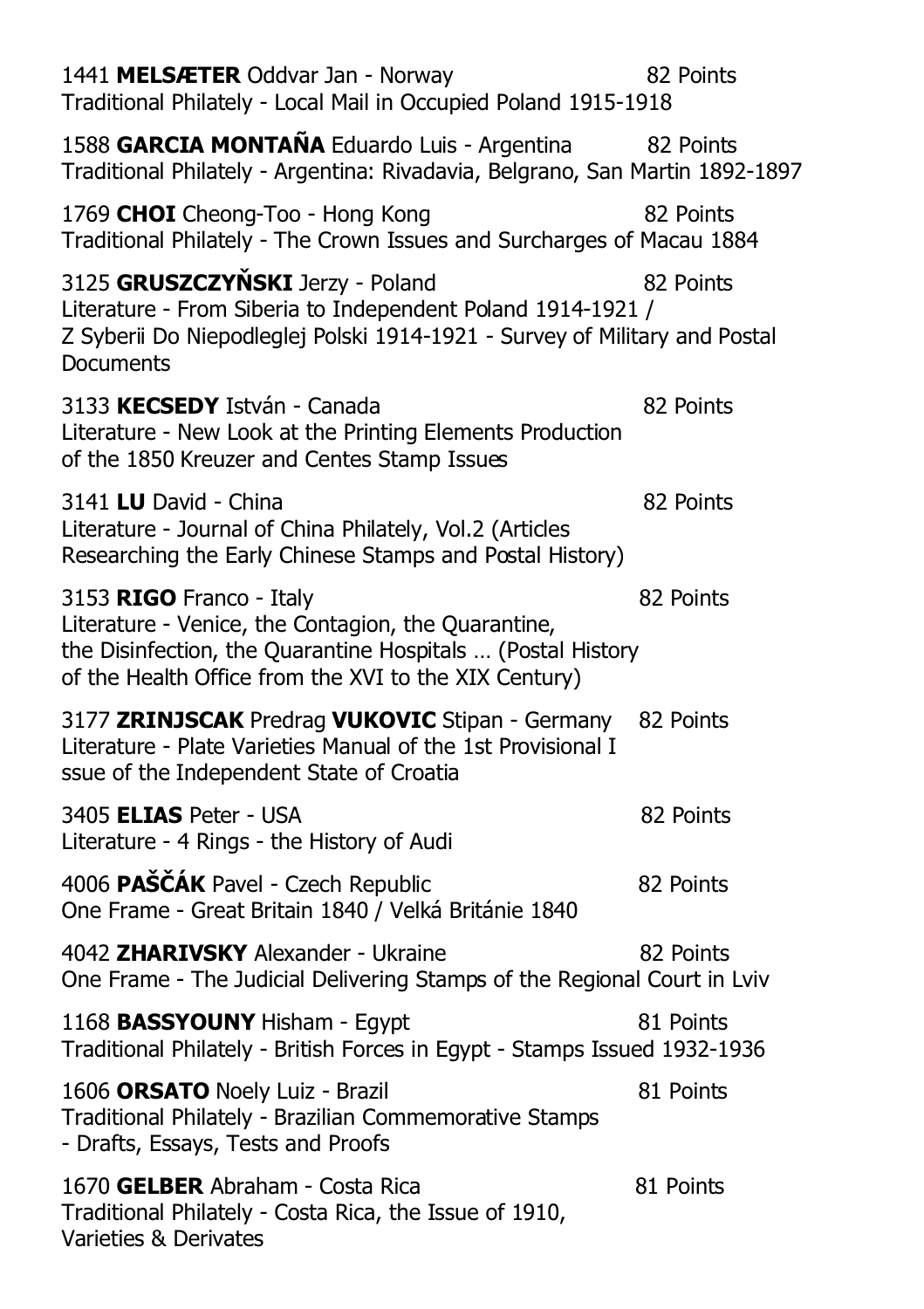| 1726 CHANG Chien-Pin - Taiwan<br>Traditional Philately - Restricted for use in the Ne Province 1945-1950                                                                  | 81 Points |
|---------------------------------------------------------------------------------------------------------------------------------------------------------------------------|-----------|
| 2001 VOMELA Jindřich - Czech Republic<br>Postal History - Brno - Brünn / Postal History of the City Brünn<br>by the year 1850 / Poštovní Historie Města Brna Do Roku 1850 | 81 Points |
| 2231 VUKAS Zdeslav - Croatia<br>Postal History - Prephila Letters of Dalmatia                                                                                             | 81 Points |
| 2576 RADOMSKI Andrzej - Poland<br>Postal History - Correspondence of the Polish Soldiers<br>Interned in Switzerland 1940-1945                                             | 81 Points |
| 2875 FRIDMAN DE URBIETA PEÑA Noemi Alicia - Paraguay<br>Postal History - Postal History of the Tariffs and Routes from Paraguay                                           | 81 Points |
| 2883 CHYTIL BALLON Anthony - Paraguay<br>Postal History - Postal History of Envelopes Chaco War<br>Paraguay - Bolivia 1932-1935                                           | 81 Points |
| 3107 <b>BORTFELDT</b> Dieter - Colombia<br>Literature - The Workbook - Notes On Reprints and Forgeries<br>of Colombian Stamps - Part III, the Colombian Airmails          | 81 Points |
| 3118 FEDERATION OF NORWEGIAN PHILATELISTS - Norway 81 Points<br>Literature - Handbook Norwegian Stamps, Centraltrykkeriet Illa                                            |           |
| 3120 FEDERATION OF NORWEGIAN PHILATELISTS - Norway 81 Points<br>Literature - Handbook Norwegian Stamps, Knudsen VIII                                                      |           |
| 3131 ISANI Usman Ali - Pakistan<br>Literature - Amirate of Bhahawalpur 1932-1949                                                                                          | 81 Points |
| 3146 MENDOZA Hector - Mexico<br>Literature - Seventh Permanent Postal Emission 1874-1883<br>Hidalgo Profile Mexico                                                        | 81 Points |
| 3213 ILYUSHIN Alexander - Russia<br>Literature - "Collector" Nr. 42, 43, Annual Edition of Union<br>of Philatelists of Russia 2007                                        | 81 Points |
| 3223 MAASSEN Wolfgang - Germany<br>Literature - Philatelie (2007)                                                                                                         | 81 Points |
| 4014 MALLÓN Jose Ramón - Cuba<br>One Frame - Emisión Zona Franca De Matanzas                                                                                              | 81 Points |
| 4018 HAUZNER Pavel - Czech Republic<br>One Frame - Eilnachrichtendienst Der Deutschen Reichspost                                                                          | 81 Points |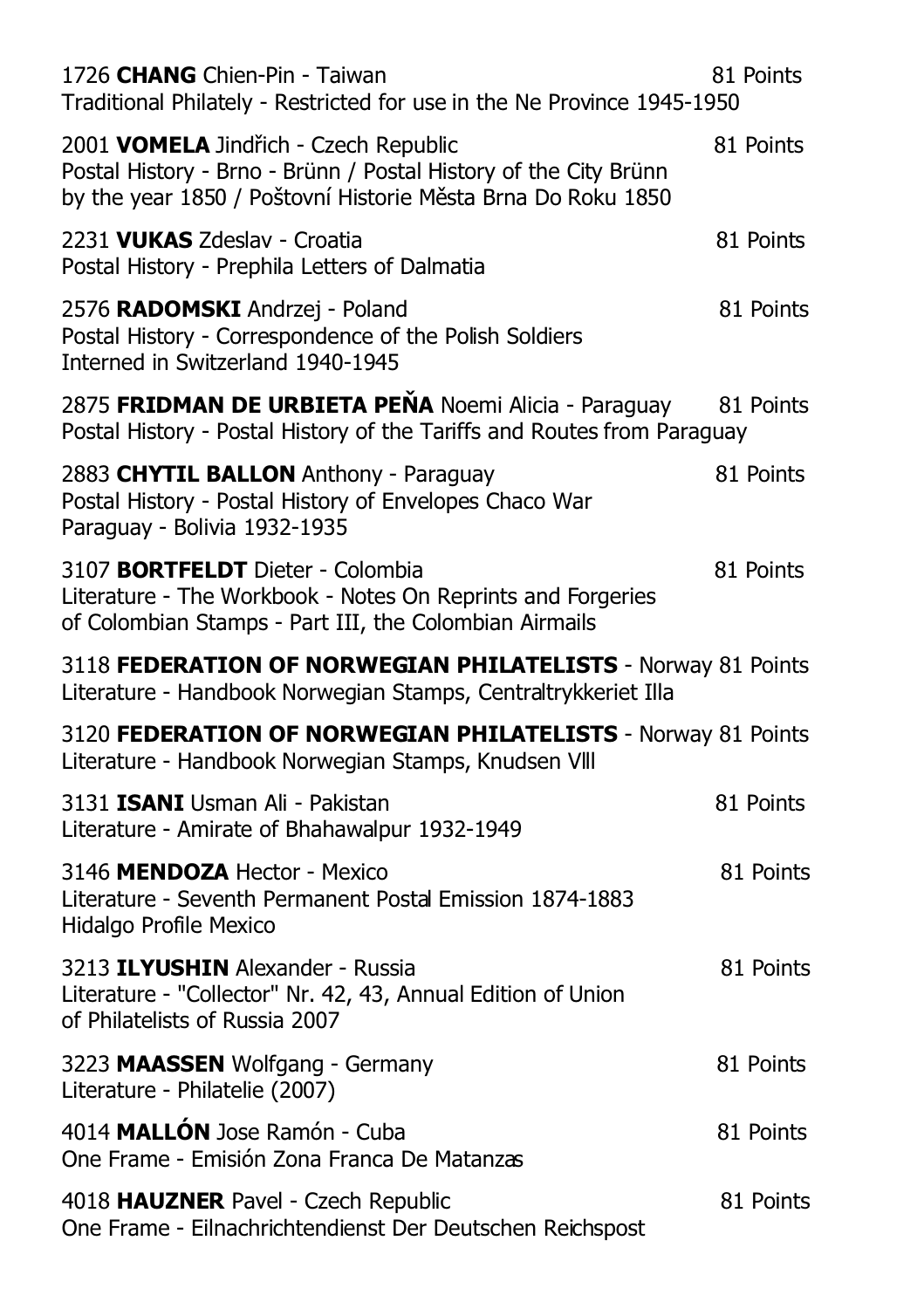| 4019 BAURECHT Günter - Austria<br>One Frame - The Year 1683 - 2. Occupation of Vienna By the Ottoman Empire                                                                              | 81 Points |
|------------------------------------------------------------------------------------------------------------------------------------------------------------------------------------------|-----------|
| 4022 <b>ABENSUR</b> Robert - France<br>One Frame - Insufficiently Prepaid Letters to France before UPU                                                                                   | 81 Points |
| 4036 JOHNSON Steve - Canada<br>One Frame - Yukon Airways and Exploration Company Limited                                                                                                 | 81 Points |
| 1014 MANN Miloslav - Czech Republic<br>Traditional Philately - Czechoslovakia 1918-1928 / Československo 1918-1928                                                                       | 80 Points |
| 1024 MALECEK Jaroslav - Czech Republic<br>Traditional Philately - Hradčany Stamps Issue                                                                                                  | 80 Points |
| 1067 SVOBODA Václav - Czech Republic<br>Traditional Philately - T.G.Masaryk in the Czechoslovak Stamps Production<br>1918-1937 / T.G.Masaryk Ve Známkové Tvorbě Československa 1918-1937 | 80 Points |
| 1092 SEDLÁK Jiří - Czech Republic<br>Traditional Philately - Czechoslovakia 1944-1955 / Československo 1944-1955                                                                         | 80 Points |
| 1112 DAHLVIG Gunnar - Sweden<br>Traditional Philately - Bosnia and Herzegovina 1850-1906                                                                                                 | 80 Points |
| 1122 TODOROV Orlin - Bulgaria<br>Traditional Philately - Small Lion 1889 - 1901                                                                                                          | 80 Points |
| 1158 KOTEK Josef - Czech Republic<br>Traditional Philately - Egypt 1866-1922                                                                                                             | 80 Points |
| 1163 SHOUKRY Ibrahim - Egypt<br>Traditional Philately - Egypt - the 1923 Crown Overprints                                                                                                | 80 Points |
| 1230 VEILLAULT François - France<br>Traditional Philately - Étude Sur le 20 Francs Pont Du Gard                                                                                          | 80 Points |
| 1336 ZAFIRAKOPOULOS Zafirakis - Greece<br>Traditional Philately - Social Providence Surcharges April to September 1917                                                                   | 80 Points |
| 1372 PÉTURSSON Sigurdur R. - Iceland<br>Traditional Philately - Two Kings                                                                                                                | 80 Points |
| 1485 PAZHI Grigory - Russia<br>Traditional Philately - Definitive Stamps USSR 1923-1937                                                                                                  | 80 Points |
| 1749 ITOH Sumihide - Japan<br>Traditional Philately - Japan, Showa Series, 1937-1946                                                                                                     | 80 Points |
| 1784 TRIGUEROS Enrique - Mexico<br>Traditional Philately - The Second Mexican Empire                                                                                                     | 80 Points |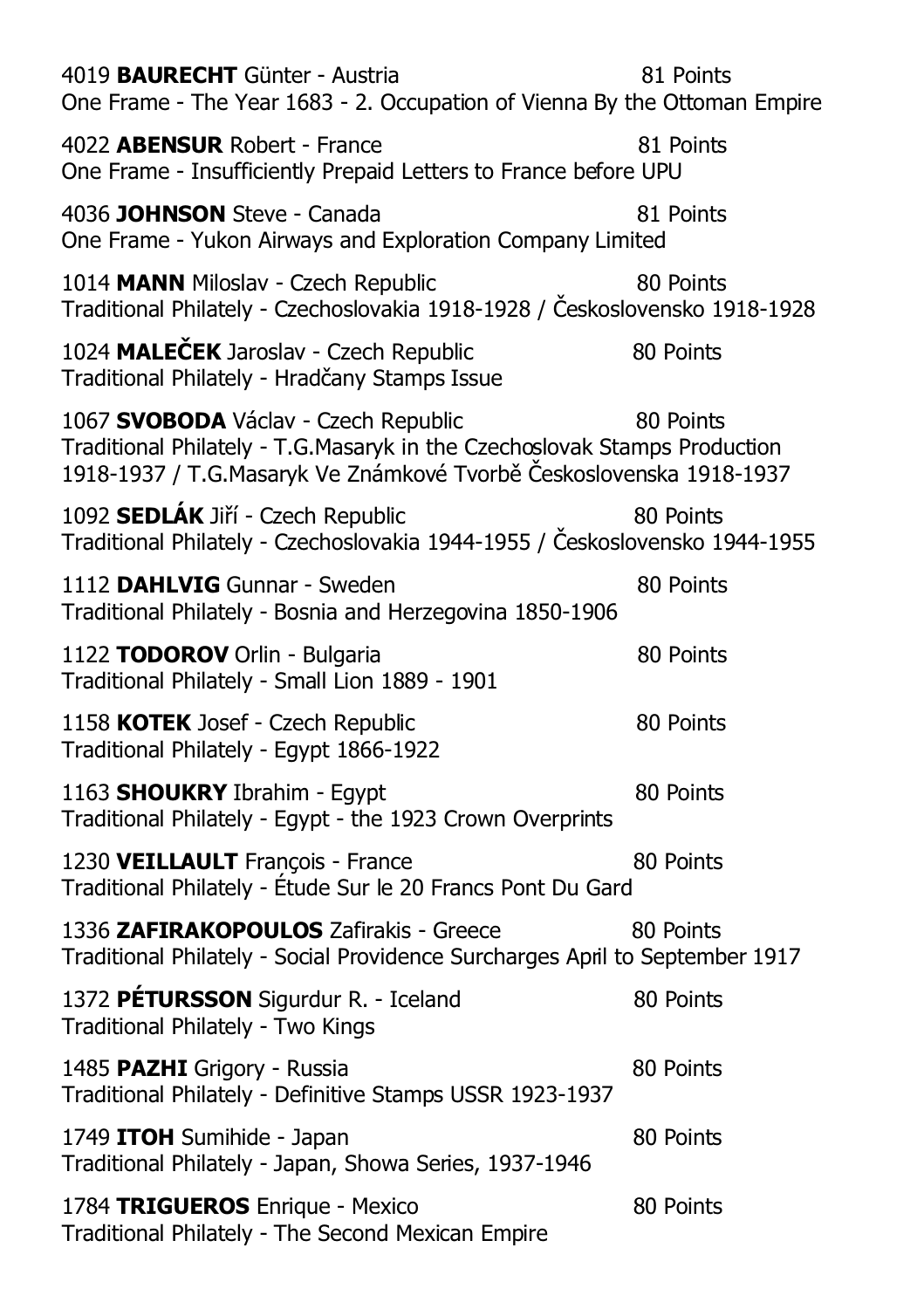| 1789 YAU Khai Weng - Singapore<br>Traditional Philately - Stamps of the Mozambique Company<br>1891-1942                                                                                                                                 | 80 Points |
|-----------------------------------------------------------------------------------------------------------------------------------------------------------------------------------------------------------------------------------------|-----------|
| 2014 TUKKER Willem - Netherlands<br>Postal History - Karlsbad - Postal History up to 1918                                                                                                                                               | 80 Points |
| 2057 GONZALES BUGALLO Benito - Spain<br>Traditional Philately - Czech Scout Post                                                                                                                                                        | 80 Points |
| 2334 NECK Gottfried - Germany<br>Postal History - Post of Saxony in Bautzen - Budysin (1654 - 1867)                                                                                                                                     | 80 Points |
| 2748 NANJEE Iqbal - Pakistan<br>Postal History - Expeditionary Forces in Near East (1914-1920) - Egypt                                                                                                                                  | 80 Points |
| 3104 BALIAN Leon - Canada<br>Literature - Stamps of Egypt - Catalogue, Handbook                                                                                                                                                         | 80 Points |
| 3136 KUPEC Hans - Germany<br>Literature - Postal History of the Russian Empire<br>(Part I, II, III) / Postgeschichte Kaiserreich Russland (Band I, II, III)                                                                             | 80 Points |
| 3325 SCHWANEBERGER VERLAG GMBH - Germany<br>Literature - Michel Overseas Catalogue, Vol. 1/1 "North<br>America 2007/2008" (Part of Series of 10 Volumes)                                                                                | 80 Points |
| 3326 SCHWANEBERGER VERLAG GMBH - Germany<br>Literature - Michel Overseas Catalogue, Vol. 9/1<br>"China 2008" (Part of Series of 10 Volumes)                                                                                             | 80 Points |
| 3334 <b>STRPIĆ</b> Petar - Croatia<br>Literature - Croatia - Postage Stamps Catalogue                                                                                                                                                   | 80 Points |
| 3411 PETRÁSEK Jaroslav - Czech Republic<br>Literature - The Catalogue of Postal Cancellations<br>with Sport Themes from Regions Czechia and Slovakia / Katalog<br>Poštovních Razítek Se Sportovní Tematikou Z Území Čech<br>A Slovenska | 80 Points |
| 4002 MAZOCH Petr - Czech Republic<br>One Frame - Sub-Types of the Overprint A On "Pošta<br>Československá 1919" Stamps Issue / Podtypy Přetisku A Emise<br>"Pošta Československá 1919"                                                  | 80 Points |
| 4015 <b>SAMRA</b> Sherif, Dr. - Egypt<br>One Frame - Provisional Issue 1879                                                                                                                                                             | 80 Points |
| 4031 ALLA-UD-DIN - Pakistan<br>One Frame - Iraq Under British Occupation (1918-1921)                                                                                                                                                    | 80 Points |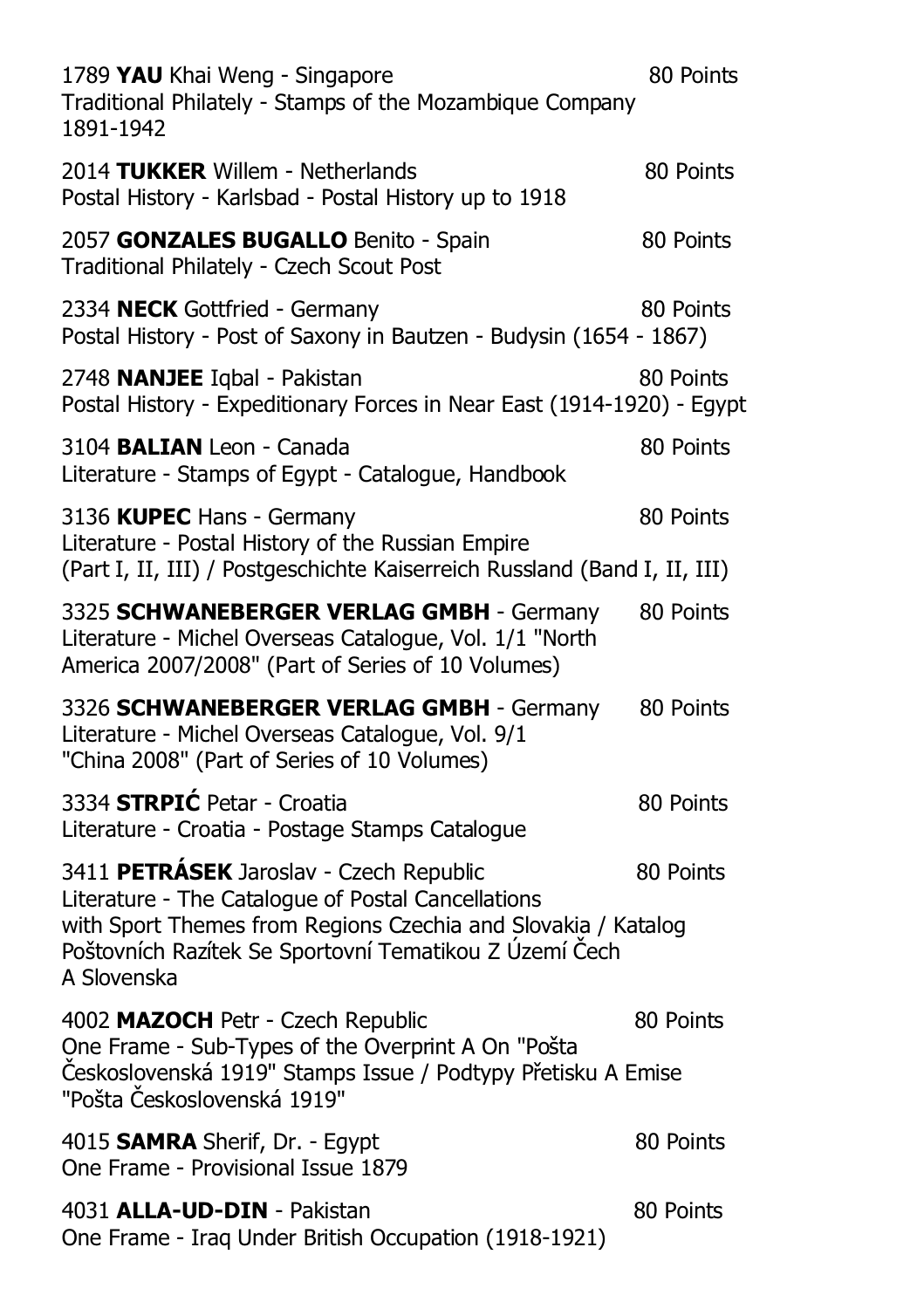| 4033 ILYUSHIN Yaroslav - Russia<br>One Frame - Stamped Money Orders of Imperial Russia 1896-1903                                                                                                                                                                                                  | 80 Points |
|---------------------------------------------------------------------------------------------------------------------------------------------------------------------------------------------------------------------------------------------------------------------------------------------------|-----------|
| 4035 FERRER Arturo - Spain<br>One Frame - History of the Mexican Commercial Postal Stationeries                                                                                                                                                                                                   | 80 Points |
| <b>Large Silver</b>                                                                                                                                                                                                                                                                               |           |
| 1173 DAVIS John - United Kingdom<br>Traditional Philately - The Postal Concession                                                                                                                                                                                                                 | 79 Points |
| 1235 LECCESE Giorgio - Italy<br>Traditional Philately - France: Unissued and Unadopted<br>Proofs and Essays                                                                                                                                                                                       | 79 Points |
| 1764 NANJEE Iqbal - Pakistan<br>Traditional Philately - Lasbella                                                                                                                                                                                                                                  | 79 Points |
| 1019 FABER Zdeněk - Czech Republic<br>Traditional Philately - Hradčany Stamps Issue                                                                                                                                                                                                               | 78 Points |
| 1359 LOE David - New Zealand<br>Traditional Philately - Classic Island                                                                                                                                                                                                                            | 78 Points |
| 1411 <b>TRINIDAD</b> Jeff & Yvette - Australia<br>Traditional Philately - Latvia 1918-1922                                                                                                                                                                                                        | 78 Points |
| 1431 KNEZEVIC Mihajlo - Serbia<br>Traditional Philately - Montenegro to 1916                                                                                                                                                                                                                      | 78 Points |
| 1616 <b>PORTO</b> Rubem - Brazil<br>Traditional Philately - Brazilian Issues 1954-1964<br>- the "Bisneta" Pattern                                                                                                                                                                                 | 78 Points |
| 1703 CHU Wing-Yeu - Hong Kong<br>Traditional Philately - China: Definitive Issues<br>of Dr. Sun Yat-Sen                                                                                                                                                                                           | 78 Points |
| 2123 ŠIMEK Vladimír - Czech Republic<br>Postal History - News Paper, Documentation, Stamps News<br>Paper from Austrian-Hungarian Countries till 1918 and West European<br>Countries / Noviny, Novinové Kolky, Dokumenty, Razítka, Známky<br>Na Území Rakousko Uherska A Západní Evropy Do R. 1918 | 78 Points |
| 2329 SELIG Heinz - Germany<br>Postal History - Postal History of Rinteln, the Capital<br>of the Hessian County of Schaumburg                                                                                                                                                                      | 78 Points |
| 2368 <b>BUTORIN</b> Vadim - Russia<br>Postal History - Railway Post of Germany in 19th Century                                                                                                                                                                                                    | 78 Points |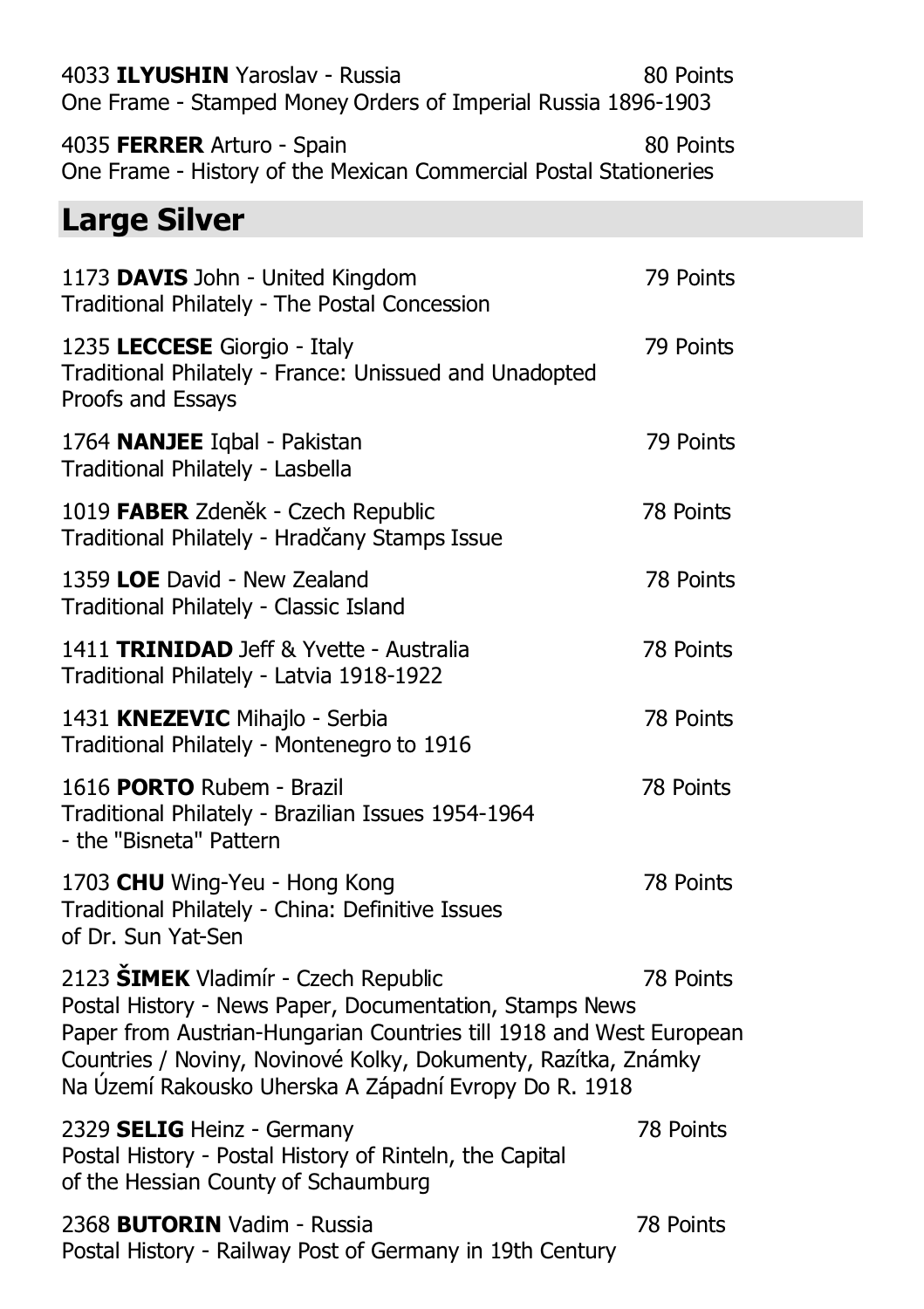| 2735 PEREZ GARBANZO Josue - Costa Rica<br>Traditional Philately - The Postal Use of the Official,<br>Telegraphic and Radio National Seals of Costa Rica                       | 78 Points |
|-------------------------------------------------------------------------------------------------------------------------------------------------------------------------------|-----------|
| 3117 DUBYNIAK Roman - United Kingdom<br>Literature - The Czechoslovak Army in Ukraine in 1914-1920                                                                            | 78 Points |
| 3143 MAASSEN Wolfgang - Germany<br>Literature - Ludwig Hesshaimer                                                                                                             | 78 Points |
| 3152 RIGO Silvia - Italy<br>Literature - The Augusta Way  the Bassano Way<br>(Hypotheses for Recovering it of the Postal Architecture in the Venice<br>Republic (1489 / 1797) | 78 Points |
| 3156 SEKELJ Berislav - Croatia<br>Literature - Postal History Bosnia and Herzegowina 1878-1918                                                                                | 78 Points |
| 3167 VACCARI S.R.L. - Italy<br>Literature - Paolo Vaccari - the Collection Emil Capellaro<br>of Lombardy - Venetia                                                            | 78 Points |
| 3175 WINTERS Graham - United Kingdom<br>Literature - H.W.Cave & Co. Colombo                                                                                                   | 78 Points |
| 3206 EDIFIL, S.A. - Spain<br>Literature - R.F. Philately Magazine 2007, 2008 (R.F., Revista De Filatelia)                                                                     | 78 Points |
| 3214 ILYUSHIN Alexander - Russia<br>Literature - "Postal Stationery" Nr. 4, 5, Magazine 2007                                                                                  | 78 Points |
| 3221 KLIM Jan - Czech Republic<br>Literature - Merkur Revue                                                                                                                   | 78 Points |
| 3222 LU Xinhua - China<br>Literature - Philatelic Panorama (Vol. 2007)                                                                                                        | 78 Points |
| 3234 SVOBODA Ludvik Zdenek - USA<br>Literature - The Czechoslovak Specialist                                                                                                  | 78 Points |
| 3235 TAYLOR Andy - United Kingdom<br>Literature - Quarterly Journal of the Austrian Philatelic Society: 2006                                                                  | 78 Points |
| 3313 LIU Jin - China<br>Literature - Post Stamps Catalogue of the People's Republic of China (2007)                                                                           | 78 Points |
| 3409 NOVOSELOV Vladimir - Russia<br>Literature - Catalogue "Zemstvo" (on CD)                                                                                                  | 78 Points |
| 1611 PEREZ PEIXOTO Antonio - Brazil<br>Traditional Philately - A Brazilian Republican Pattern: Granny 1920-1941                                                               | 77 Points |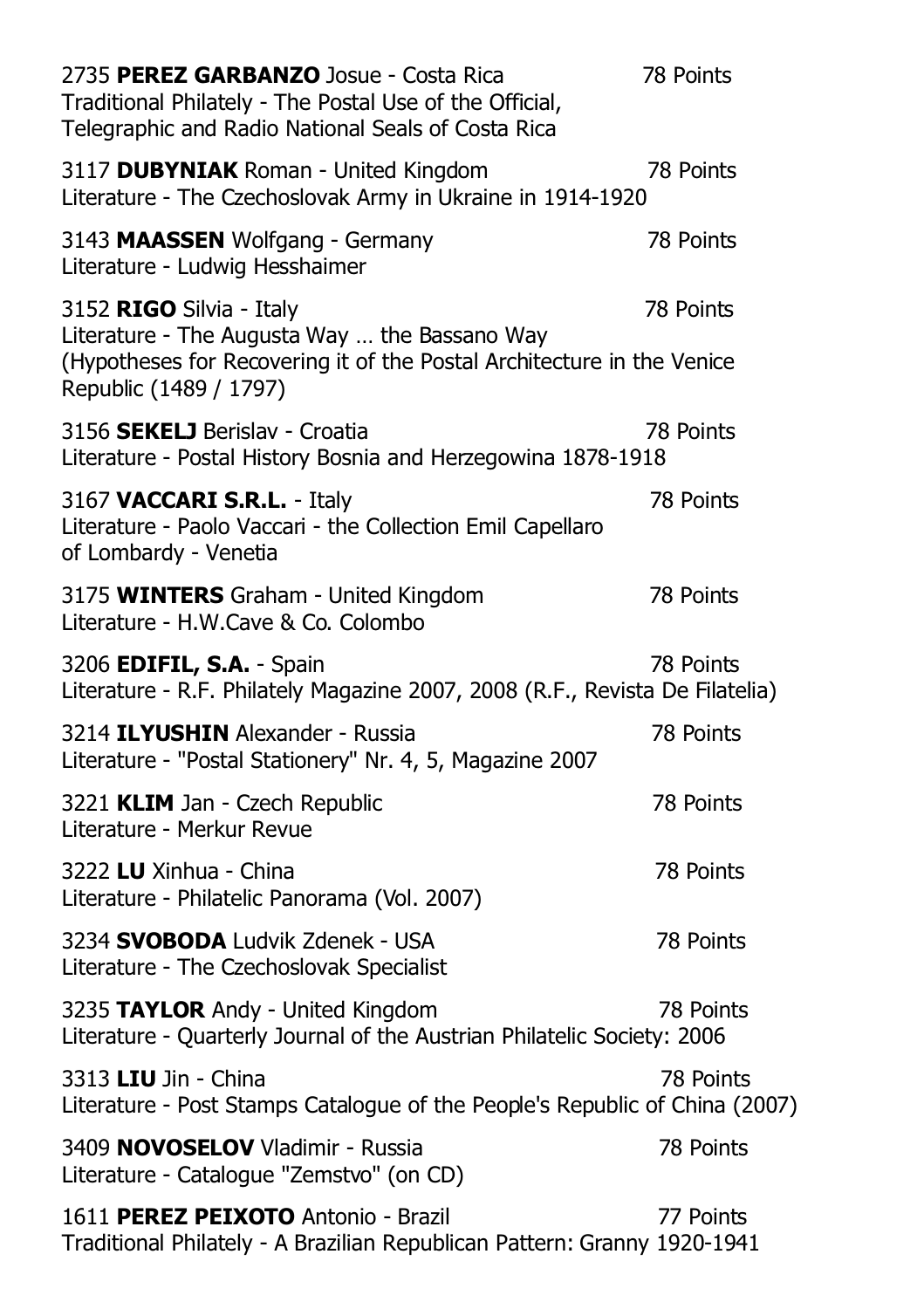| 1629 OTT Wilhelm, Dr. - Germany<br>Traditional Philately - Brunei 1895-1951                                                                                                                                                         | 77 Points |
|-------------------------------------------------------------------------------------------------------------------------------------------------------------------------------------------------------------------------------------|-----------|
| 2766 ZUO Ming - China<br>Postal History - Chinese Postal Redirect and Return Delivery (1933-1958)                                                                                                                                   | 77 Points |
| 2784 LEU Syhy-Rong - Taiwan<br>Postal History - Postal History of Taiwan During the Showa Period 1926-1945                                                                                                                          | 77 Points |
| 2870 RAJAB Shatha - Qatar<br>Postal History - Oman Postal History                                                                                                                                                                   | 77 Points |
| 3135 KOSSOY Meer - Russia<br>Literature - The Articles from Journals                                                                                                                                                                | 77 Points |
| 3139 LANGHAMMER Miroslav - Czech Republic<br>Literature - Philately is more than only Stamps / Filatelie<br>Je Víc Než Jen Známky                                                                                                   | 77 Points |
| 3154 RIGO Franco - Italy<br>Literature - Venice - the Galley / Venezia - La Galea<br>(Maritime Postal History from the XIV to the XVII Century)                                                                                     | 77 Points |
| 3179 KARASUK Dmitriy - Russia<br>Literature - Thematic Catalogue "Napoleon Bonaparte and his Era"                                                                                                                                   | 77 Points |
| 3321 RICHTER Eberhard - Germany<br>Literature - Specialized Catalogue of Se-Tenant Stamps<br>and Booklets of the German Democratic Republic (Part 1, 2) / Spezial Katalog,<br>Zusammendrucke Und Markenheftchen Der Ddr (Teil 1, 2) | 77 Points |
| 4009 ČERNÝ Jiří - Czech Republic<br>One Frame - Princely States of India - Revenue Stamps of Vala State                                                                                                                             | 77 Points |
| 4017 KUNC Lubor - Czech Republic<br>One Frame - Field Post Systems On Czechoslovak Territory X.<br>1918-Ii.1919 / Systém Polní Pošty V Čsr                                                                                          | 77 Points |
| 1037 SJÖHOLM Lars-Magnus - Sweden<br>Traditional Philately - Hradschin Issue 1918-1926                                                                                                                                              | 76 Points |
| 1087 BABÁK Vladimír - Czech Republic<br>Traditional Philately - Czechoslovakia Starting 1945 /<br>Československo od Roku 1945                                                                                                       | 76 Points |
| 1127 TODOROV Orlin - Bulgaria<br>Traditional Philately - Bulgarian Definitive Post Stamps (1940-1944)                                                                                                                               | 76 Points |
| 1302 RADOSTA Petr - Czech Republic<br>Traditional Philately - Great Britain 1840-1873 / Velká Británie 1840-1873                                                                                                                    | 76 Points |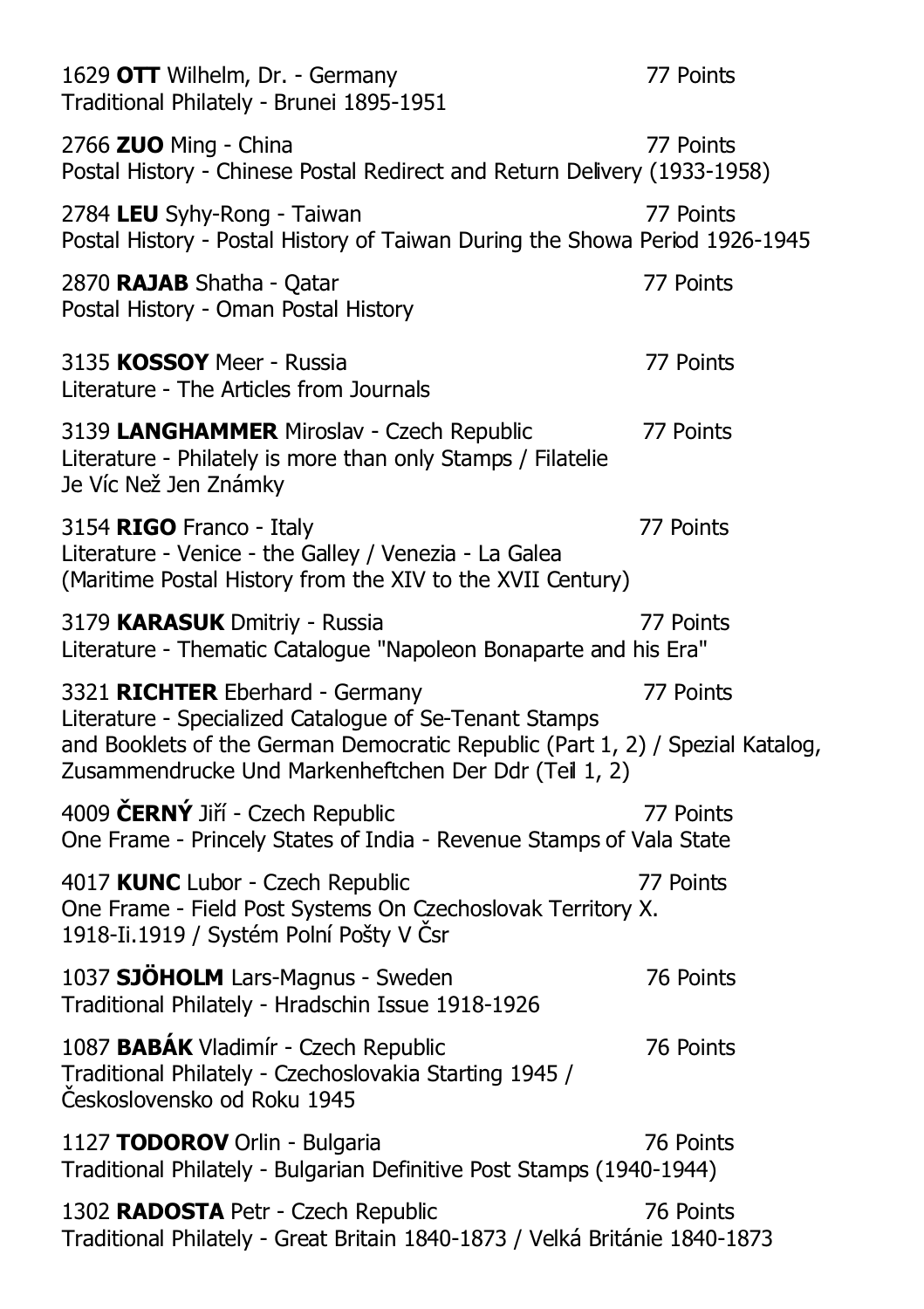| 1341 GKOUVERIS Nikolaos - Greece<br>Traditional Philately - The Greek "Revolution 1922" Overprint                                                                                          | 76 Points |
|--------------------------------------------------------------------------------------------------------------------------------------------------------------------------------------------|-----------|
| 1516 SUHADOLC Peter - Slovenia<br>Traditional Philately - Trieste, Fiume, Istria and Slovene Littoral 1945-1947                                                                            | 76 Points |
| 1534 SVOJITKA Josef - Czech Republic<br>Traditional Philately - Helvetia 1854-1907                                                                                                         | 76 Points |
| 1693 CHEN Chia-Hui - Taiwan<br>Traditional Philately - ATM Postage Stamp Design of the "Formosan Black Bear"                                                                               | 76 Points |
| 2301 FOCK Mihael I. - Slovenia<br>Postal History - World War I 1914-1918, Fieldpost Cards Rep. Francaise                                                                                   | 76 Points |
| 3327 SCHWANEBERGER VERLAG GMBH - Germany<br>Literature - Michel Junior Catalogue 2008                                                                                                      | 76 Points |
| 4037 FENCL Petr - Czech Republic<br>One Frame - The Czechoslovak Cosmonaut / Československý Kosmonaut                                                                                      | 76 Points |
| 1001 DUSBÁBEK František - Czech Republic<br>Traditional Philately - Czechoslovak Forerunners and Parallel<br>Stamps of the Period 1918-1919 / Předběžné A Souběžné Známky<br>ČSR 1918-1919 | 75 Points |
| 1215 KOPECKÝ Václav - Czech Republic<br>Traditional Philately - France until 1875                                                                                                          | 75 Points |
| 1377 KLIKA Jaromír - Czech Republic<br>Traditional Philately - Ireland (Irish Free State) / Irsko - Svobodný Stát                                                                          | 75 Points |
| 1467 OTA Yasuki - Japan<br>Traditional Philately - Romania "King Ferdinand I" Series 1920-1926                                                                                             | 75 Points |
| 1498 FÖLDES Ondrej - Slovakia<br>Traditional Philately - Slovakia 1939-1945                                                                                                                | 75 Points |
| 2039 PETR Svatopluk - Czech Republic<br>Postal History - Postal History of Austrian Silesia 1900-1920 /<br>Rakouské Slezsko - Poštovnictví 1900-1920                                       | 75 Points |
| 2067 MULLER Heinz H. - Germany<br>Traditional Philately - Czechoslovakia 1938-1948                                                                                                         | 75 Points |
| 2339 FRIEBE Hans - Germany<br>Postal History - Special Postmarks of Saxony Up to 1918                                                                                                      | 75 Points |
| 2698 MARDYYA Wahab Hussain - Qatar<br>Postal History - Bahrain Postal History                                                                                                              | 75 Points |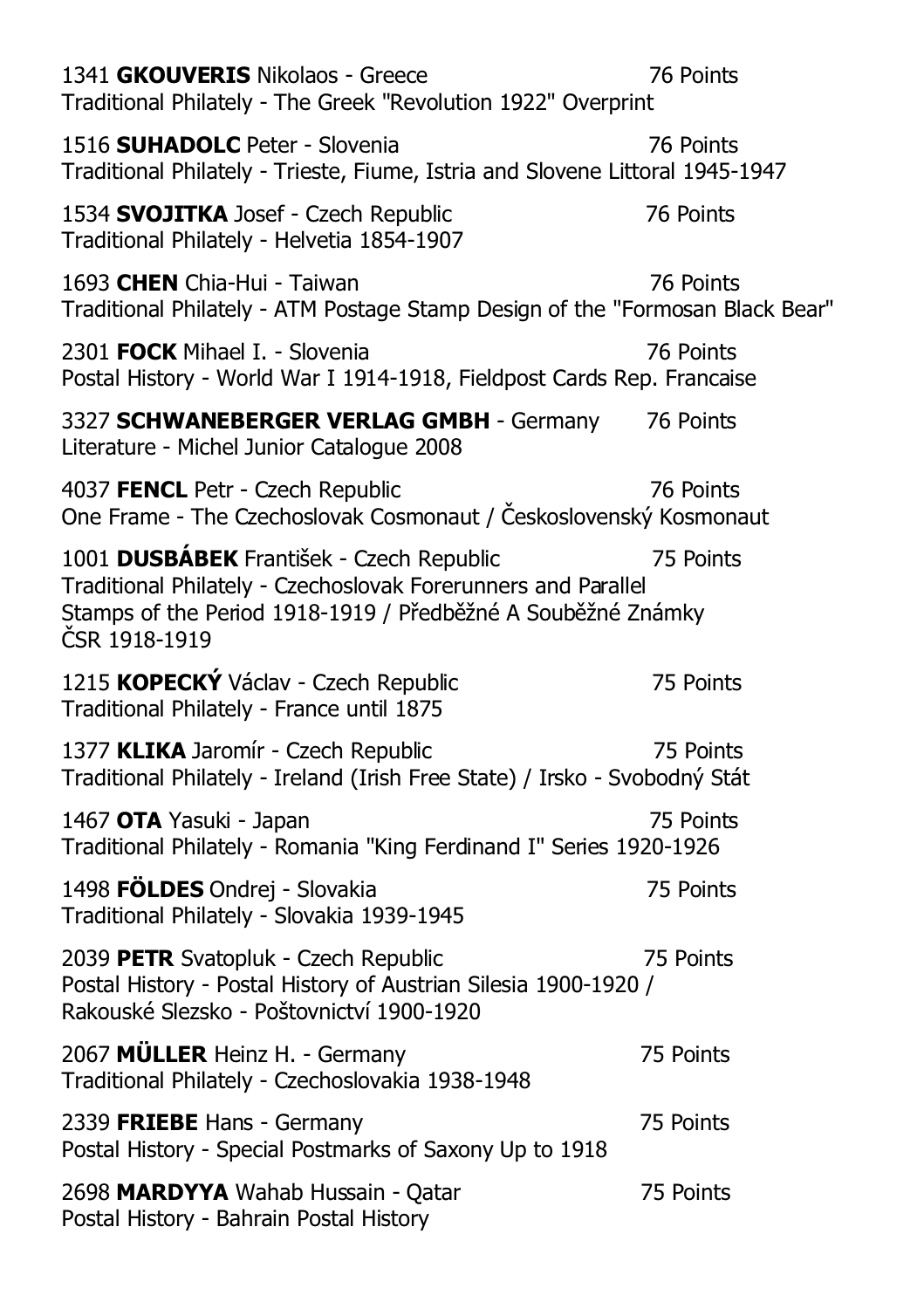| 2797 VEERACHANDRA MENON Sathi - India<br>Postal History - Postmarks of Travancore State                                                                                                                                                                                                                     | 75 Points |
|-------------------------------------------------------------------------------------------------------------------------------------------------------------------------------------------------------------------------------------------------------------------------------------------------------------|-----------|
| 3101 AKSAMIT Pavel - Czech Republic<br>Literature - Monography of Czechoslovak and Czech Stamps and Postal<br>History - Part 9-VII, Czechoslovak First Day Covers 1947-1992 / Monografie<br>Československých A Českých Známek A Poštovní Historie - Díl 9-VII<br>Československé Obálky DNE Vydání 1947-1992 | 75 Points |
| 3103 AMEXFIL - Mexico<br>Literature - 3 Centuries of Mexican Philately                                                                                                                                                                                                                                      | 75 Points |
| 3219 KAOHSIUNG PHILATELIC SOCIETY - Taiwan<br>Literature - Taiwan Philatelic Bulletin                                                                                                                                                                                                                       | 75 Points |
| 3319 O. VLASTOS LTD. - Greece<br>Literature - Vlastos 2008, Cyprus                                                                                                                                                                                                                                          | 75 Points |
| 3333 SOCIETY OF COLLECTORS OF UNOFFICIAL COMMEMORATIVE<br><b>POSTAL STATIONERY</b> - Czech Republic<br>Literature - Catalogue of Unofficial Commemorative Postal<br>Stationery / Katalog Neoficiálních Příležitostných Celin                                                                                | 75 Points |
| 4001 NIKL Radek - Czech Republic<br>One Frame - Hradčany Stamps Issue 10 Hal. - V. and VI. Plate                                                                                                                                                                                                            | 75 Points |
| 4034 MAIA Julio Manuel - Portugal<br>One Frame - Postal Stationery of Chile - Issues Thomas De La Rue                                                                                                                                                                                                       | 75 Points |
| Silver                                                                                                                                                                                                                                                                                                      |           |
| 1675 DIAZ Luis Fernando - Costa Rica<br>Traditional Philately - Study of Costa Rica 1968's Olympics Issue:<br>the Damn Set                                                                                                                                                                                  | 74 Points |
| 4024 <b>BOSOVITCH</b> Socrates - Greece<br>One Frame - Diplomatic Pouch Mail Relating to Greece                                                                                                                                                                                                             | 74 Points |
| 4025 KAUTHEN Pierre - Luxembourg<br>One Frame - Manual Obliterations On Stamps of Luxembourg                                                                                                                                                                                                                | 74 Points |
| 1047 NØRBJERG Mogens - Denmark<br>Traditional Philately - Czechoslovakia, Specialized Collection<br>of Hradčany, Drawing I                                                                                                                                                                                  | 73 Points |
| 1354 PROCHÁZKA Ladislav - Czech Republic<br>Traditional Philately - Hungary 1871-1918 / Maďarsko 1871-1918                                                                                                                                                                                                  | 73 Points |
| 1480 KISKIN Michael - Russia<br>Traditional Philately - Standard Stamps of Russia 1908-1923                                                                                                                                                                                                                 | 73 Points |
|                                                                                                                                                                                                                                                                                                             |           |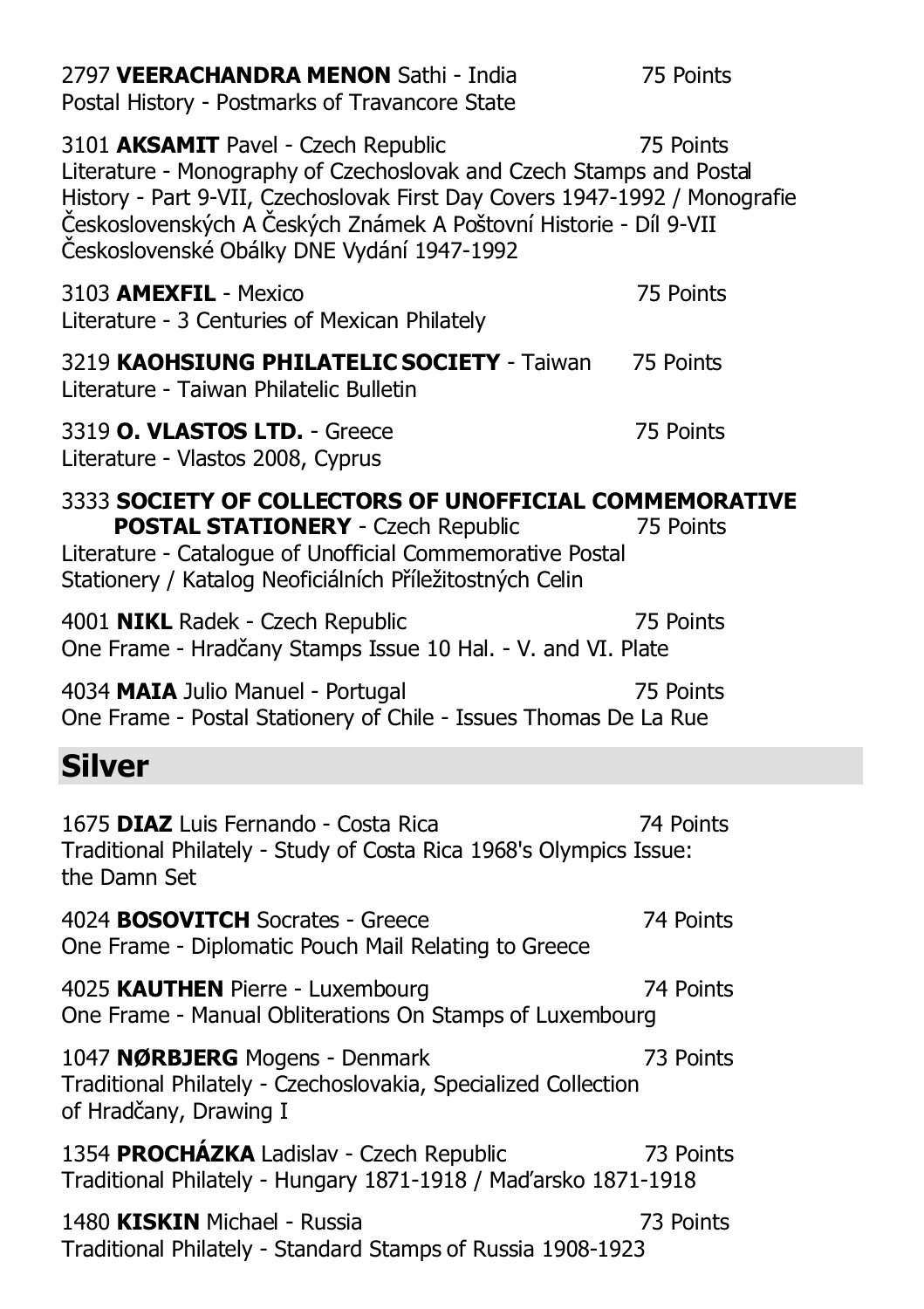| 2097 PTÁČEK Milan - Czech Republic<br>Postal History - Czech Money Reform 1953 / Československá<br>Měnová Reforma 1953                      | 73 Points |
|---------------------------------------------------------------------------------------------------------------------------------------------|-----------|
| 3106 BORODIN Alexej - Russia<br>Literature - How to Prepare Exhibit for Exhibition, Reference Book                                          | 73 Points |
| 3122 FLOYD Barry - United Kingdom<br>Literature - Captain James Cook the Explorer; A Historical<br>& Philatelic Review                      | 73 Points |
| 3127 HOLOUBEK Karel - Czech Republic<br>Literature - Revolutionary Overprints 1944/45 / Revoluční Přetisky<br>1944-1945                     | 73 Points |
| 3132 JANIĆ Nikola - Croatia<br>Literature - Varaźdinski Porto - Varasdin'S Postage Due Stamps<br>(Monographie)                              | 73 Points |
| 3140 LI Shuguang - China<br>Literature - Compiling FIP Postal History Collection                                                            | 73 Points |
| 3144 MAASSEN Wolfgang - Germany<br>Literature - Enthusiasm and Excess: the Phenomenon Erich Stenger                                         | 73 Points |
| 3163 THEILE Günter - Germany<br>Literature - Exhibition Guide "Mecklenburg Jubilee Show" 2006                                               | 73 Points |
| 3170 VÁPENKA Ivan - Czech Republic<br>Literature - Scout Philately On Czechoslovak Territory /<br>Skautská Filatelie Na Našem Území         | 73 Points |
| 3201 CEFAI - Argentina<br>Literature - Revista Cefai                                                                                        | 73 Points |
| 3208 FRONC Josef - Czech Republic<br>Literature - Bulletin of the Society of Czech and Czechoslovak<br>Stamps' Collectors / Zpravodaj Ssčsz | 73 Points |
| 3228 PUBLISHING AND TRADING CENTRE "MARKA" - Russia 73 Points<br>Literature - Philately Magazine 2007                                       |           |
| 3314 MARAS Julije - Croatia<br>Literature - Republic of Croatia - Stamps & Paper Money and Coins 2006                                       | 73 Points |
| 3315 MONEV Dimiter - Bulgaria<br>Literature - Bulgarian Postal Stationaries Catalogue, Part I - Postcards                                   | 73 Points |
| 4030 ČERNÝ Radek - Czech Republic<br>One Frame - Duloz - Turkey / Duloz - Turecko                                                           | 73 Points |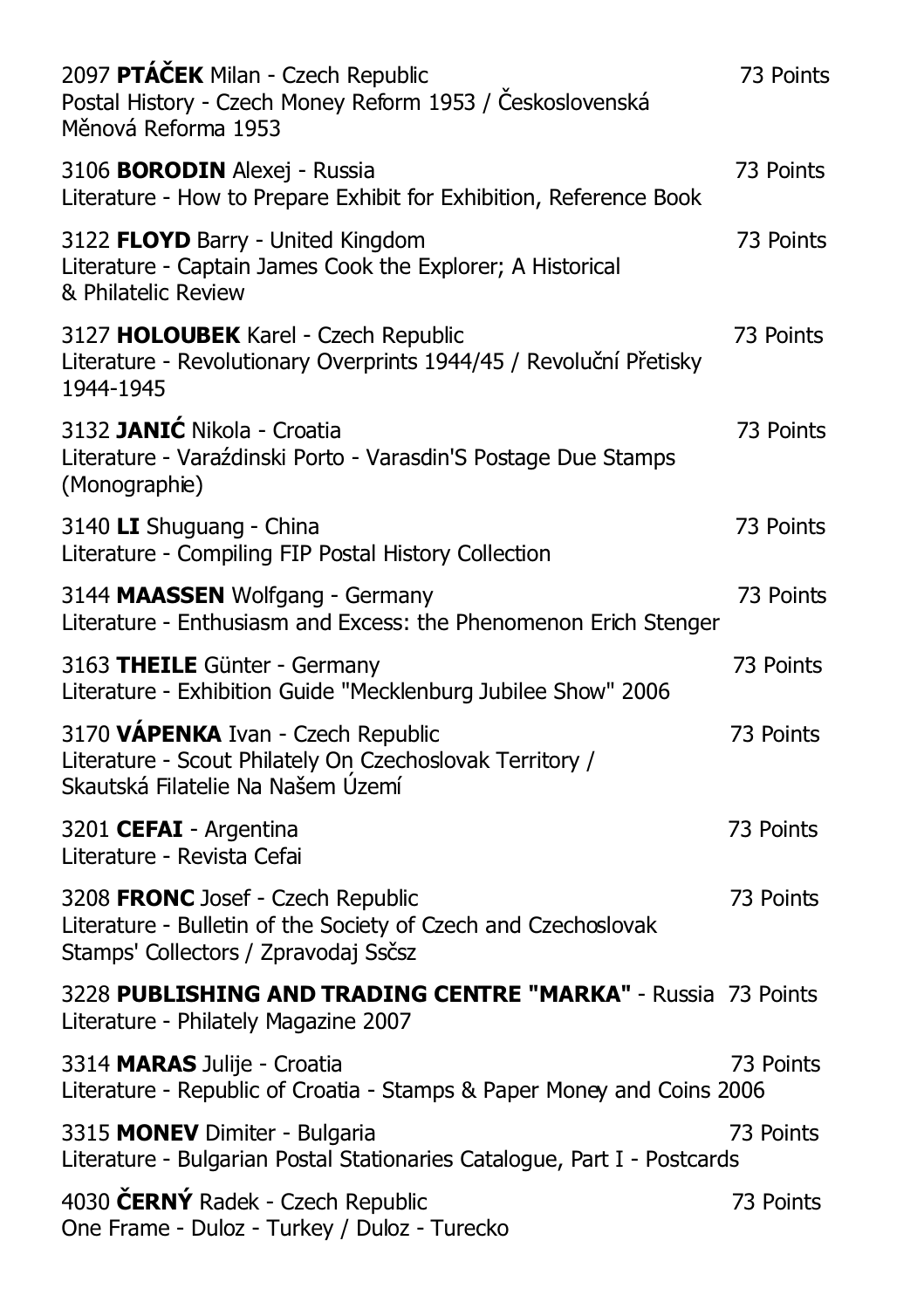| 1292 LANGER Petr - Czech Republic<br>Traditional Philately - Germany 1923 - Motive of Basket Cap /<br>Německo 1923 - Motiv Košíkového Víka                                         | 72 Points |
|------------------------------------------------------------------------------------------------------------------------------------------------------------------------------------|-----------|
| 1426 MAYER Robert - Luxembourg<br>Traditional Philately - Luxembourg Special Editions and Views 1921-1940                                                                          | 72 Points |
| 2612 PETROV Valery - Russia<br>Postal History - Postmarks of Moscow 1890-1917                                                                                                      | 72 Points |
| 2898 AL-ISMAIL Hussain Rajab - Qatar<br>Traditional Philately - Qatar from Sheikhdom to State                                                                                      | 72 Points |
| 3115 ČTVRTEČKA Jaroslav - Czech Republic<br>Literature - Study of the Košice Block / Košický Aršík - Studie                                                                        | 72 Points |
| 3116 DOROS Vasile - Romania<br>Literature - George Enescu in the Constellation of the Universal Music                                                                              | 72 Points |
| 3160 SOCIEDAD ARGENTINA DE AEROFILATELIA - Argentina<br>Literature - La Comisión Central Recolectora De Fondos Pro Flotilla<br>Aero-Militar Argentina 1912/1913                    | 72 Points |
| 3203 CROATIAN PHILATELIC FEDERATION - Croatia<br>Literature - "Hrvatska Filatelija" - the Croatian Philately - Philatelic<br>Magazine                                              | 72 Points |
| 3229 SEMMLER Frank - Germany<br>Literature - Bulletins of the Arge Ungarn (Hungary Study Group)<br>2006 / 2007                                                                     | 72 Points |
| 3307 GABUREAC Sergiu - Romania<br>Literature - Romanian Philatelic Errors 1922-2006                                                                                                | 72 Points |
| 4010 SCHILLER David - Czech Republic<br>One Frame - Bangladesh - Temporary Overprints / Bangladéš                                                                                  | 72 Points |
| 1297 NEUMANN Josef - Czech Republic<br>Traditional Philately - The First Postage Stamp / První Známka Světa                                                                        | 71 Points |
| 1446 ONDRUŠKA Ladislav - Czech Republic<br>Traditional Philately - Poland 1918-1939 / Polsko 1918-1939                                                                             | 71 Points |
| 2082 LIEBERMANN Hartmut - Germany<br>Postal History - Postmarks in Bohemia and Moravia During<br>the Postwar Period After WW II                                                    | 71 Points |
| 2272 ČMELÍK Zdeněk - Czech Republic<br>Postal History - France - Historie des Services de Poste Les Cachets<br>1730-1875 / Francie - Historie Poštovních Služeb, Razítka 1730-1875 | 71 Points |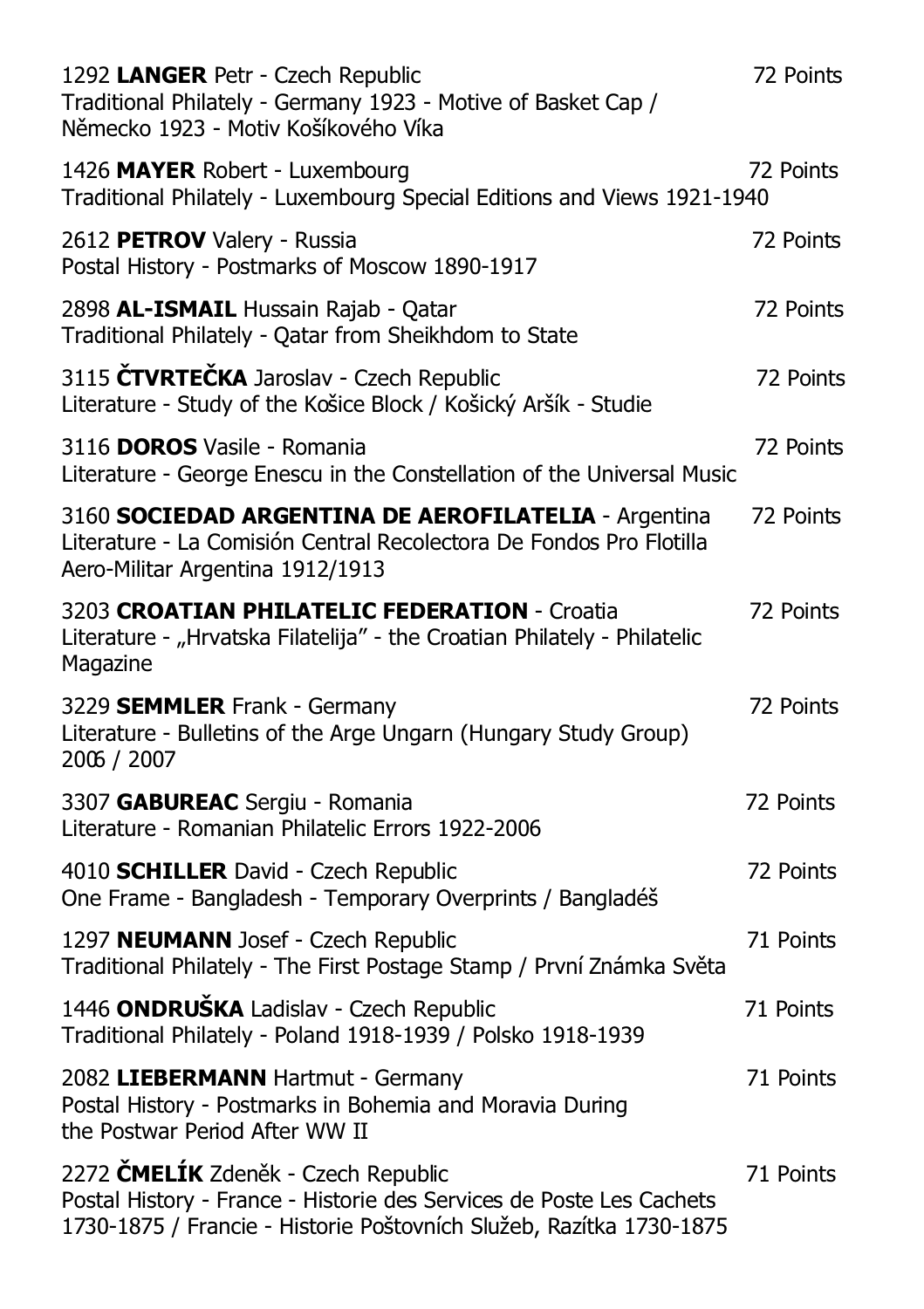| 3110 CIRCOLO FILATELICO DI TARCENTO - Italy<br>Literature - Friuli Italy, Squared Circle Cancellation "Postal Documents"                                         | 71 Points |
|------------------------------------------------------------------------------------------------------------------------------------------------------------------|-----------|
| 3402 CLUBE FILATELICO DO BREASIL - Brazil<br>Literature - Website www.clubefilatelicodobrasil.com.br                                                             | 71 Points |
| 3407 KUNC Lubor - Czech Republic<br>Literature - Postal History of World War I (In English, on CD) /<br>1. Světová Válka V Poštovní Historii                     | 71 Points |
| 1082 FISCHER Karel - Canada<br>Traditional Philately - Czechoslovakia: the Košice Issue                                                                          | 70 Points |
| 1511 MARTINAŠ Ivan - Croatia<br>Traditional Philately - Postmarked Stamps of Rijeka, Fiume 1918-1924                                                             | 70 Points |
| 2205 PENEV Nikolay - Bulgaria<br>Postal History - Postal Services in Principality Bulgaria 1877-1908                                                             | 70 Points |
| 2528 KATURIC Tomo - Montenegro<br>Postal History - Occupations of Montenegro and Bocca Di Cattaro 1941-1944                                                      | 70 Points |
| 3148 MUHONEN Ari - Finland<br>Literature - Bibliography of Finnish Philatelic Literature 1980-2004                                                               | 70 Points |
| 3217 JOHANSEN Thomas - United Arab Emirates<br>Literature - Arabian Gulf States Postal History                                                                   | 70 Points |
| 3225 MABÉOSZ - Hungary<br>Literature - Bélyegvilág-Stampworld                                                                                                    | 70 Points |
| 4023 LIBRIĆ Ivan - Croatia<br>One Frame - Zagreb - Postmarks through Centuries                                                                                   | 70 Points |
| <b>Silver Bronze</b>                                                                                                                                             |           |
| 4021 FÜLÖP Sándor - Hungary<br>One Frame - Merchant-Submarine Mail Service 1916-1917                                                                             | 69 Points |
| 2802 GHAZNAVI Abdul - Pakistan<br>Postal History - India used in Burma (1880-1913)                                                                               | 68 Points |
| 3111 ČESKÁ NÁMĚTOVÁ SPOLEČNOST - Czech Republic<br>Literature - The Philatelic Motives of the Czech Republic<br>in the Year 2006 / Filatelistické Motivy ČR 2006 | 68 Points |
| 3178 ASSOCIAZIONE ITALIANA DI AEROFILATELIA - Italy<br>Literature - Romaer 2005 - Aerophilatelic Exhibition Celebrating                                          | 68 Points |

the 80th Anniversary of the Raid of Francesco De Pinedo to Australia and Japan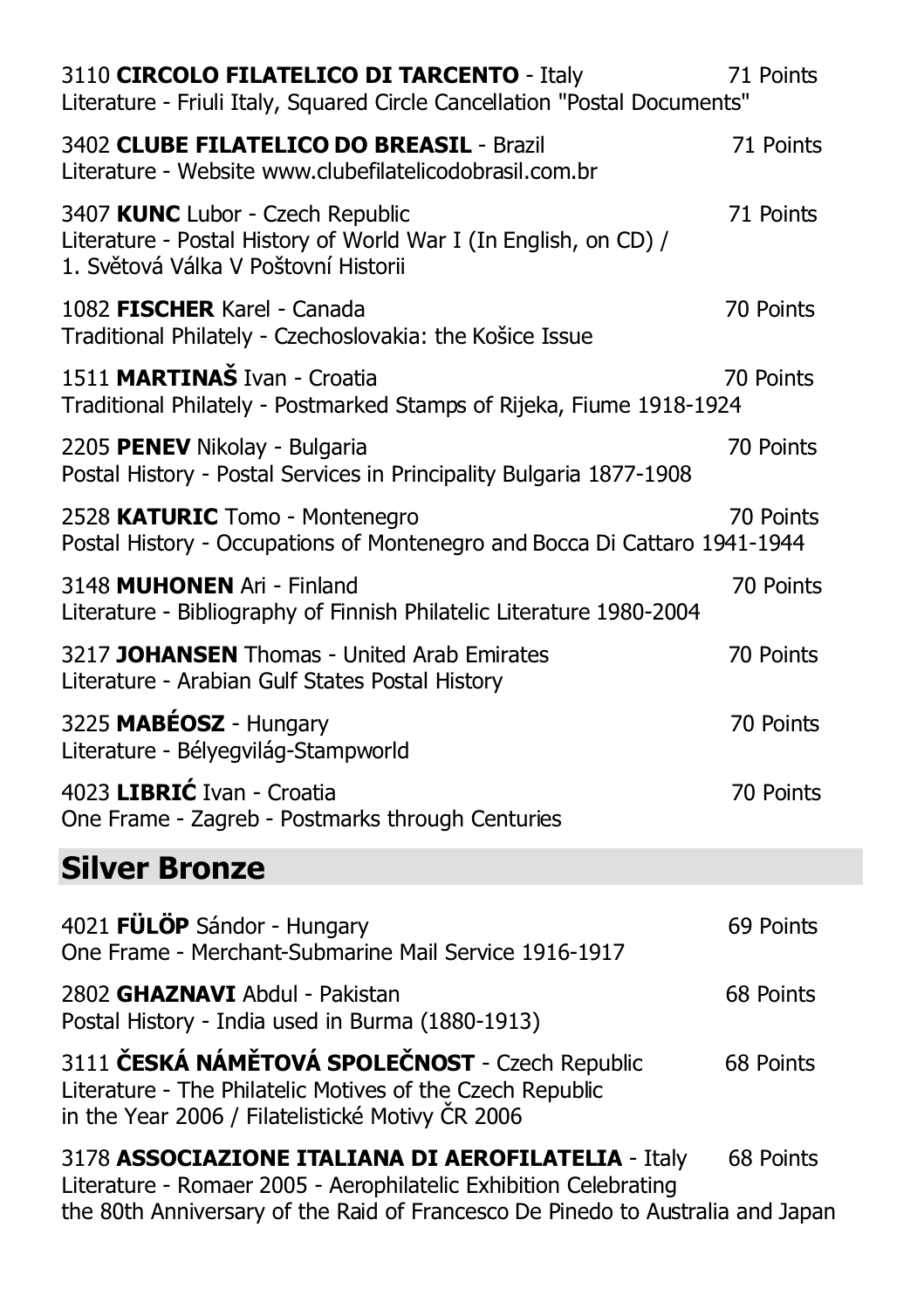| 3207 EINARSSON Gunnar Rafn - Iceland<br>Literature - The Stamp Magazine "Frímerkjabladid"                                                                         | 68 Points |
|-------------------------------------------------------------------------------------------------------------------------------------------------------------------|-----------|
| 3216 JAIA PUBLICACIONES, S.L. - Spain<br>Literature - El Eco Filatélico Y Numismatico                                                                             | 68 Points |
| 3218 JUNK Jan - Czech Republic<br>Literature - USA & UN Section Bulletin / Zpravodaj Sekce<br>USA a UN                                                            | 68 Points |
| 3226 POSTAL STATIONERY SOCIETY<br><b>OF AUSTRALIA - Australia</b><br>Literature - Postal Stationery Collector                                                     | 68 Points |
| 3231 SCHWANEBERGER VERLAG GMBH - Germany<br>Literature - Michel-Rundschau                                                                                         | 68 Points |
| 3233 <b>STRYGIN</b> Andrey - Russia<br>Literature - The World of Stamps, Magazine 2007-2008                                                                       | 68 Points |
| 3310 JANKAUSKAS Antanas - Lithuania<br>Literature - Special Lithuanian Postage Stamp Catalogue 1990-2005                                                          | 68 Points |
| 3311 KUDRIN Valery - Belarus<br>Literature - The Catalogue of Post Envelopes of Belarus                                                                           | 68 Points |
| 3401 ABRAFITE - BRAZILIAN ASSOCIATION<br><b>OF THEMATIC PHILATELY - Brazil</b><br>Literature - Website www.abrafite.com.br                                        | 68 Points |
| 3403 ECKLEBE Dietrich - Germany<br>Literature - Geological Formations of our World as World<br>Nature Heritage / Geologische Formen Unsere Erde Als Weltnaturerbe | 68 Points |
| 3412 SHAPOVALOV Konstantin - Russia<br>Literature - Creativity and Masterpieces of Albrecht Dürer<br>in Philatelic Collection                                     | 68 Points |
| 4003 PELIKÁN Jan - Czech Republic<br>One Frame - Austro-Hungarian Monarchy 10 Crown<br>of 1908 Issue / Rakousko-Uhersko, 10 K Emise 1908                          | 68 Points |
| 4020 CSICSAY Péter - Slovakia<br>One Frame - Cancellations of the Postal Agencies of Csallóköz                                                                    | 68 Points |
| 4039 HORÁK Jiří - Czech Republic<br>One Frame - Safe Roads / Bezpečné Silnice                                                                                     | 68 Points |
| 1871 WIATROWSCY Zygmunt & Aleksander - Poland<br>Traditional Philately - The United States of America<br>1847-1937 (New Version)                                  | 67 Points |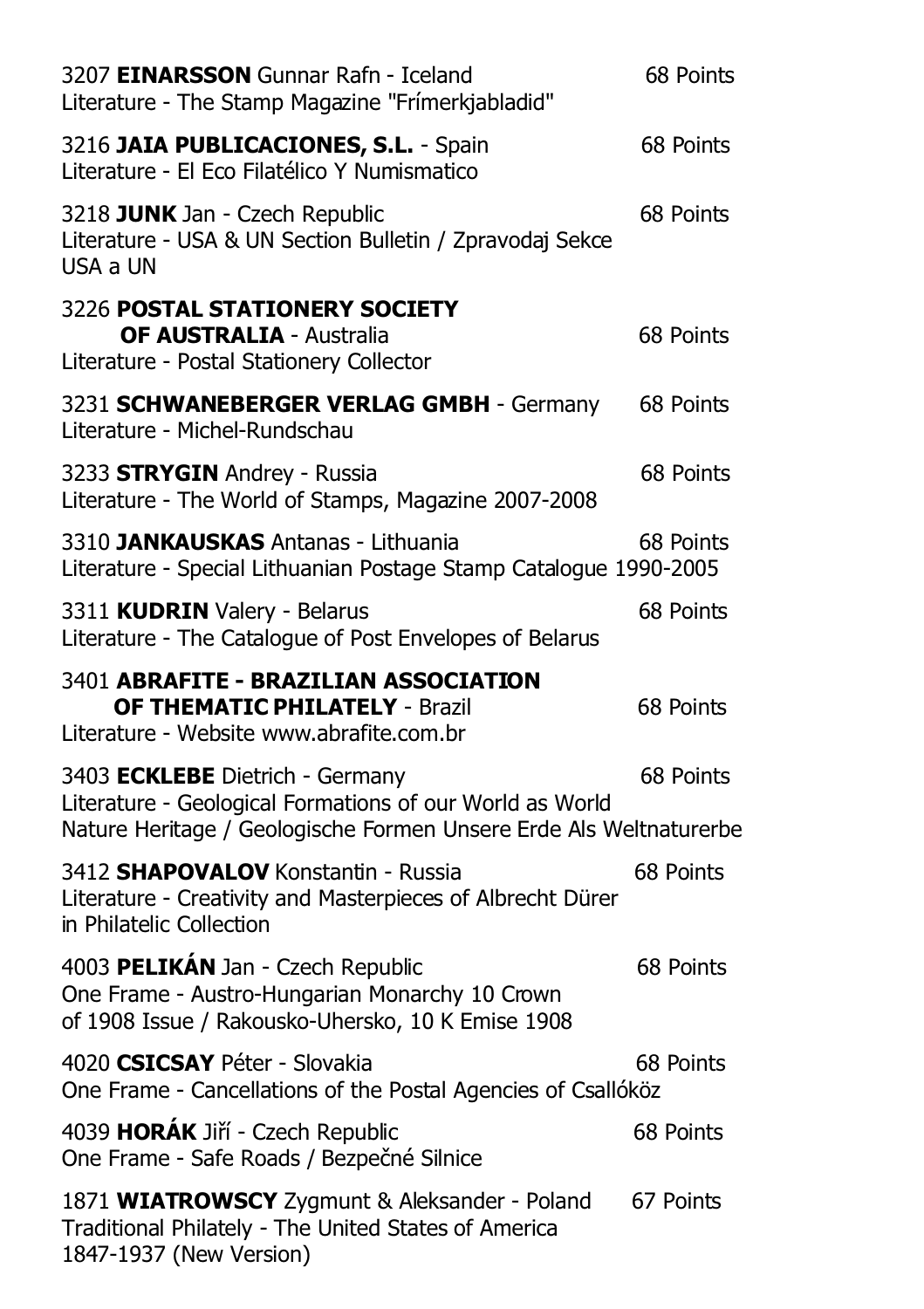| 3112 ČESKÁ POŠTA, S.P. - Czech Republic<br>Literature - Czech Postage Stamps in Steel Engraving and<br>Recess Printing from Flat Plates / České Poštovní Známky V Ocelorytině A<br>Tisku Z Plochy                       | 67 Points |
|-------------------------------------------------------------------------------------------------------------------------------------------------------------------------------------------------------------------------|-----------|
| 3114 ČESKÁ POŠTA, S.P. - Czech Republic<br>Literature - 15 Years of Operations of the Czech Post, Postage<br>Stamp Design / 15 Let Činnosti České Pošty, Vydávání Poštovních Známek                                     | 67 Points |
| 3150 OLŠINA Ladislav - Czech Republic<br>Literature - Arc Types of the 25H Hradčany Stamps<br>On 5th Design On 1st and 2nd Printing Plates / Obloukové Typy 25H<br>Známky Hradčany U V. Kresby Na 1. A 2. Tiskové Desce | 67 Points |
| 3322 SEREDA TKALICH Mikhailo Eduard - Ukraine<br>Literature - The Catalogue of Post Cards of Ukraine 1991-2006                                                                                                          | 67 Points |
| 3406 KABELKA Jan - Czech Republic<br>Literature - Philatelists about Philately, Especially<br>from Olomouc / Filatelisté O Filatelii Především Z Olomouce                                                               | 67 Points |
| 3155 RUDKO Miroslav - Ukraine<br>Literature - Ivan Franko in the Language of Philately                                                                                                                                  | 66 Points |
| 3159 VON SCHARPEN Rainer - Germany<br>Literature - Exhibition Guide "France Jubilee Show" Mainz 2004                                                                                                                    | 66 Points |
| 3404 ECKLEBE Dietrich - Germany<br>Literature - Precolumbian Cultures of Peru / Präkolumbische Kulturen in Peru                                                                                                         | 66 Points |
| 3109 CERMAK Vladimir RAMISCH Herbert<br>RÁZGA Juraj - Germany<br>Literature - The Professional Stamp Lexicon:<br>English - Czech - German, Czech - German - English, German - Czech - English                           | 65 Points |
| 3128 HORÁK Jiří - Czech Republic<br>Literature - The Beginning History of the Motor Vehicles /<br>Počátky Historie Motorových Vozidel                                                                                   | 65 Points |
| 3149 OLCHOWIK Johann - Poland<br>Literature - 160 Years of the Postal System in Ruda / 160 Lat Poczty W Rudzie                                                                                                          | 65 Points |
| 3205 DUTTA Col. Jayanta - India<br>Literature - Deccan Philatelist                                                                                                                                                      | 65 Points |
| 3227 PRADO Jose Mauricio - Brazil<br>Literature - FILACAP                                                                                                                                                               | 65 Points |
| 3232 SOCIEDADE PHILATELICA PAULISTA - Brazil<br>Literature - Boletim Informativo Da Sociedade Philatelica Paulista                                                                                                      | 65 Points |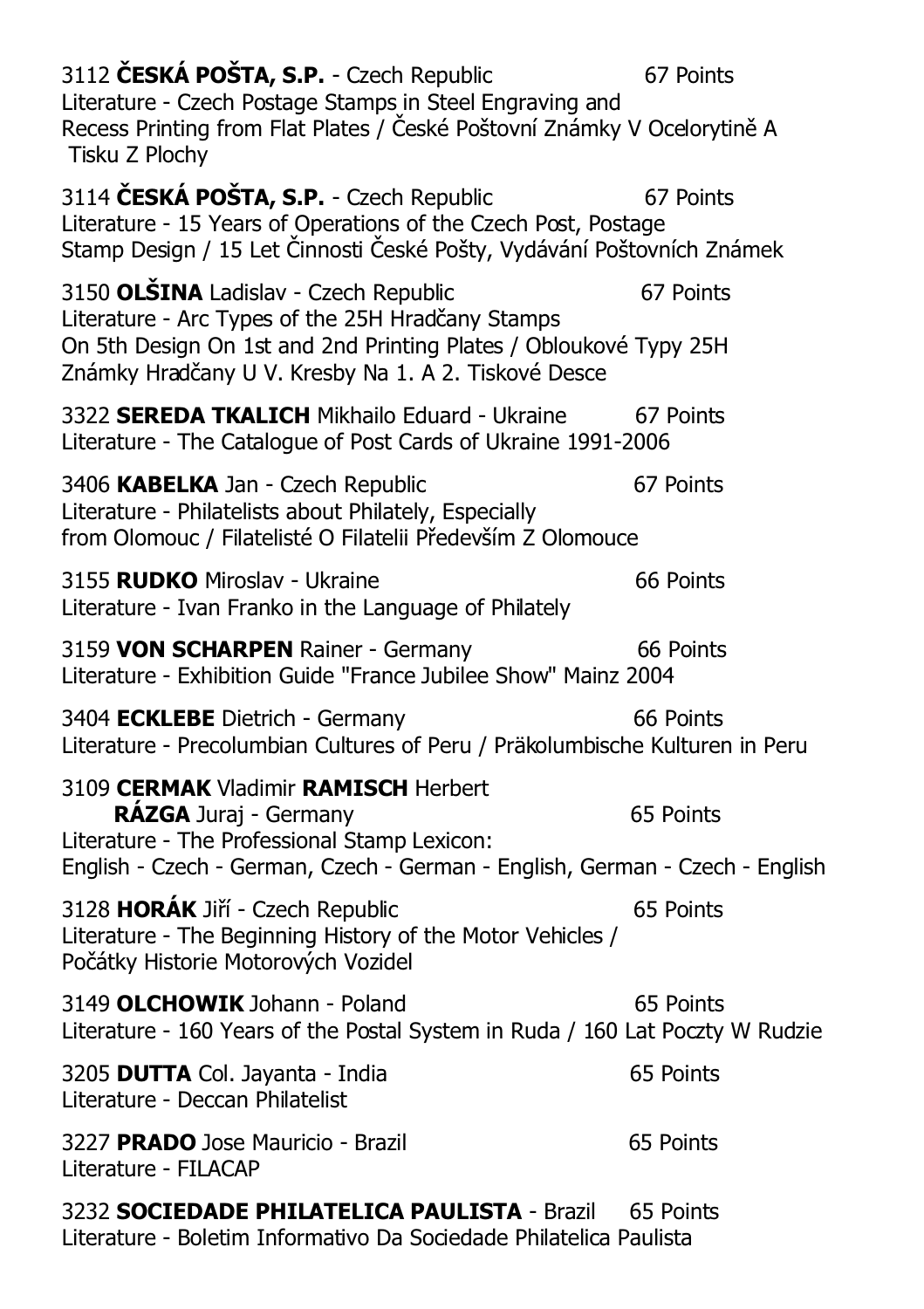| 3408 LUKEŠ Emanuel - Czech Republic<br>Literature - Since Columbus Till American Independence<br>(on CD) / Od Kdumba K Americké Nezávislosti                                                                 | 65 Points |
|--------------------------------------------------------------------------------------------------------------------------------------------------------------------------------------------------------------|-----------|
| <b>Bronze</b>                                                                                                                                                                                                |           |
| 3130 CHADIM Rudolf - Czech Republic<br>Literature - Almanac to 55th Anniversary of Roudnice<br>Nad Labem Philatelic Club 04-42 SČF / Almanach Kf 04-42 SČF<br>Roudnice Nad Labem K 55. Výročí Založení Klubu | 63 Points |
| 3202 CLUBE FILATELICO DO BREASIL - Brazil<br>Literature - Brasil Filatelico - Review                                                                                                                         | 63 Points |
| 3211 HIRST Richard - United Kingdom<br>Literature - The Carmarthen Post; Journal of the Carmarthen<br>and District Stamps and Postcard Club (Journal issued during 2006)                                     | 63 Points |
| 3212 HRVATSKO FILATELISTIĆKO DRUŚTVO ZADAR - Croatia<br>Literature - "Zadar Filatelist" - Filatelic Magazin                                                                                                  | 63 Points |
| 3303 CROATIAN PHILATELIC FEDERATION - Croatia<br>Literature - "Croatica 1907-2007" - Exhibition Catalogue                                                                                                    | 63 Points |
| 3413 SHAPOVALOV Konstantin - Russia<br>Literature - Komi Republic On Signs of the Post Payments 1955-2006,<br>Syktyvkar 2007                                                                                 | 63 Points |
| 3129 HORNUNG Otto - United Kingdom<br>Literature - The Early Postal History of Carpatho-Ukraine<br>with Particular Reference to the Usage of the First Postage Stamps of Austria                             | 62 Points |
| 3138 LACHOWICZ Krzysztof - Poland<br>Literature - The Raclawice Panorama in Philately                                                                                                                        | 62 Points |
| 3158 SHODA Yukihiro - Japan<br>Literature - A Short Stories of First Stamps of the World (Part 2)<br>1858-1871                                                                                               | 62 Points |
| 3224 MABÉOSZ Czech-Slovak Working Group - Hungary<br>Literature - Orbis Pictus 2006                                                                                                                          | 62 Points |
| 3102 ALSERKAL Nasser Bin Ahmad - United Arab Emirates<br>Literature - Stamp Collecting New Vision                                                                                                            | 61 Points |
| 3215 <b>IRESON</b> Raymond - Canada<br>Literature - The "Shoebox" Newsletter of the Lakeshore Stamp<br>Club Inc., Pointe Claire, Quebec                                                                      | 61 Points |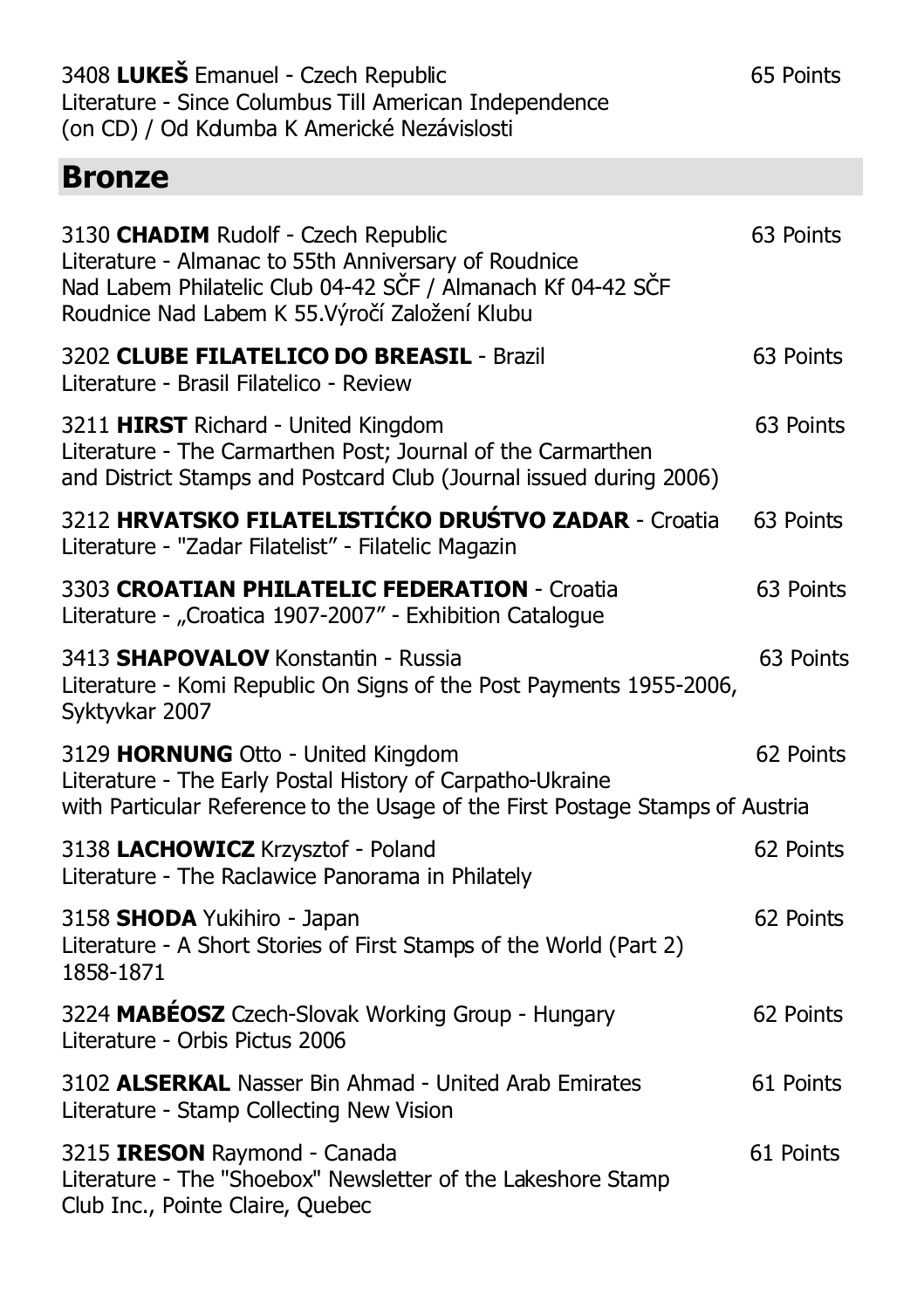| 3316 NIKITIN Alexander - Ukraine<br>Literature - Catalogue Wwf                                    | 61 Points |
|---------------------------------------------------------------------------------------------------|-----------|
| 3204 DORADO VÁSQUEZ Luis Enrique - Bolivia<br>Literature - Philatelic World                       | 60 Points |
| 3209 GALARON CALVO Andres - Spain<br>Literature - Articulos Filatélicos "Diario De Burgos 2006-7" | 60 Points |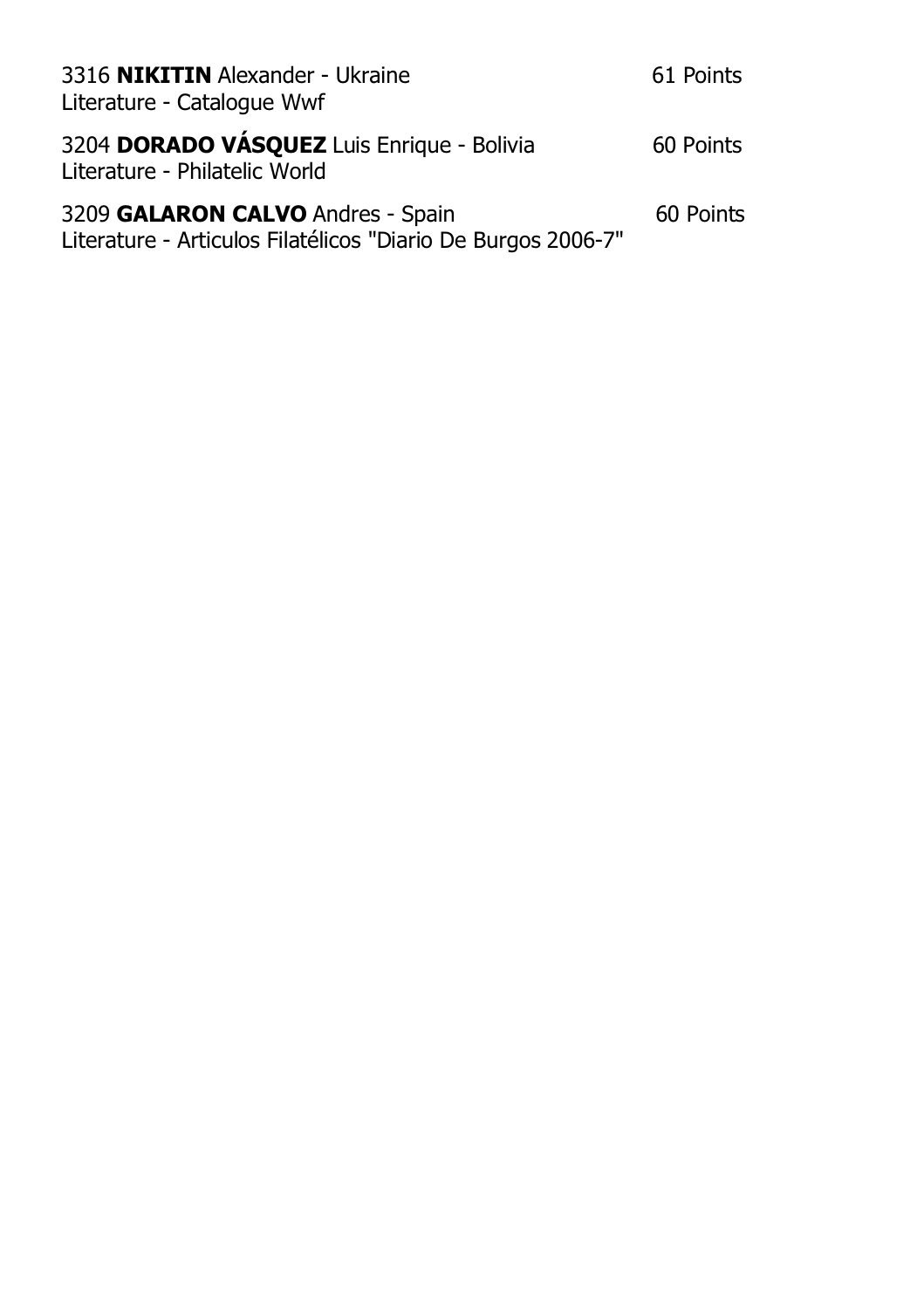## **Palmare Salonu české mládeže 2008**